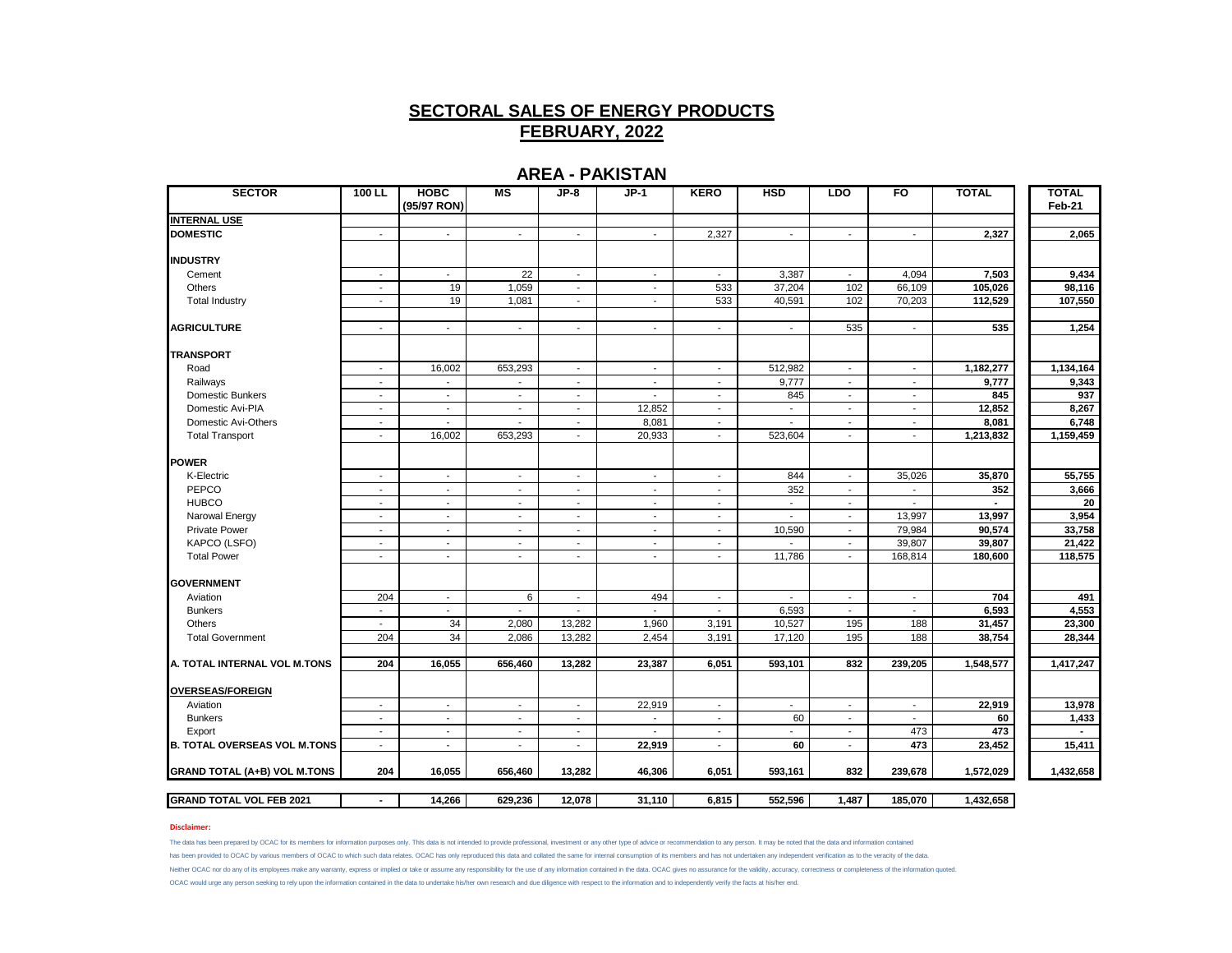| <b>SINDH</b>                        |                          |                          |                          |                          |                          |                          |                          |                          |                          |                |  |
|-------------------------------------|--------------------------|--------------------------|--------------------------|--------------------------|--------------------------|--------------------------|--------------------------|--------------------------|--------------------------|----------------|--|
| <b>SECTOR</b>                       | $100$ LL                 | новс<br>(95/97 RON)      | MS                       | $JP-8$                   | $JP-1$                   | <b>KERO</b>              | <b>HSD</b>               | <b>LDO</b>               | FO                       | <b>TOTAL</b>   |  |
| <b>INTERNAL USE</b>                 |                          |                          |                          |                          |                          |                          |                          |                          |                          |                |  |
| <b>DOMESTIC</b>                     | $\blacksquare$           | $\blacksquare$           | $\blacksquare$           | $\blacksquare$           | $\blacksquare$           | 184                      | $\overline{\phantom{a}}$ | $\blacksquare$           | $\blacksquare$           | 184            |  |
| <b>INDUSTRY</b>                     |                          |                          |                          |                          |                          |                          |                          |                          |                          |                |  |
| Cement                              | $\overline{\phantom{a}}$ | $\overline{\phantom{a}}$ | $\blacksquare$           | $\blacksquare$           | $\overline{\phantom{a}}$ | $\overline{\phantom{a}}$ | 527                      | $\overline{\phantom{a}}$ | 160                      | 687            |  |
| Others                              | $\blacksquare$           | $\blacksquare$           | 217                      | $\overline{\phantom{a}}$ | $\blacksquare$           | 67                       | 18,683                   | $\overline{\phantom{a}}$ | 11,370                   | 30,337         |  |
| <b>Total Industry</b>               | $\sim$                   | $\sim$                   | 217                      | $\blacksquare$           | $\blacksquare$           | 67                       | 19,210                   | $\overline{\phantom{a}}$ | 11,530                   | 31,024         |  |
| <b>AGRICULTURE</b>                  | $\blacksquare$           | $\blacksquare$           | $\blacksquare$           | $\blacksquare$           | $\blacksquare$           | $\blacksquare$           | $\overline{\phantom{a}}$ | $\blacksquare$           | $\overline{\phantom{a}}$ | $\blacksquare$ |  |
| <b>TRANSPORT</b>                    |                          |                          |                          |                          |                          |                          |                          |                          |                          |                |  |
| Road                                | $\overline{\phantom{a}}$ | 4,716                    | 151,311                  | $\overline{\phantom{a}}$ | $\blacksquare$           | $\overline{\phantom{a}}$ | 109,117                  | $\overline{\phantom{a}}$ | $\blacksquare$           | 265,144        |  |
| Railways                            | $\overline{\phantom{a}}$ | $\overline{\phantom{a}}$ | $\overline{\phantom{a}}$ | $\overline{\phantom{a}}$ | $\overline{\phantom{a}}$ | $\overline{\phantom{a}}$ | 3,723                    | $\overline{\phantom{a}}$ | $\overline{\phantom{a}}$ | 3,723          |  |
| <b>Domestic Bunkers</b>             | $\overline{\phantom{a}}$ | $\overline{\phantom{a}}$ | $\overline{\phantom{a}}$ | $\sim$                   | $\blacksquare$           | $\blacksquare$           | 845                      | $\overline{\phantom{a}}$ | $\overline{\phantom{a}}$ | 845            |  |
| Domestic Avi-PIA                    | $\overline{\phantom{a}}$ | $\blacksquare$           | $\blacksquare$           | $\overline{\phantom{a}}$ | 12,852                   | $\overline{\phantom{a}}$ | $\blacksquare$           | $\overline{\phantom{a}}$ | $\sim$                   | 12,852         |  |
| Domestic Avi-Others                 | $\overline{\phantom{a}}$ | $\blacksquare$           | $\blacksquare$           | $\overline{\phantom{a}}$ | 3,487                    | $\overline{\phantom{a}}$ | ٠                        | $\overline{\phantom{a}}$ | $\overline{\phantom{a}}$ | 3,487          |  |
| <b>Total Transport</b>              | $\blacksquare$           | 4,716                    | 151,311                  | $\blacksquare$           | 16,339                   | $\blacksquare$           | 113,685                  | $\overline{\phantom{a}}$ | $\blacksquare$           | 286,051        |  |
| <b>POWER</b>                        |                          |                          |                          |                          |                          |                          |                          |                          |                          |                |  |
| K-Electric                          | $\overline{\phantom{a}}$ | $\overline{\phantom{a}}$ | $\overline{\phantom{a}}$ | $\overline{\phantom{a}}$ | $\overline{\phantom{a}}$ | $\overline{\phantom{a}}$ | 844                      | $\overline{\phantom{a}}$ | 35,026                   | 35,870         |  |
| PEPCO                               | $\overline{\phantom{a}}$ | $\overline{\phantom{a}}$ | $\overline{\phantom{a}}$ | $\overline{\phantom{a}}$ | $\overline{\phantom{a}}$ | $\overline{\phantom{a}}$ | 50                       | $\overline{\phantom{a}}$ | $\overline{\phantom{a}}$ | 50             |  |
| <b>HUBCO</b>                        | $\blacksquare$           | $\blacksquare$           | $\blacksquare$           | $\overline{\phantom{a}}$ | $\blacksquare$           | $\overline{a}$           | $\overline{\phantom{a}}$ | $\blacksquare$           | $\blacksquare$           | $\sim$         |  |
| Narowal Energy                      | $\blacksquare$           | $\blacksquare$           | $\blacksquare$           | $\blacksquare$           | $\blacksquare$           | $\blacksquare$           | $\blacksquare$           | $\blacksquare$           | $\overline{a}$           |                |  |
| <b>Private Power</b>                | $\overline{\phantom{a}}$ | $\overline{\phantom{a}}$ | $\overline{\phantom{a}}$ | $\overline{\phantom{a}}$ | $\overline{\phantom{a}}$ | $\overline{\phantom{a}}$ | 469                      | $\overline{\phantom{a}}$ | 22,633                   | 23,102         |  |
| KAPCO (LSFO)                        | $\overline{\phantom{a}}$ | $\overline{\phantom{a}}$ | $\overline{\phantom{a}}$ | $\sim$                   | $\overline{a}$           | $\sim$                   | $\overline{\phantom{a}}$ | $\sim$                   | $\overline{\phantom{a}}$ | $\sim$         |  |
| <b>Total Power</b>                  | $\sim$                   | $\sim$                   | $\sim$                   | $\blacksquare$           | $\blacksquare$           | $\blacksquare$           | 1,363                    | $\sim$                   | 57,659                   | 59,022         |  |
| <b>GOVERNMENT</b>                   |                          |                          |                          |                          |                          |                          |                          |                          |                          |                |  |
| Aviation                            | $\sim$                   | $\sim$                   | 6                        | $\blacksquare$           | $\sim$                   | $\overline{\phantom{a}}$ | $\blacksquare$           | $\sim$                   | $\sim$                   | 6              |  |
| <b>Bunkers</b>                      | $\sim$                   | $\overline{\phantom{a}}$ | $\overline{\phantom{a}}$ | $\blacksquare$           | $\blacksquare$           | $\blacksquare$           | 239                      | $\overline{\phantom{a}}$ | $\sim$                   | 239            |  |
| <b>Others</b>                       | $\overline{\phantom{a}}$ | 15                       | 366                      | 3,666                    | $\blacksquare$           | 441                      | 1,646                    | $\overline{a}$           | $\blacksquare$           | 6,134          |  |
| <b>Total Government</b>             | $\sim$                   | 15                       | 372                      | 3,666                    | $\blacksquare$           | 441                      | 1,885                    | $\overline{\phantom{a}}$ | $\sim$                   | 6,379          |  |
|                                     |                          |                          |                          |                          |                          |                          |                          |                          |                          |                |  |
| A. TOTAL INTERNAL VOL M.TONS        | $\blacksquare$           | 4,731                    | 151,900                  | 3,666                    | 16,339                   | 692                      | 136,143                  | $\blacksquare$           | 69,189                   | 382,660        |  |
| <b>OVERSEAS/FOREIGN</b>             |                          |                          |                          |                          |                          |                          |                          |                          |                          |                |  |
| Aviation                            | $\blacksquare$           | $\blacksquare$           | $\blacksquare$           | $\mathbf{r}$             | 22,257                   | $\blacksquare$           | $\blacksquare$           | $\mathbf{r}$             | $\blacksquare$           | 22,257         |  |
| <b>Bunkers</b>                      | $\overline{\phantom{a}}$ | $\overline{\phantom{a}}$ | $\overline{\phantom{a}}$ | $\overline{\phantom{a}}$ | $\overline{\phantom{a}}$ | $\overline{\phantom{a}}$ | 60                       | $\overline{\phantom{a}}$ | $\overline{\phantom{a}}$ | 60             |  |
| Export                              | $\sim$                   | $\overline{\phantom{a}}$ | $\overline{\phantom{a}}$ | $\sim$                   | $\overline{\phantom{a}}$ | $\overline{\phantom{a}}$ | ÷.                       | $\overline{\phantom{a}}$ | $\overline{\phantom{a}}$ |                |  |
| <b>B. TOTAL OVERSEAS VOL M.TONS</b> | $\sim$                   | $\blacksquare$           | $\blacksquare$           | $\blacksquare$           | 22,257                   | $\blacksquare$           | 60                       | $\blacksquare$           | $\blacksquare$           | 22,317         |  |
| <b>GRAND TOTAL (A+B) VOL M.TONS</b> | $\blacksquare$           | 4,731                    | 151,900                  | 3,666                    | 38,596                   | 692                      | 136,203                  | $\blacksquare$           | 69,189                   | 404,977        |  |

### **Disclaimer:**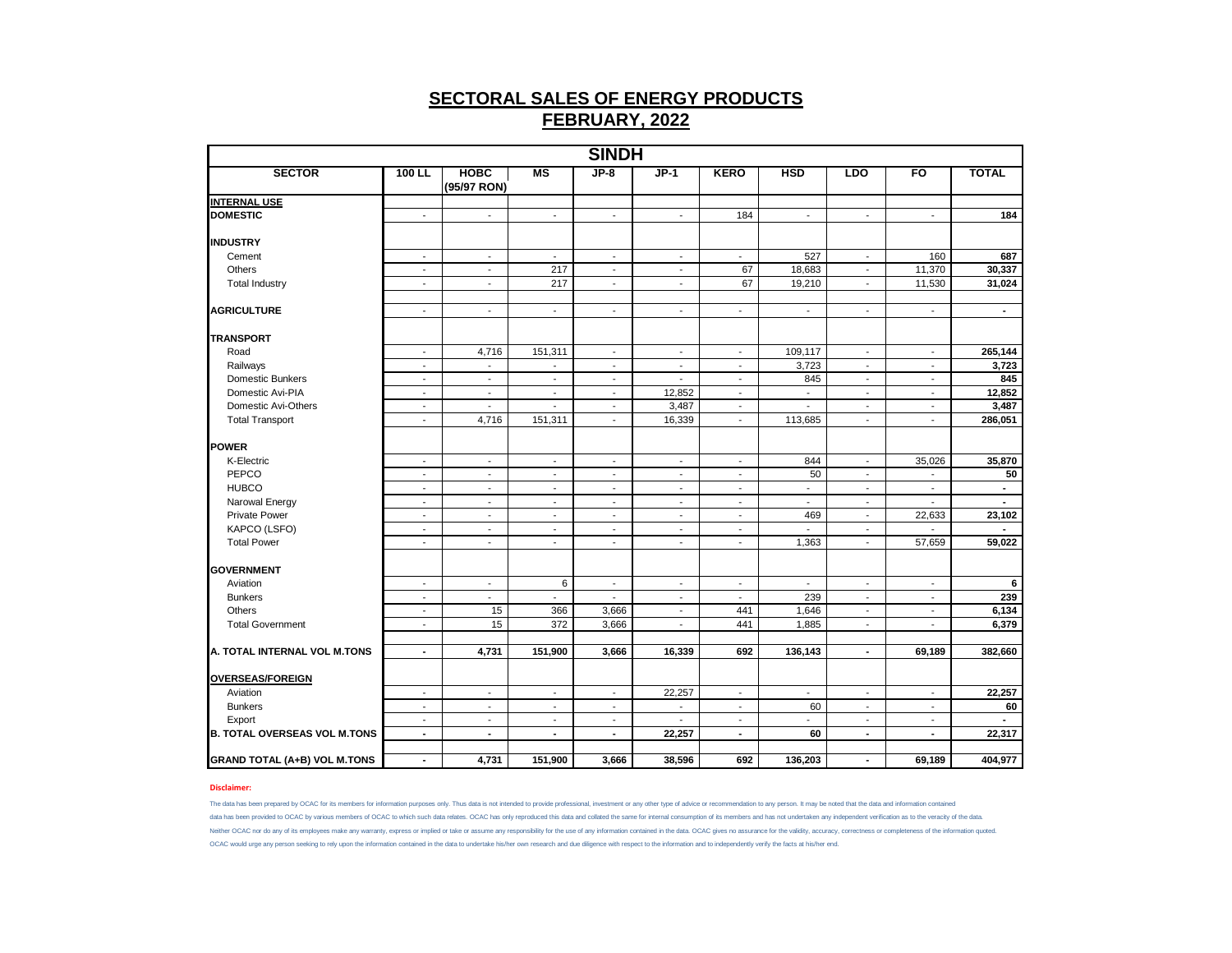| <b>SECTOR</b><br>$JP-8$<br>$JP-1$<br><b>HSD</b><br>FO<br>100 LL<br><b>HOBC</b><br>MS<br><b>KERO</b><br><b>LDO</b><br>(95/97 RON)                                                                                                                               | <b>TOTAL</b>   |
|----------------------------------------------------------------------------------------------------------------------------------------------------------------------------------------------------------------------------------------------------------------|----------------|
|                                                                                                                                                                                                                                                                |                |
| <b>INTERNAL USE</b>                                                                                                                                                                                                                                            |                |
| <b>DOMESTIC</b><br>1,855<br>$\sim$<br>$\sim$<br>$\overline{\phantom{a}}$<br>$\overline{\phantom{a}}$<br>$\overline{\phantom{a}}$<br>$\overline{\phantom{a}}$<br>$\sim$<br>$\overline{\phantom{a}}$                                                             | 1,855          |
| <b>INDUSTRY</b>                                                                                                                                                                                                                                                |                |
| 22<br>1,223<br>1,468<br>Cement<br>$\blacksquare$<br>$\blacksquare$<br>$\sim$<br>$\blacksquare$<br>$\overline{\phantom{a}}$<br>$\sim$                                                                                                                           | 2,713          |
| 49,257<br>Others<br>19<br>783<br>458<br>15,909<br>102<br>$\blacksquare$<br>$\sim$<br>$\blacksquare$                                                                                                                                                            | 66,528         |
| 19<br>805<br>458<br>17,132<br>102<br>50,725<br><b>Total Industry</b><br>$\sim$<br>$\sim$<br>$\blacksquare$                                                                                                                                                     | 69,241         |
| <b>AGRICULTURE</b><br>465<br>$\sim$<br>$\sim$<br>$\sim$<br>$\overline{\phantom{a}}$<br>$\blacksquare$<br>$\overline{\phantom{a}}$<br>$\sim$<br>$\sim$                                                                                                          | 465            |
| <b>TRANSPORT</b>                                                                                                                                                                                                                                               |                |
| Road<br>10,125<br>400,492<br>311,656<br>$\overline{\phantom{a}}$<br>$\overline{\phantom{a}}$<br>$\overline{\phantom{a}}$<br>$\overline{\phantom{a}}$<br>$\overline{\phantom{a}}$<br>$\overline{\phantom{a}}$                                                   | 722,273        |
| Railways<br>6,054<br>$\mathcal{L}$<br>$\blacksquare$<br>$\blacksquare$<br>$\blacksquare$<br>$\blacksquare$<br>$\sim$<br>$\sim$<br>$\blacksquare$                                                                                                               | 6,054          |
| Domestic Bunkers<br>$\sim$<br>$\sim$<br>$\mathbf{r}$<br>$\sim$<br>$\overline{\phantom{a}}$<br>$\sim$<br>$\sim$<br>$\mathbf{r}$<br>$\sim$                                                                                                                       | $\blacksquare$ |
| Domestic Avi-PIA<br>$\overline{\phantom{a}}$<br>$\overline{\phantom{a}}$<br>$\blacksquare$<br>$\blacksquare$<br>$\blacksquare$<br>$\blacksquare$<br>$\blacksquare$<br>$\blacksquare$                                                                           |                |
| 4,590<br>Domestic Avi-Others<br>$\overline{\phantom{a}}$<br>$\sim$<br>$\sim$<br>$\blacksquare$<br>$\overline{\phantom{a}}$<br>$\overline{\phantom{a}}$<br>$\sim$<br>$\sim$                                                                                     | 4,590          |
| 10,125<br>4,590<br>317,710<br><b>Total Transport</b><br>400,492<br>$\overline{\phantom{a}}$<br>$\overline{\phantom{a}}$<br>$\overline{\phantom{a}}$<br>$\blacksquare$<br>$\blacksquare$                                                                        | 732,917        |
|                                                                                                                                                                                                                                                                |                |
| <b>POWER</b>                                                                                                                                                                                                                                                   |                |
| K-Electric<br>$\blacksquare$<br>$\sim$<br>$\overline{\phantom{a}}$<br>$\overline{\phantom{a}}$<br>$\sim$<br>$\sim$<br>$\sim$<br>$\overline{\phantom{a}}$<br>$\overline{\phantom{a}}$                                                                           | $\sim$         |
| PEPCO<br>218<br>$\mathbf{r}$<br>$\sim$<br>$\overline{a}$<br>$\overline{\phantom{a}}$<br>$\mathbf{r}$<br>$\mathbf{r}$<br>$\overline{a}$<br>$\sim$                                                                                                               | 218            |
| <b>HUBCO</b><br>$\overline{\phantom{a}}$<br>$\overline{\phantom{a}}$<br>$\overline{\phantom{a}}$<br>$\overline{\phantom{a}}$<br>$\overline{\phantom{a}}$<br>$\overline{\phantom{a}}$<br>$\overline{\phantom{a}}$<br>$\overline{\phantom{a}}$<br>$\blacksquare$ | $\blacksquare$ |
| 13,997<br>Narowal Energy<br>$\overline{\phantom{a}}$<br>$\blacksquare$<br>$\blacksquare$<br>$\overline{\phantom{a}}$<br>$\overline{\phantom{a}}$<br>$\overline{\phantom{a}}$<br>$\overline{\phantom{a}}$<br>$\overline{\phantom{a}}$                           | 13,997         |
| <b>Private Power</b><br>57,351<br>10,121<br>$\mathbf{r}$<br>$\sim$<br>$\mathbf{r}$<br>$\mathcal{L}_{\mathcal{A}}$<br>$\mathbf{r}$<br>$\overline{\phantom{a}}$<br>$\sim$                                                                                        | 67,472         |
| KAPCO (LSFO)<br>39,807<br>$\overline{\phantom{a}}$<br>$\overline{\phantom{a}}$<br>$\overline{\phantom{a}}$<br>$\overline{\phantom{a}}$<br>$\overline{\phantom{a}}$<br>$\overline{\phantom{m}}$<br>$\overline{\phantom{a}}$                                     | 39,807         |
| 111,155<br><b>Total Power</b><br>10,339<br>$\blacksquare$<br>$\blacksquare$<br>$\blacksquare$<br>$\blacksquare$<br>$\sim$<br>$\sim$<br>$\blacksquare$                                                                                                          | 121,494        |
| <b>GOVERNMENT</b>                                                                                                                                                                                                                                              |                |
| 434<br>Aviation<br>204<br>$\blacksquare$<br>$\overline{\phantom{a}}$<br>$\overline{\phantom{a}}$<br>$\overline{\phantom{a}}$<br>$\blacksquare$<br>$\overline{\phantom{a}}$<br>$\blacksquare$                                                                   | 638            |
| <b>Bunkers</b><br>6,321<br>$\blacksquare$<br>$\overline{\phantom{a}}$<br>$\sim$<br>$\sim$<br>$\overline{\phantom{a}}$<br>$\sim$<br>$\sim$<br>$\overline{\phantom{a}}$                                                                                          | 6,321          |
| Others<br>1,254<br>9,616<br>1,648<br>402<br>5,185<br>65<br>188<br>4<br>$\sim$                                                                                                                                                                                  | 18,362         |
| 65<br>$\overline{4}$<br>1,254<br>9,616<br>2,082<br>11,506<br>188<br><b>Total Government</b><br>204<br>402                                                                                                                                                      | 25,321         |
|                                                                                                                                                                                                                                                                |                |
| 204<br>10.148<br>9,616<br>2,715<br>A. TOTAL INTERNAL VOL M.TONS<br>402,551<br>6,672<br>356,687<br>632<br>162.068                                                                                                                                               | 951,293        |
| <b>OVERSEAS/FOREIGN</b>                                                                                                                                                                                                                                        |                |
| 659<br>Aviation<br>$\blacksquare$<br>$\blacksquare$<br>$\blacksquare$<br>$\blacksquare$<br>$\blacksquare$<br>$\blacksquare$<br>$\blacksquare$<br>$\sim$                                                                                                        | 659            |
| <b>Bunkers</b><br>$\blacksquare$<br>$\mathbf{r}$<br>$\blacksquare$<br>$\blacksquare$<br>$\blacksquare$<br>$\blacksquare$<br>$\blacksquare$<br>$\blacksquare$<br>$\blacksquare$                                                                                 | $\mathbf{r}$   |
| Export<br>$\blacksquare$<br>$\blacksquare$<br>$\blacksquare$<br>$\blacksquare$<br>$\blacksquare$<br>$\overline{\phantom{a}}$<br>$\blacksquare$<br>$\blacksquare$<br>$\blacksquare$                                                                             | $\blacksquare$ |
| 659<br><b>B. TOTAL OVERSEAS VOL M.TONS</b><br>$\blacksquare$<br>$\blacksquare$<br>$\blacksquare$<br>$\blacksquare$<br>$\blacksquare$<br>$\blacksquare$<br>$\blacksquare$<br>$\blacksquare$                                                                     | 659            |
| 204<br>10,148<br>402,551<br>7,331<br>2,715<br>356,687<br><b>GRAND TOTAL (A+B) VOL M.TONS</b><br>9,616<br>632<br>162,068                                                                                                                                        | 951,952        |

### **Disclaimer:**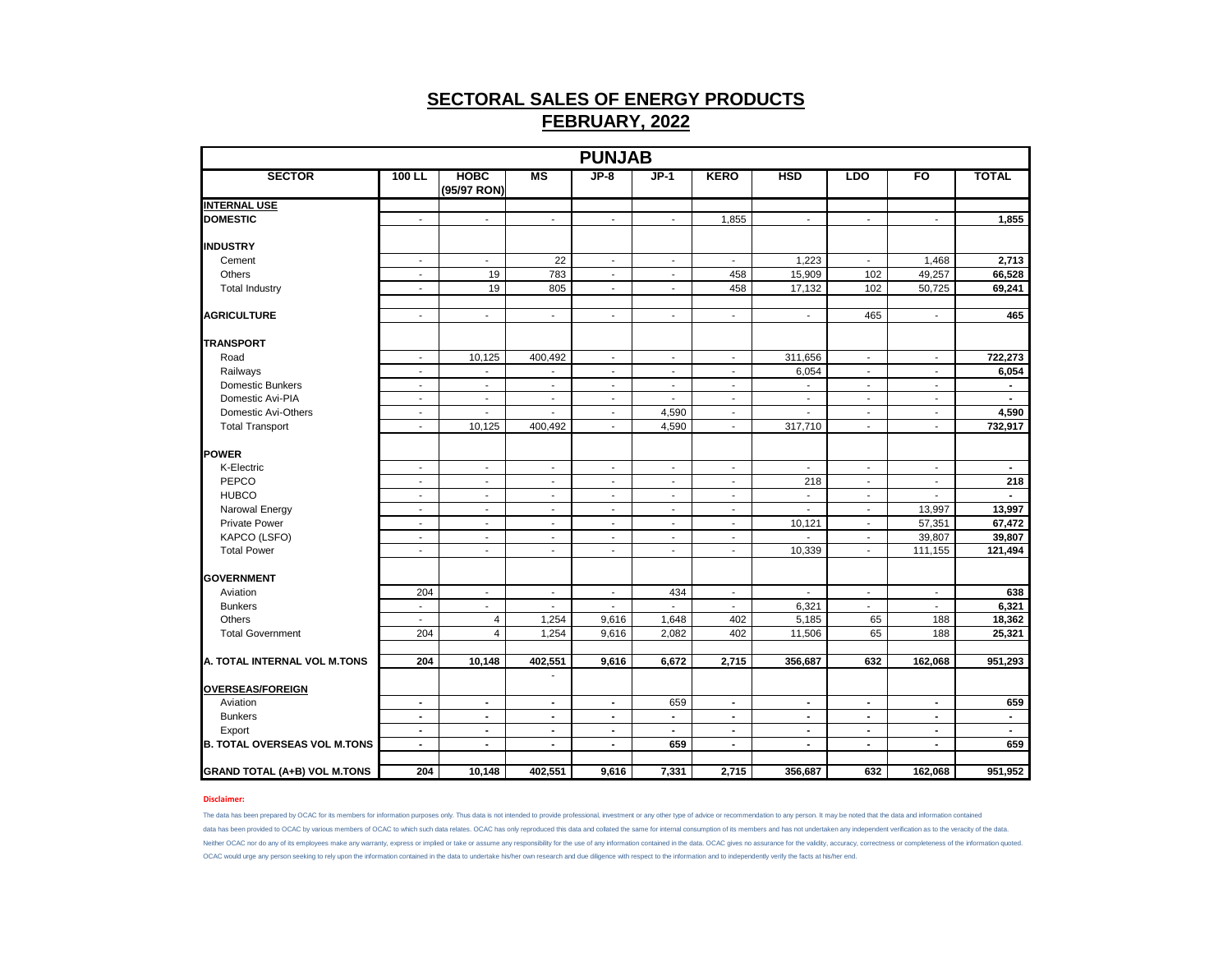| <b>KHYBER PAKHTUN KHAWA</b>         |                          |                            |                          |                          |                          |                          |                          |                          |                          |                |  |  |
|-------------------------------------|--------------------------|----------------------------|--------------------------|--------------------------|--------------------------|--------------------------|--------------------------|--------------------------|--------------------------|----------------|--|--|
| <b>SECTOR</b>                       | 100 LL                   | <b>HOBC</b><br>(95/97 RON) | <b>MS</b>                | $JP-8$                   | $JP-1$                   | <b>KERO</b>              | <b>HSD</b>               | <b>LDO</b>               | FO                       | <b>TOTAL</b>   |  |  |
| <b>INTERNAL USE</b>                 |                          |                            |                          |                          |                          |                          |                          |                          |                          |                |  |  |
| <b>DOMESTIC</b>                     | $\sim$                   | $\sim$                     | $\sim$                   | $\blacksquare$           | $\sim$                   | 272                      | $\blacksquare$           | $\blacksquare$           | $\mathbf{r}$             | 272            |  |  |
|                                     |                          |                            |                          |                          |                          |                          |                          |                          |                          |                |  |  |
| <b>INDUSTRY</b>                     |                          |                            |                          |                          |                          |                          |                          |                          |                          |                |  |  |
| Cement                              | $\sim$                   | $\sim$                     | $\sim$                   | $\sim$                   | $\sim$                   | $\sim$                   | 1,128                    | $\sim$                   | 2,466                    | 3,594          |  |  |
| Others                              | $\sim$                   | $\blacksquare$             | 15                       | $\blacksquare$           | $\blacksquare$           | 8                        | 904                      | $\sim$                   | 5,482                    | 6,409          |  |  |
| <b>Total Industry</b>               | $\sim$                   | $\blacksquare$             | 15                       | $\blacksquare$           | $\blacksquare$           | 8                        | 2,032                    | $\blacksquare$           | 7,948                    | 10,003         |  |  |
| <b>AGRICULTURE</b>                  | $\sim$                   | $\blacksquare$             | $\sim$                   | $\blacksquare$           | $\blacksquare$           | $\blacksquare$           | $\blacksquare$           | 70                       | $\blacksquare$           | 70             |  |  |
| <b>TRANSPORT</b>                    |                          |                            |                          |                          |                          |                          |                          |                          |                          |                |  |  |
| Road                                | $\overline{\phantom{a}}$ | 1,027                      | 81,676                   | $\overline{\phantom{a}}$ | $\overline{\phantom{a}}$ | $\blacksquare$           | 73,672                   | $\overline{\phantom{a}}$ | $\overline{\phantom{a}}$ | 156,375        |  |  |
| Railways                            | $\blacksquare$           | $\mathbf{r}$               | $\mathbf{r}$             | $\blacksquare$           | $\mathbf{r}$             | $\overline{\phantom{a}}$ | $\blacksquare$           | $\blacksquare$           | $\sim$                   | $\blacksquare$ |  |  |
| Domestic Bunkers                    | $\sim$                   | $\overline{\phantom{a}}$   | $\sim$                   | $\blacksquare$           | $\blacksquare$           | $\sim$                   | $\overline{\phantom{a}}$ | $\sim$                   | $\blacksquare$           | $\blacksquare$ |  |  |
| Domestic Avi-PIA                    | $\sim$                   | $\blacksquare$             | $\overline{\phantom{a}}$ | $\blacksquare$           | $\blacksquare$           | $\blacksquare$           | $\blacksquare$           | $\sim$                   | $\overline{\phantom{a}}$ | $\sim$         |  |  |
| Domestic Avi-Others                 | $\sim$                   | $\blacksquare$             | $\sim$                   | $\blacksquare$           | 3                        | $\blacksquare$           | $\blacksquare$           | $\sim$                   | $\blacksquare$           | 3              |  |  |
| <b>Total Transport</b>              | $\sim$                   | 1,027                      | 81,676                   | $\blacksquare$           | 3                        | $\blacksquare$           | 73,672                   | $\blacksquare$           | $\overline{\phantom{a}}$ | 156,378        |  |  |
|                                     |                          |                            |                          |                          |                          |                          |                          |                          |                          |                |  |  |
| <b>POWER</b>                        |                          |                            |                          |                          |                          |                          |                          |                          |                          |                |  |  |
| K-Electric                          | $\blacksquare$           | $\overline{\phantom{a}}$   | $\blacksquare$           | $\overline{\phantom{a}}$ | $\overline{\phantom{a}}$ | $\overline{\phantom{a}}$ | $\blacksquare$           | $\blacksquare$           | $\overline{\phantom{a}}$ | $\blacksquare$ |  |  |
| PEPCO                               | $\overline{\phantom{a}}$ | $\overline{\phantom{a}}$   | $\overline{\phantom{a}}$ | $\overline{\phantom{a}}$ | $\overline{\phantom{a}}$ | $\overline{\phantom{a}}$ | 84                       | $\blacksquare$           | $\overline{\phantom{a}}$ | 84             |  |  |
| <b>HUBCO</b>                        | $\blacksquare$           | $\overline{\phantom{a}}$   | $\sim$                   | $\overline{\phantom{a}}$ | $\overline{\phantom{a}}$ | $\blacksquare$           | $\sim$                   | $\overline{\phantom{a}}$ | $\overline{\phantom{a}}$ | $\blacksquare$ |  |  |
| Narowal Energy                      | $\sim$                   | $\sim$                     | $\sim$                   | $\sim$                   | $\overline{\phantom{a}}$ | $\blacksquare$           | $\sim$                   | $\sim$                   | $\sim$                   | $\sim$         |  |  |
| <b>Private Power</b>                | $\sim$                   | $\blacksquare$             | $\sim$                   | $\blacksquare$           | $\sim$                   | $\blacksquare$           | $\sim$                   | $\blacksquare$           | $\blacksquare$           | $\sim$         |  |  |
| KAPCO (LSFO)                        | $\overline{\phantom{a}}$ | $\overline{\phantom{a}}$   | $\overline{\phantom{a}}$ | $\overline{\phantom{a}}$ | $\overline{\phantom{a}}$ | $\blacksquare$           | $\overline{\phantom{a}}$ | $\overline{\phantom{a}}$ | $\overline{\phantom{a}}$ | $\blacksquare$ |  |  |
| <b>Total Power</b>                  | $\sim$                   | $\overline{\phantom{a}}$   | $\overline{\phantom{a}}$ | $\blacksquare$           | $\overline{\phantom{a}}$ | $\blacksquare$           | 84                       | $\sim$                   | $\sim$                   | 84             |  |  |
| <b>GOVERNMENT</b>                   |                          |                            |                          |                          |                          |                          |                          |                          |                          |                |  |  |
| Aviation                            | $\overline{\phantom{a}}$ | $\overline{\phantom{a}}$   | $\overline{\phantom{a}}$ | $\overline{\phantom{a}}$ | $\overline{\phantom{a}}$ | $\blacksquare$           | $\overline{\phantom{a}}$ | $\blacksquare$           | $\overline{\phantom{a}}$ | $\blacksquare$ |  |  |
| <b>Bunkers</b>                      | $\sim$                   | $\sim$                     | $\sim$                   | $\overline{\phantom{a}}$ | $\sim$                   | $\blacksquare$           | 33                       | $\blacksquare$           | $\overline{\phantom{a}}$ | 33             |  |  |
| Others                              | $\blacksquare$           | 15                         | 131                      | $\blacksquare$           | 263                      | 1,793                    | 1,796                    | 43                       | $\blacksquare$           | 4,041          |  |  |
| <b>Total Government</b>             | $\blacksquare$           | 15                         | 131                      | $\overline{\phantom{a}}$ | 263                      | 1,793                    | 1,829                    | 43                       | $\blacksquare$           | 4,074          |  |  |
| A. TOTAL INTERNAL VOL M.TONS        | $\blacksquare$           | 1,042                      | 81,822                   | $\blacksquare$           | 266                      | 2,073                    | 77,617                   | 113                      | 7,948                    | 170,881        |  |  |
|                                     |                          |                            |                          |                          |                          |                          |                          |                          |                          |                |  |  |
| <b>OVERSEAS/FOREIGN</b>             |                          |                            |                          |                          |                          |                          |                          |                          |                          |                |  |  |
| Aviation                            | $\sim$                   | $\overline{\phantom{a}}$   | $\sim$                   | $\overline{\phantom{a}}$ | $\sim$                   | $\blacksquare$           | $\overline{\phantom{a}}$ | $\sim$                   | $\overline{\phantom{a}}$ | $\blacksquare$ |  |  |
| <b>Bunkers</b>                      | $\mathbf{r}$             | $\mathbf{r}$               | $\sim$                   | $\overline{a}$           | $\sim$                   | $\sim$                   | $\sim$                   | $\sim$                   | $\overline{\phantom{a}}$ | $\blacksquare$ |  |  |
| Export                              | $\blacksquare$           | $\blacksquare$             | $\overline{\phantom{a}}$ | $\blacksquare$           | $\overline{\phantom{a}}$ | $\blacksquare$           | $\blacksquare$           | $\blacksquare$           | $\overline{\phantom{a}}$ | $\blacksquare$ |  |  |
| <b>B. TOTAL OVERSEAS VOL M.TONS</b> | $\blacksquare$           | $\sim$                     | $\blacksquare$           | $\blacksquare$           | $\sim$                   | $\blacksquare$           | $\blacksquare$           | $\sim$                   | $\blacksquare$           | $\blacksquare$ |  |  |
| <b>GRAND TOTAL (A+B) VOL M.TONS</b> | $\blacksquare$           | 1,042                      | 81,822                   | $\blacksquare$           | 266                      | 2,073                    | 77,617                   | 113                      | 7,948                    | 170,881        |  |  |

### **Disclaimer:**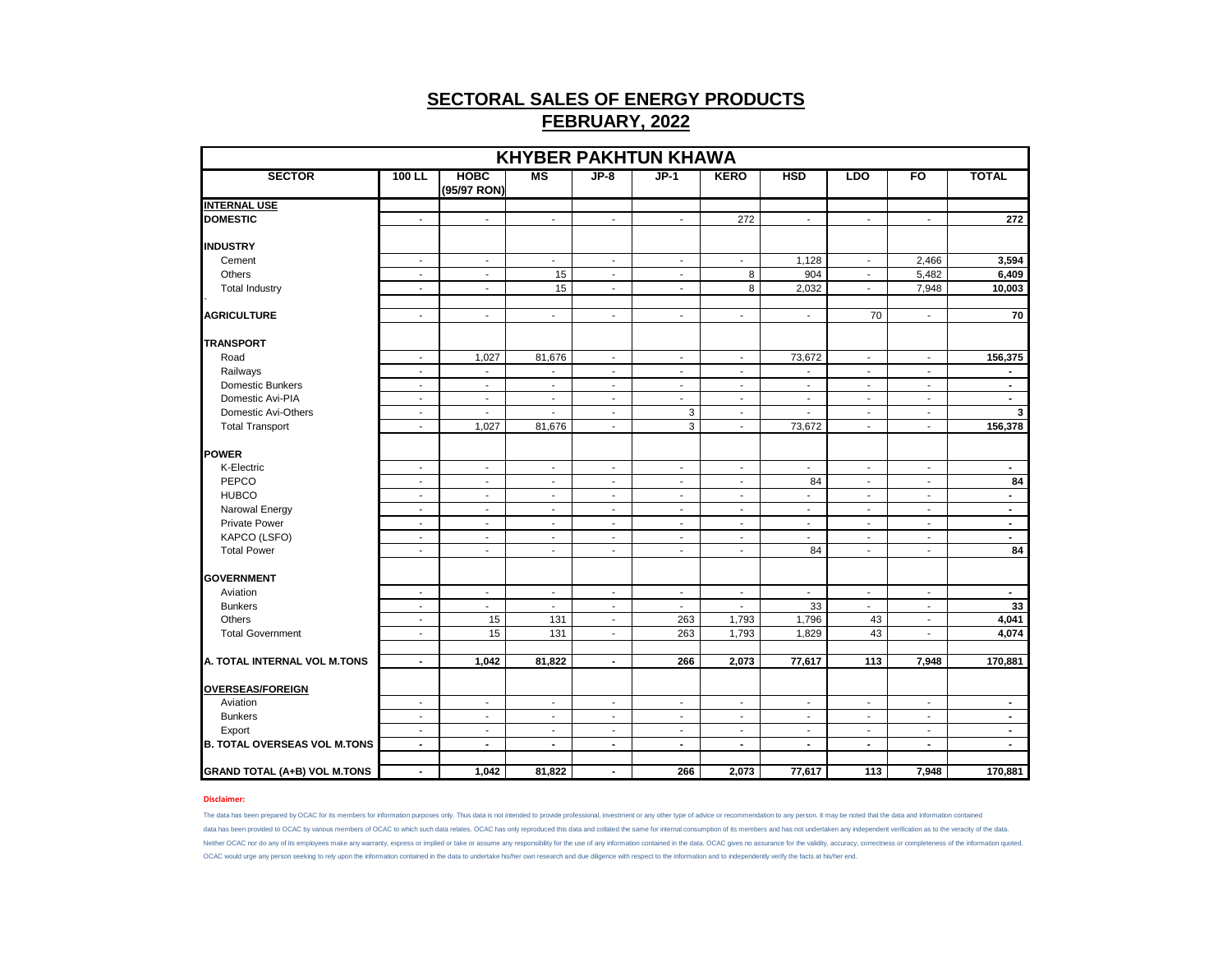| <b>BALOCHISTAN</b>                  |                          |                            |                          |                          |                          |                          |                          |                          |                          |                |  |  |
|-------------------------------------|--------------------------|----------------------------|--------------------------|--------------------------|--------------------------|--------------------------|--------------------------|--------------------------|--------------------------|----------------|--|--|
| <b>SECTOR</b>                       | 100 LL                   | <b>HOBC</b><br>(95/97 RON) | MS                       | $JP-8$                   | $JP-1$                   | <b>KERO</b>              | <b>HSD</b>               | <b>LDO</b>               | FO                       | <b>TOTAL</b>   |  |  |
| <b>INTERNAL USE</b>                 |                          |                            |                          |                          |                          |                          |                          |                          |                          |                |  |  |
| <b>DOMESTIC</b>                     | $\blacksquare$           | $\blacksquare$             | $\mathcal{L}$            | ÷.                       | $\mathbf{r}$             | 16                       | $\mathbf{r}$             | $\blacksquare$           | $\overline{a}$           | 16             |  |  |
| <b>INDUSTRY</b>                     |                          |                            |                          |                          |                          |                          |                          |                          |                          |                |  |  |
| Cement                              | $\overline{\phantom{a}}$ | $\blacksquare$             | $\sim$                   | $\blacksquare$           | $\sim$                   | $\blacksquare$           | 509                      | $\blacksquare$           | $\blacksquare$           | 509            |  |  |
| Others                              | $\overline{\phantom{a}}$ | $\overline{\phantom{a}}$   | 44                       | $\overline{\phantom{a}}$ | $\sim$                   | $\overline{\phantom{a}}$ | 1,545                    | $\blacksquare$           | $\blacksquare$           | 1,589          |  |  |
| <b>Total Industry</b>               | $\overline{\phantom{a}}$ | $\overline{\phantom{a}}$   | 44                       | $\overline{\phantom{a}}$ | $\overline{\phantom{a}}$ | $\overline{\phantom{a}}$ | 2,054                    | $\blacksquare$           | $\overline{\phantom{a}}$ | 2,098          |  |  |
| <b>AGRICULTURE</b>                  | $\mathbf{r}$             | $\mathbf{r}$               | $\mathbf{r}$             | $\blacksquare$           | $\blacksquare$           | $\sim$                   | $\blacksquare$           | $\blacksquare$           | $\blacksquare$           | $\blacksquare$ |  |  |
| <b>TRANSPORT</b>                    |                          |                            |                          |                          |                          |                          |                          |                          |                          |                |  |  |
| Road                                | $\overline{\phantom{a}}$ | 51                         | 9,950                    | $\sim$                   | $\sim$                   | $\sim$                   | 7,243                    | $\sim$                   | $\overline{\phantom{a}}$ | 17,244         |  |  |
| Railways                            | $\overline{\phantom{a}}$ | $\blacksquare$             | $\blacksquare$           | $\sim$                   | $\mathbf{r}$             | $\sim$                   | $\blacksquare$           | $\blacksquare$           | $\blacksquare$           | $\blacksquare$ |  |  |
| Domestic Bunkers                    | $\overline{\phantom{a}}$ | $\overline{\phantom{a}}$   | $\overline{\phantom{a}}$ | $\overline{\phantom{a}}$ | $\blacksquare$           | $\overline{\phantom{a}}$ | $\overline{\phantom{a}}$ | $\overline{\phantom{a}}$ | $\overline{\phantom{a}}$ | $\blacksquare$ |  |  |
| Domestic Avi-PIA                    | $\sim$                   | $\sim$                     | $\sim$                   | $\blacksquare$           | $\overline{\phantom{a}}$ | $\overline{\phantom{a}}$ | $\overline{\phantom{a}}$ | $\overline{\phantom{a}}$ | $\overline{\phantom{a}}$ | $\blacksquare$ |  |  |
| Domestic Avi-Others                 | $\sim$                   | $\blacksquare$             | $\sim$                   | $\sim$                   | $\mathbf{1}$             | $\sim$                   | $\sim$                   | $\blacksquare$           | $\sim$                   | $\mathbf{1}$   |  |  |
| <b>Total Transport</b>              | $\overline{\phantom{a}}$ | 51                         | 9,950                    | $\overline{\phantom{a}}$ | $\mathbf{1}$             | $\sim$                   | 7,243                    | $\blacksquare$           | $\blacksquare$           | 17,245         |  |  |
|                                     |                          |                            |                          |                          |                          |                          |                          |                          |                          |                |  |  |
| POWER                               |                          |                            |                          |                          |                          |                          |                          |                          |                          |                |  |  |
| K-Electric                          | $\blacksquare$           | $\mathbf{r}$               | $\sim$                   | $\mathbf{r}$             | $\mathbf{r}$             | $\mathbf{r}$             | $\blacksquare$           | $\mathbf{r}$             | $\sim$                   | $\sim$         |  |  |
| PEPCO                               | $\overline{\phantom{a}}$ | $\overline{\phantom{a}}$   | $\overline{\phantom{a}}$ | $\overline{\phantom{a}}$ | $\blacksquare$           | $\overline{\phantom{a}}$ | $\overline{\phantom{a}}$ | $\overline{\phantom{a}}$ | $\overline{\phantom{a}}$ | $\blacksquare$ |  |  |
| <b>HUBCO</b>                        | $\sim$                   | $\sim$                     | $\sim$                   | $\sim$                   | $\sim$                   | $\sim$                   | $\sim$                   | $\sim$                   | $\sim$                   | $\blacksquare$ |  |  |
| Narowal Energy                      | $\overline{\phantom{a}}$ | $\overline{\phantom{a}}$   | $\sim$                   | $\overline{\phantom{a}}$ | $\blacksquare$           | $\overline{\phantom{a}}$ | $\overline{\phantom{a}}$ | $\overline{\phantom{a}}$ | $\overline{\phantom{a}}$ | $\blacksquare$ |  |  |
| <b>Private Power</b>                | $\overline{\phantom{a}}$ | $\overline{\phantom{a}}$   | $\blacksquare$           | $\blacksquare$           | $\mathbf{r}$             | $\sim$                   | $\blacksquare$           | $\blacksquare$           | $\blacksquare$           | $\blacksquare$ |  |  |
| KAPCO (LSFO)                        | $\overline{\phantom{a}}$ | $\overline{\phantom{a}}$   | $\overline{\phantom{a}}$ | $\overline{\phantom{a}}$ | $\overline{\phantom{a}}$ | $\blacksquare$           | $\overline{\phantom{a}}$ | $\overline{\phantom{a}}$ | $\blacksquare$           | $\blacksquare$ |  |  |
| <b>Total Power</b>                  | $\overline{\phantom{a}}$ | $\sim$                     | $\overline{\phantom{a}}$ | $\blacksquare$           | $\sim$                   | $\blacksquare$           | $\overline{\phantom{a}}$ | $\blacksquare$           | $\sim$                   | $\blacksquare$ |  |  |
| <b>GOVERNMENT</b>                   |                          |                            |                          |                          |                          |                          |                          |                          |                          |                |  |  |
| Aviation                            | $\blacksquare$           | $\blacksquare$             | $\sim$                   | $\blacksquare$           | 60                       | $\blacksquare$           | $\blacksquare$           | $\blacksquare$           | $\sim$                   | 60             |  |  |
| <b>Bunkers</b>                      | $\overline{\phantom{a}}$ | $\blacksquare$             | $\sim$                   | $\overline{\phantom{a}}$ | $\blacksquare$           | $\sim$                   | $\overline{\phantom{a}}$ | $\overline{\phantom{a}}$ | $\overline{\phantom{a}}$ | $\blacksquare$ |  |  |
| Others                              | $\overline{\phantom{a}}$ | $\overline{\phantom{a}}$   | 303                      | $\overline{\phantom{a}}$ | 16                       | $\sim$                   | 1,398                    | 22                       | $\overline{\phantom{a}}$ | 1,739          |  |  |
| <b>Total Government</b>             | $\overline{\phantom{a}}$ | $\overline{\phantom{a}}$   | 303                      | $\overline{\phantom{a}}$ | 76                       | $\overline{\phantom{a}}$ | 1,398                    | $\overline{22}$          | $\overline{\phantom{a}}$ | 1,799          |  |  |
| A. TOTAL INTERNAL VOL M.TONS        | $\blacksquare$           | 51                         | 10,297                   | $\blacksquare$           | 77                       | 16                       | 10,695                   | 22                       | $\blacksquare$           | 21,158         |  |  |
| <b>OVERSEAS/FOREIGN</b>             |                          |                            |                          |                          |                          |                          |                          |                          |                          |                |  |  |
| Aviation                            | $\overline{\phantom{a}}$ | $\overline{\phantom{a}}$   | $\overline{\phantom{a}}$ | $\sim$                   | 3                        | $\sim$                   | $\overline{\phantom{a}}$ | $\overline{\phantom{a}}$ | $\overline{\phantom{a}}$ | 3              |  |  |
| <b>Bunkers</b>                      | $\overline{\phantom{a}}$ | $\overline{\phantom{a}}$   | $\blacksquare$           | $\sim$                   | $\blacksquare$           | $\sim$                   | $\blacksquare$           | $\blacksquare$           | $\blacksquare$           | $\mathbf{r}$   |  |  |
| Export                              | $\overline{\phantom{a}}$ | $\overline{\phantom{a}}$   | $\overline{\phantom{a}}$ | $\overline{\phantom{a}}$ | $\overline{\phantom{a}}$ | $\overline{\phantom{a}}$ | $\overline{\phantom{a}}$ | $\overline{\phantom{a}}$ | 473                      | 473            |  |  |
| <b>B. TOTAL OVERSEAS VOL M.TONS</b> | $\blacksquare$           | $\blacksquare$             | $\sim$                   | $\blacksquare$           | 3                        | $\overline{\phantom{a}}$ | $\blacksquare$           | $\blacksquare$           | 473                      | 476            |  |  |
|                                     |                          |                            |                          |                          |                          |                          |                          |                          |                          |                |  |  |
| <b>GRAND TOTAL (A+B) VOL M.TONS</b> | $\blacksquare$           | 51                         | $\overline{10,297}$      | $\blacksquare$           | 80                       | 16                       | 10,695                   | 22                       | 473                      | 21,634         |  |  |

### **Disclaimer:**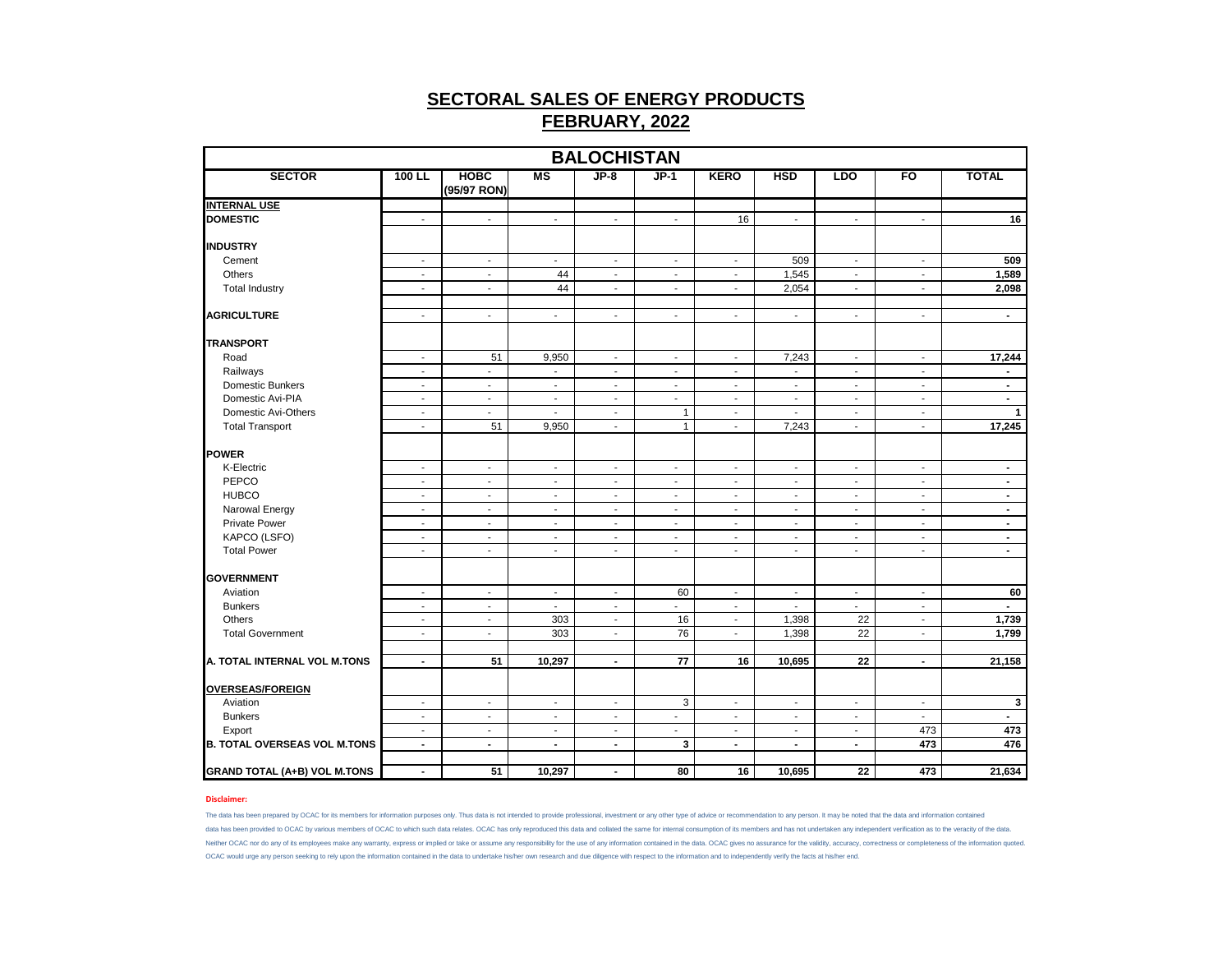| <b>GILGIT BALTISTAN</b>             |                          |                            |                          |                          |                          |                          |                          |                          |                          |                |  |  |  |
|-------------------------------------|--------------------------|----------------------------|--------------------------|--------------------------|--------------------------|--------------------------|--------------------------|--------------------------|--------------------------|----------------|--|--|--|
| <b>SECTOR</b>                       | 100 LL                   | <b>HOBC</b><br>(95/97 RON) | <b>MS</b>                | $JP-8$                   | $JP-1$                   | <b>KERO</b>              | <b>HSD</b>               | <b>LDO</b>               | FO                       | <b>TOTAL</b>   |  |  |  |
| <b>INTERNAL USE</b>                 |                          |                            |                          |                          |                          |                          |                          |                          |                          |                |  |  |  |
| <b>DOMESTIC</b>                     | $\sim$                   | $\blacksquare$             | $\blacksquare$           | $\overline{\phantom{a}}$ | $\blacksquare$           | $\sim$                   | $\overline{\phantom{a}}$ | $\overline{\phantom{a}}$ | $\blacksquare$           | $\sim$         |  |  |  |
| <b>INDUSTRY</b>                     |                          |                            |                          |                          |                          |                          |                          |                          |                          |                |  |  |  |
| Cement                              | $\sim$                   | $\blacksquare$             | $\blacksquare$           | $\blacksquare$           | $\blacksquare$           | $\sim$                   | $\overline{\phantom{a}}$ | $\sim$                   | $\sim$                   | $\sim$         |  |  |  |
| Others                              | $\sim$                   | $\sim$                     | $\blacksquare$           | $\sim$                   | $\blacksquare$           | $\sim$                   | 163                      | $\overline{\phantom{a}}$ | $\overline{\phantom{a}}$ | 163            |  |  |  |
| <b>Total Industry</b>               | $\sim$                   | $\sim$                     | $\sim$                   | $\sim$                   | $\overline{a}$           | $\sim$                   | 163                      | $\blacksquare$           | $\blacksquare$           | 163            |  |  |  |
|                                     |                          |                            |                          |                          |                          |                          |                          |                          |                          |                |  |  |  |
| <b>AGRICULTURE</b>                  | $\sim$                   | $\overline{\phantom{a}}$   | $\overline{\phantom{a}}$ | $\overline{\phantom{a}}$ | $\overline{\phantom{a}}$ | $\sim$                   | $\overline{\phantom{a}}$ | $\overline{\phantom{a}}$ | $\overline{\phantom{a}}$ | $\blacksquare$ |  |  |  |
| <b>TRANSPORT</b>                    |                          |                            |                          |                          |                          |                          |                          |                          |                          |                |  |  |  |
| Road                                | $\sim$                   | $\sim$                     | 1,321                    | $\overline{\phantom{a}}$ | $\overline{\phantom{a}}$ | $\blacksquare$           | 2,002                    | $\overline{\phantom{a}}$ | $\overline{\phantom{a}}$ | 3,323          |  |  |  |
| Railways                            | $\blacksquare$           | $\sim$                     | $\blacksquare$           | $\overline{\phantom{a}}$ | $\sim$                   | $\sim$                   | $\overline{\phantom{a}}$ | $\sim$                   | $\blacksquare$           | $\sim$         |  |  |  |
| Domestic Bunkers                    | $\sim$                   | $\overline{\phantom{a}}$   | $\overline{\phantom{a}}$ | $\overline{\phantom{a}}$ | $\overline{\phantom{a}}$ | $\sim$                   | $\overline{\phantom{a}}$ | $\overline{\phantom{a}}$ | $\overline{\phantom{a}}$ | $\blacksquare$ |  |  |  |
| Domestic Avi-PIA                    | $\blacksquare$           | $\blacksquare$             | $\blacksquare$           | $\blacksquare$           | $\sim$                   | $\blacksquare$           | $\blacksquare$           | $\sim$                   | $\sim$                   | $\blacksquare$ |  |  |  |
| Domestic Avi-Others                 | $\blacksquare$           | $\blacksquare$             | $\blacksquare$           | $\blacksquare$           | $\blacksquare$           | $\sim$                   | $\blacksquare$           | $\blacksquare$           | $\blacksquare$           | $\sim$         |  |  |  |
| <b>Total Transport</b>              | $\blacksquare$           | $\sim$                     | 1,321                    | $\blacksquare$           | $\sim$                   | $\sim$                   | 2,002                    | $\blacksquare$           | $\blacksquare$           | 3,323          |  |  |  |
| <b>POWER</b>                        |                          |                            |                          |                          |                          |                          |                          |                          |                          |                |  |  |  |
| K-Electric                          | $\blacksquare$           | $\blacksquare$             | $\overline{\phantom{a}}$ | $\overline{\phantom{a}}$ | $\overline{\phantom{a}}$ | $\sim$                   | $\overline{\phantom{a}}$ | $\overline{\phantom{a}}$ | $\overline{\phantom{a}}$ | $\blacksquare$ |  |  |  |
| PEPCO                               | $\overline{\phantom{a}}$ | $\overline{\phantom{a}}$   | $\overline{\phantom{a}}$ | $\overline{\phantom{a}}$ | $\overline{\phantom{a}}$ | $\sim$                   | $\overline{\phantom{a}}$ | $\overline{\phantom{a}}$ | $\overline{\phantom{a}}$ | $\blacksquare$ |  |  |  |
| <b>HUBCO</b>                        | $\sim$                   | $\mathbf{r}$               | $\mathbf{r}$             | $\overline{\phantom{a}}$ | $\overline{\phantom{a}}$ | $\blacksquare$           | $\sim$                   | $\blacksquare$           | $\overline{\phantom{a}}$ | $\blacksquare$ |  |  |  |
| Narowal Energy                      | $\sim$                   | $\sim$                     | $\sim$                   | $\blacksquare$           | $\blacksquare$           | $\sim$                   | $\blacksquare$           | $\blacksquare$           | $\overline{\phantom{a}}$ | $\blacksquare$ |  |  |  |
| Private Power                       | $\blacksquare$           | $\mathcal{L}$              | $\mathbf{r}$             | $\blacksquare$           | $\blacksquare$           | $\mathbf{r}$             | $\sim$                   | $\blacksquare$           | $\mathbf{r}$             | $\blacksquare$ |  |  |  |
| KAPCO (LSFO)                        | $\overline{\phantom{a}}$ | $\blacksquare$             | $\overline{\phantom{a}}$ | $\overline{\phantom{a}}$ | $\overline{\phantom{a}}$ | $\overline{\phantom{a}}$ | $\blacksquare$           | $\overline{\phantom{a}}$ | $\overline{\phantom{a}}$ | $\blacksquare$ |  |  |  |
| <b>Total Power</b>                  | $\sim$                   | $\blacksquare$             | $\blacksquare$           | $\overline{\phantom{a}}$ | $\blacksquare$           | $\overline{\phantom{a}}$ | $\overline{\phantom{a}}$ | $\blacksquare$           | $\blacksquare$           | $\sim$         |  |  |  |
|                                     |                          |                            |                          |                          |                          |                          |                          |                          |                          |                |  |  |  |
| <b>GOVERNMENT</b>                   |                          |                            |                          |                          |                          |                          |                          |                          |                          |                |  |  |  |
| Aviation                            | $\overline{\phantom{a}}$ | $\overline{a}$             | $\overline{\phantom{a}}$ | $\overline{\phantom{a}}$ | $\overline{\phantom{a}}$ | $\blacksquare$           | $\overline{\phantom{a}}$ | $\overline{\phantom{a}}$ | $\overline{\phantom{a}}$ | $\blacksquare$ |  |  |  |
| <b>Bunkers</b>                      | $\sim$                   | $\sim$                     | $\sim$                   | $\overline{\phantom{a}}$ | $\blacksquare$           | $\sim$                   | $\overline{\phantom{a}}$ | $\sim$                   | $\sim$                   | $\sim$         |  |  |  |
| Others                              | $\blacksquare$           | $\blacksquare$             | 26                       | $\overline{\phantom{a}}$ | 33                       | 531                      | 359                      | $\blacksquare$           | $\blacksquare$           | 949            |  |  |  |
| <b>Total Government</b>             | $\blacksquare$           | $\blacksquare$             | 26                       | $\overline{\phantom{a}}$ | 33                       | 531                      | 359                      | $\overline{\phantom{a}}$ | $\overline{\phantom{a}}$ | 949            |  |  |  |
| A. TOTAL INTERNAL VOL M.TONS        | $\blacksquare$           | $\blacksquare$             | 1,347                    | $\blacksquare$           | 33                       | 531                      | 2,524                    | $\blacksquare$           | $\blacksquare$           | 4,435          |  |  |  |
|                                     |                          |                            |                          |                          |                          |                          |                          |                          |                          |                |  |  |  |
| <b>OVERSEAS/FOREIGN</b>             |                          |                            |                          |                          |                          |                          |                          |                          |                          |                |  |  |  |
| Aviation                            | $\sim$                   | $\overline{\phantom{a}}$   | $\overline{\phantom{a}}$ | $\overline{\phantom{a}}$ | $\overline{\phantom{a}}$ | $\sim$                   | $\overline{\phantom{a}}$ | $\overline{\phantom{a}}$ | $\overline{\phantom{a}}$ | $\blacksquare$ |  |  |  |
| <b>Bunkers</b>                      | $\mathbf{r}$             | $\mathbf{r}$               | $\mathbf{r}$             | $\sim$                   | $\mathbf{r}$             | $\sim$                   | $\overline{a}$           | $\mathbf{r}$             | $\mathbf{r}$             | $\sim$         |  |  |  |
| Export                              | $\blacksquare$           | $\blacksquare$             | $\blacksquare$           | $\overline{\phantom{a}}$ | $\blacksquare$           | $\blacksquare$           | $\overline{\phantom{a}}$ | $\overline{\phantom{a}}$ | $\blacksquare$           | $\blacksquare$ |  |  |  |
| <b>B. TOTAL OVERSEAS VOL M.TONS</b> | $\blacksquare$           | $\blacksquare$             | $\blacksquare$           | $\blacksquare$           | $\blacksquare$           | $\blacksquare$           | $\blacksquare$           | $\blacksquare$           | $\blacksquare$           | $\blacksquare$ |  |  |  |
| <b>GRAND TOTAL (A+B) VOL M.TONS</b> | $\blacksquare$           | $\blacksquare$             | 1,347                    | $\overline{\phantom{a}}$ | 33                       | 531                      | 2,524                    | $\blacksquare$           | $\blacksquare$           | 4,435          |  |  |  |

#### **Disclaimer:**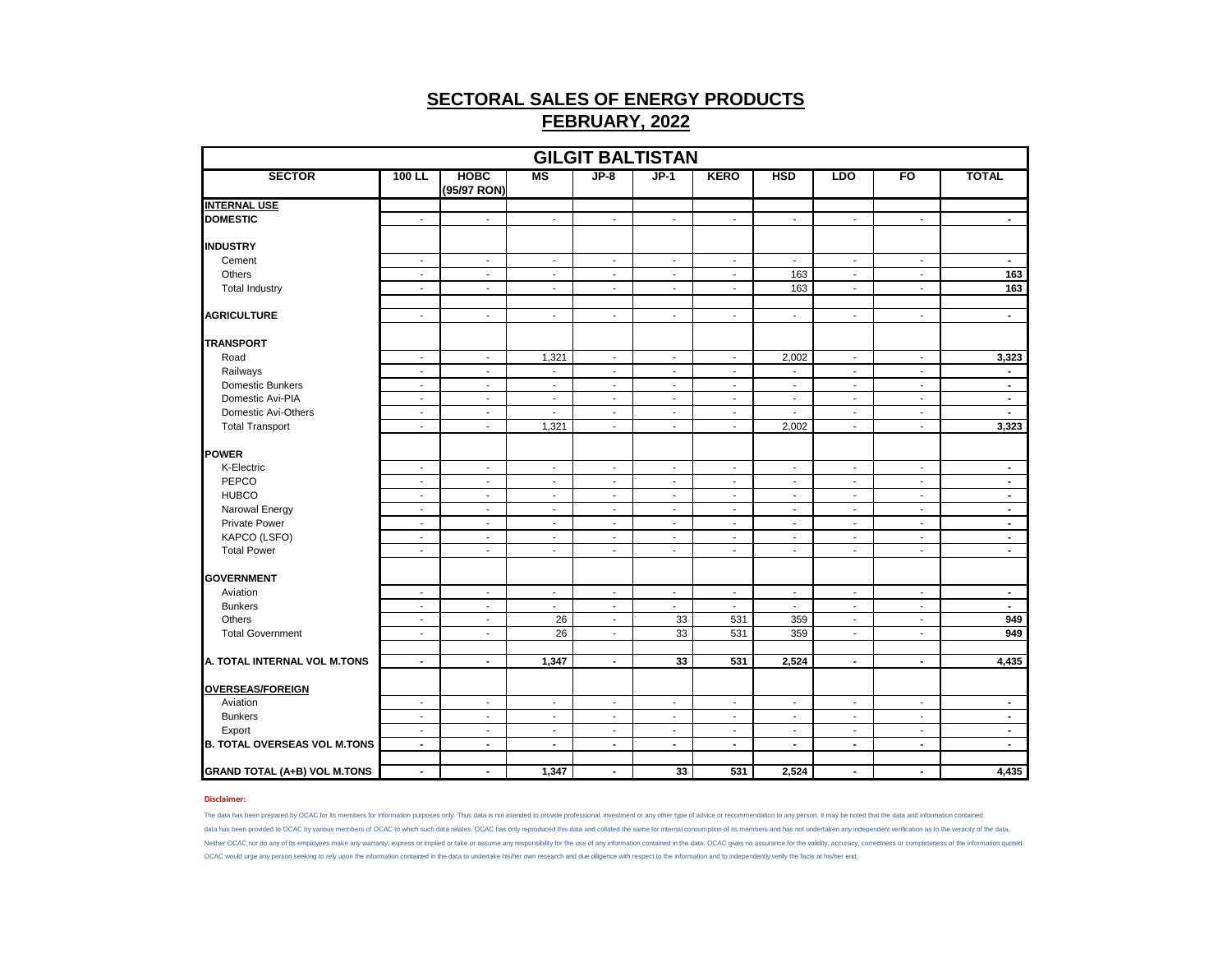| <b>AZAD KASHMIR</b>                 |                          |                            |                             |                          |                          |                          |                          |                          |                          |                |  |  |
|-------------------------------------|--------------------------|----------------------------|-----------------------------|--------------------------|--------------------------|--------------------------|--------------------------|--------------------------|--------------------------|----------------|--|--|
| <b>SECTOR</b>                       | $100$ LL                 | <b>HOBC</b><br>(95/97 RON) | <b>MS</b>                   | $JP-8$                   | $JP-1$                   | <b>KERO</b>              | <b>HSD</b>               | <b>LDO</b>               | FO                       | <b>TOTAL</b>   |  |  |
| <b>INTERNAL USE</b>                 |                          |                            |                             |                          |                          |                          |                          |                          |                          |                |  |  |
| <b>DOMESTIC</b>                     | $\sim$                   | $\mathbf{r}$               | $\mathcal{L}^{\mathcal{A}}$ | $\mathcal{L}$            | $\mathbf{r}$             | $\mathcal{L}$            | $\mathbf{r}$             | $\sim$                   | $\blacksquare$           | $\sim$         |  |  |
| <b>INDUSTRY</b>                     |                          |                            |                             |                          |                          |                          |                          |                          |                          |                |  |  |
| Cement                              | $\sim$                   | $\sim$                     | $\sim$                      | $\sim$                   | $\sim$                   | $\blacksquare$           | $\sim$                   | $\sim$                   | $\blacksquare$           | $\blacksquare$ |  |  |
| Others                              | $\sim$                   | $\sim$                     | $\sim$                      | $\sim$                   | $\blacksquare$           | $\blacksquare$           | $\overline{\phantom{a}}$ | $\sim$                   | $\sim$                   | $\blacksquare$ |  |  |
| <b>Total Industry</b>               | $\blacksquare$           | $\blacksquare$             | $\blacksquare$              | $\blacksquare$           | $\overline{\phantom{a}}$ | $\blacksquare$           | $\overline{a}$           | $\blacksquare$           | $\blacksquare$           | $\sim$         |  |  |
| <b>AGRICULTURE</b>                  | $\mathbf{r}$             | $\mathbf{r}$               | $\blacksquare$              | $\mathbf{r}$             | $\sim$                   | $\mathbf{r}$             | $\mathbf{r}$             | $\blacksquare$           | $\blacksquare$           | $\sim$         |  |  |
| <b>TRANSPORT</b>                    |                          |                            |                             |                          |                          |                          |                          |                          |                          |                |  |  |
| Road                                | $\sim$                   | 83                         | 7,742                       | $\sim$                   | $\overline{\phantom{a}}$ | $\blacksquare$           | 8,720                    | $\overline{\phantom{a}}$ | $\overline{\phantom{a}}$ | 16,545         |  |  |
| Railways                            | $\sim$                   | $\mathcal{L}$              | $\overline{a}$              | $\mathbf{r}$             | $\sim$                   | $\mathbf{r}$             | $\overline{\phantom{a}}$ | $\mathcal{L}$            | $\blacksquare$           | $\sim$         |  |  |
| Domestic Bunkers                    | $\sim$                   | $\overline{\phantom{a}}$   | $\overline{\phantom{a}}$    | $\blacksquare$           | $\overline{\phantom{a}}$ | $\blacksquare$           | $\blacksquare$           | $\overline{\phantom{a}}$ | $\overline{\phantom{a}}$ | $\blacksquare$ |  |  |
| Domestic Avi-PIA                    | $\overline{\phantom{a}}$ | $\overline{\phantom{a}}$   | $\sim$                      | $\overline{\phantom{a}}$ | $\overline{\phantom{a}}$ | $\sim$                   | $\overline{\phantom{a}}$ | $\sim$                   | $\overline{\phantom{a}}$ | $\blacksquare$ |  |  |
| Domestic Avi-Others                 | $\sim$                   | $\sim$                     | $\sim$                      | $\sim$                   | $\sim$                   | $\overline{\phantom{a}}$ | $\sim$                   | $\sim$                   | $\sim$                   | $\sim$         |  |  |
| <b>Total Transport</b>              | $\blacksquare$           | 83                         | 7,742                       | $\blacksquare$           | $\blacksquare$           | $\blacksquare$           | 8,720                    | $\blacksquare$           | $\sim$                   | 16,545         |  |  |
| POWER                               |                          |                            |                             |                          |                          |                          |                          |                          |                          |                |  |  |
| K-Electric                          | $\sim$                   | $\blacksquare$             | $\blacksquare$              | $\mathbf{r}$             | $\sim$                   | $\blacksquare$           | $\sim$                   | $\blacksquare$           | $\sim$                   | $\blacksquare$ |  |  |
| PEPCO                               | $\overline{\phantom{a}}$ | $\overline{\phantom{a}}$   | $\overline{\phantom{a}}$    | $\blacksquare$           | $\overline{\phantom{a}}$ | $\overline{\phantom{a}}$ | $\overline{\phantom{a}}$ | $\overline{\phantom{a}}$ | $\overline{\phantom{a}}$ | $\blacksquare$ |  |  |
| <b>HUBCO</b>                        | $\sim$                   | $\sim$                     | $\sim$                      | $\sim$                   | $\overline{\phantom{a}}$ | $\sim$                   | $\sim$                   | $\sim$                   | $\sim$                   | $\sim$         |  |  |
| Narowal Energy                      | $\sim$                   | $\sim$                     | $\overline{\phantom{a}}$    | $\sim$                   | $\sim$                   | $\blacksquare$           | $\overline{\phantom{a}}$ | $\sim$                   | $\sim$                   | $\blacksquare$ |  |  |
| <b>Private Power</b>                | $\mathbf{r}$             | $\mathbf{r}$               | $\blacksquare$              | $\blacksquare$           | $\blacksquare$           | $\blacksquare$           | $\mathbf{r}$             | $\sim$                   | $\blacksquare$           | $\blacksquare$ |  |  |
| KAPCO (LSFO)                        | $\blacksquare$           | $\blacksquare$             | $\blacksquare$              | $\blacksquare$           | $\blacksquare$           | $\blacksquare$           | $\blacksquare$           | $\blacksquare$           | $\blacksquare$           | $\sim$         |  |  |
| <b>Total Power</b>                  | $\overline{\phantom{a}}$ | $\sim$                     | $\sim$                      | $\sim$                   | $\overline{\phantom{a}}$ | $\sim$                   | $\blacksquare$           | $\sim$                   | $\blacksquare$           | $\blacksquare$ |  |  |
| <b>GOVERNMENT</b>                   |                          |                            |                             |                          |                          |                          |                          |                          |                          |                |  |  |
| Aviation                            | $\sim$                   | $\blacksquare$             | $\blacksquare$              | $\blacksquare$           | $\blacksquare$           | $\blacksquare$           | ÷,                       | $\blacksquare$           | $\blacksquare$           | $\blacksquare$ |  |  |
| <b>Bunkers</b>                      | $\sim$                   | $\blacksquare$             | $\overline{\phantom{a}}$    | $\blacksquare$           | $\blacksquare$           | $\sim$                   | $\blacksquare$           | $\sim$                   | $\overline{\phantom{a}}$ | $\sim$         |  |  |
| Others                              | $\sim$                   | $\sim$                     | $\sim$                      | $\sim$                   | $\blacksquare$           | 24                       | 38                       | $\sim$                   | $\sim$                   | 62             |  |  |
| <b>Total Government</b>             | $\overline{\phantom{a}}$ | $\overline{\phantom{a}}$   | $\overline{\phantom{a}}$    | $\overline{\phantom{a}}$ | $\overline{\phantom{a}}$ | 24                       | $\overline{38}$          | $\overline{\phantom{a}}$ | $\overline{\phantom{a}}$ | 62             |  |  |
|                                     |                          |                            |                             |                          |                          |                          |                          |                          |                          |                |  |  |
| A. TOTAL INTERNAL VOL M.TONS        | $\sim$                   | 83                         | 7,742                       | $\blacksquare$           | $\blacksquare$           | 24                       | 8,758                    | $\blacksquare$           | $\blacksquare$           | 16,607         |  |  |
| <b>OVERSEAS/FOREIGN</b>             |                          |                            |                             |                          |                          |                          |                          |                          |                          |                |  |  |
| Aviation                            | $\sim$                   | $\sim$                     | $\overline{\phantom{a}}$    | $\sim$                   | $\sim$                   | $\blacksquare$           | $\sim$                   | $\sim$                   | $\sim$                   | $\blacksquare$ |  |  |
| <b>Bunkers</b>                      | $\blacksquare$           | $\blacksquare$             | $\blacksquare$              | $\blacksquare$           | $\blacksquare$           | $\blacksquare$           | $\sim$                   | $\sim$                   | $\sim$                   | $\blacksquare$ |  |  |
| Export                              | $\sim$                   | $\overline{\phantom{a}}$   | $\overline{\phantom{a}}$    | $\blacksquare$           | $\overline{\phantom{a}}$ | $\overline{\phantom{a}}$ | $\overline{\phantom{a}}$ | $\overline{\phantom{a}}$ | $\overline{\phantom{a}}$ | $\blacksquare$ |  |  |
| <b>B. TOTAL OVERSEAS VOL M.TONS</b> | $\blacksquare$           | $\blacksquare$             | $\blacksquare$              | $\sim$                   | $\blacksquare$           | $\blacksquare$           | $\blacksquare$           | $\blacksquare$           | $\blacksquare$           | $\blacksquare$ |  |  |
| <b>GRAND TOTAL (A+B) VOL M.TONS</b> | $\blacksquare$           | 83                         | 7,742                       | $\blacksquare$           | $\blacksquare$           | 24                       | 8,758                    | $\blacksquare$           | $\blacksquare$           | 16,607         |  |  |

### **Disclaimer:**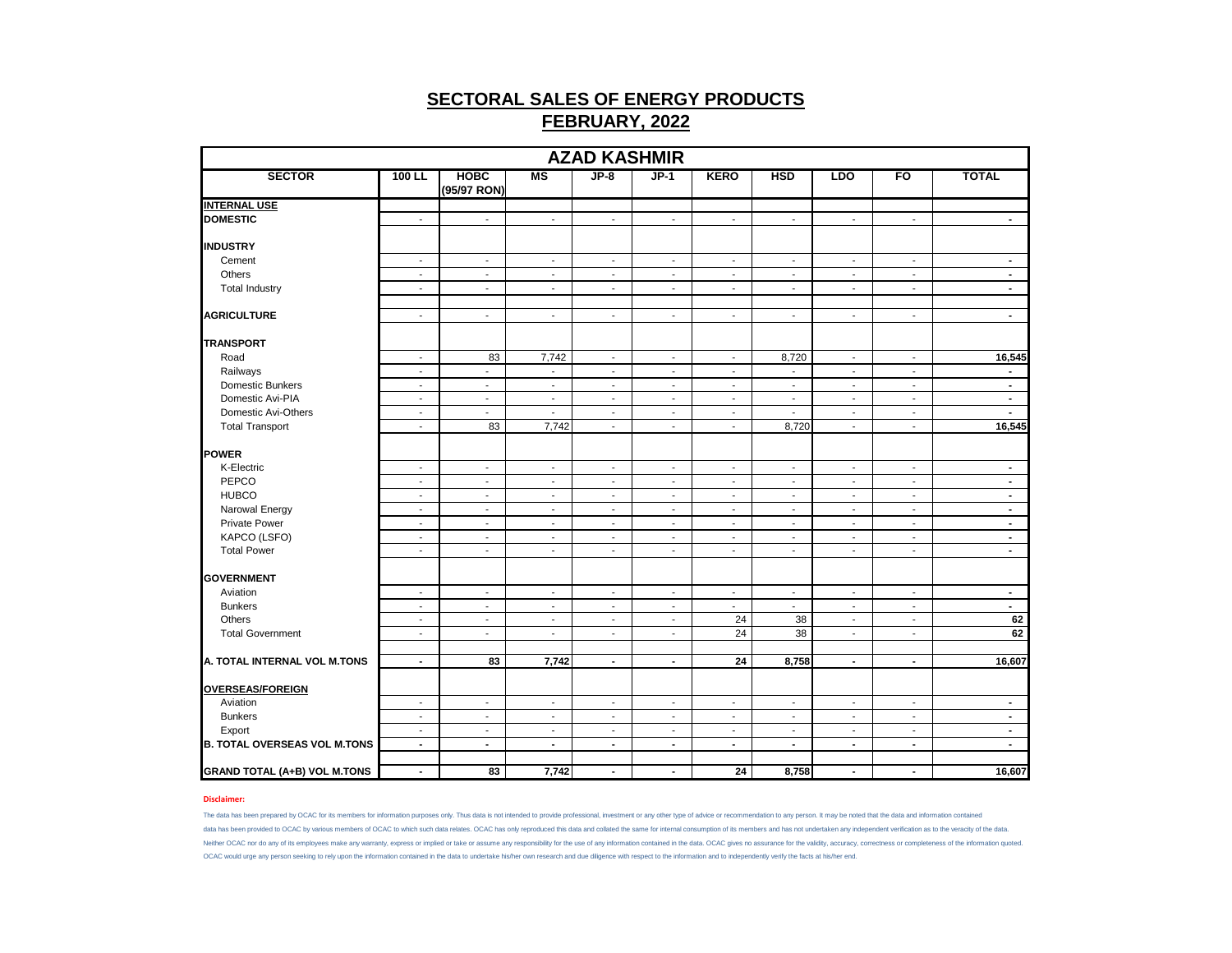| <b>FATA</b>                         |                          |                            |                                            |                          |                                 |                                          |                                          |                          |                                    |                          |  |  |
|-------------------------------------|--------------------------|----------------------------|--------------------------------------------|--------------------------|---------------------------------|------------------------------------------|------------------------------------------|--------------------------|------------------------------------|--------------------------|--|--|
| <b>SECTOR</b>                       | $100$ LL                 | <b>HOBC</b><br>(95/97 RON) | <b>MS</b>                                  | $JP-8$                   | $JP-1$                          | <b>KERO</b>                              | <b>HSD</b>                               | <b>LDO</b>               | FO                                 | <b>TOTAL</b>             |  |  |
| <b>INTERNAL USE</b>                 |                          |                            |                                            |                          |                                 |                                          |                                          |                          |                                    |                          |  |  |
| <b>DOMESTIC</b>                     | $\sim$                   | $\sim$                     | $\overline{\phantom{a}}$                   | $\sim$                   | $\sim$                          | $\overline{\phantom{a}}$                 | $\overline{\phantom{a}}$                 | $\sim$                   | $\overline{\phantom{a}}$           | $\blacksquare$           |  |  |
| <b>INDUSTRY</b>                     |                          |                            |                                            |                          |                                 |                                          |                                          |                          |                                    |                          |  |  |
| Cement                              | $\blacksquare$           | $\sim$                     | $\overline{\phantom{a}}$                   | $\sim$                   | $\blacksquare$                  | $\overline{\phantom{a}}$                 | $\blacksquare$                           | $\sim$                   | $\sim$                             | $\sim$                   |  |  |
| Others                              | $\blacksquare$           | $\blacksquare$             | $\blacksquare$                             | $\overline{\phantom{a}}$ | $\blacksquare$                  | $\overline{\phantom{a}}$                 | $\overline{a}$                           | $\sim$                   | $\sim$                             | $\sim$                   |  |  |
| <b>Total Industry</b>               | $\sim$                   | $\sim$                     | $\overline{\phantom{a}}$                   | $\blacksquare$           | $\overline{a}$                  | $\blacksquare$                           | $\sim$                                   | $\sim$                   | $\sim$                             | $\sim$                   |  |  |
| <b>AGRICULTURE</b>                  | $\sim$                   | $\sim$                     | $\overline{\phantom{a}}$                   | $\sim$                   | $\overline{\phantom{a}}$        | $\overline{\phantom{a}}$                 | $\overline{\phantom{a}}$                 | $\overline{\phantom{a}}$ | $\overline{\phantom{a}}$           | $\sim$                   |  |  |
| <b>TRANSPORT</b>                    |                          |                            |                                            |                          |                                 |                                          |                                          |                          |                                    |                          |  |  |
| Road                                | $\overline{\phantom{a}}$ | $\sim$                     | 801                                        | $\sim$                   | $\sim$                          | $\sim$                                   | 572                                      | $\sim$                   | $\sim$                             | 1,373                    |  |  |
| Railways                            | $\sim$                   | $\sim$                     | $\blacksquare$                             | $\sim$                   | $\sim$                          | $\blacksquare$                           | $\blacksquare$                           | $\sim$                   | $\sim$                             | $\sim$                   |  |  |
| Domestic Bunkers                    | $\overline{\phantom{a}}$ | $\sim$                     | $\overline{\phantom{a}}$                   | $\overline{\phantom{a}}$ | $\overline{\phantom{a}}$        | $\blacksquare$                           | $\blacksquare$                           | $\sim$                   | $\overline{\phantom{a}}$           | $\blacksquare$           |  |  |
| Domestic Avi-PIA                    | $\blacksquare$           | $\blacksquare$             | $\overline{\phantom{a}}$                   | $\blacksquare$           | $\blacksquare$                  | $\blacksquare$                           | ÷,                                       | $\sim$                   | $\blacksquare$                     | $\sim$                   |  |  |
| Domestic Avi-Others                 | $\sim$                   | $\sim$                     | $\blacksquare$                             | $\sim$                   | $\blacksquare$                  | $\overline{\phantom{a}}$                 | $\blacksquare$                           | $\blacksquare$           | $\sim$                             | $\sim$                   |  |  |
| <b>Total Transport</b>              | $\sim$                   | $\mathbf{r}$               | 801                                        | $\blacksquare$           | $\tilde{\phantom{a}}$           | $\mathbf{r}$                             | 572                                      | $\blacksquare$           | $\blacksquare$                     | 1,373                    |  |  |
| POWER                               |                          |                            |                                            |                          |                                 |                                          |                                          |                          |                                    |                          |  |  |
| K-Electric                          | $\blacksquare$           | $\sim$                     | $\overline{\phantom{a}}$                   | $\blacksquare$           | $\overline{\phantom{a}}$        | $\overline{\phantom{a}}$                 | $\blacksquare$                           | $\blacksquare$           | $\overline{\phantom{a}}$           | $\blacksquare$           |  |  |
| PEPCO                               | $\overline{\phantom{a}}$ | $\blacksquare$             | $\overline{\phantom{a}}$                   | $\sim$                   | $\overline{\phantom{a}}$        | $\overline{\phantom{a}}$                 | $\overline{\phantom{a}}$                 | $\sim$                   | $\overline{\phantom{a}}$           | $\blacksquare$           |  |  |
| <b>HUBCO</b>                        | $\overline{\phantom{a}}$ | $\blacksquare$             | $\overline{\phantom{a}}$                   | $\overline{\phantom{a}}$ | $\overline{\phantom{a}}$        | $\overline{\phantom{a}}$                 | $\blacksquare$                           | $\blacksquare$           | $\overline{\phantom{a}}$           | $\blacksquare$           |  |  |
| Narowal Energy                      | $\sim$                   | $\sim$                     | $\overline{\phantom{a}}$                   | $\sim$                   | $\blacksquare$                  | $\sim$                                   | $\sim$                                   | $\sim$                   | $\sim$                             | $\sim$                   |  |  |
| <b>Private Power</b>                | $\mathbf{r}$             | $\mathbf{r}$               | $\mathbf{r}$                               | $\blacksquare$           | $\tilde{\phantom{a}}$           | $\blacksquare$                           | $\mathbf{r}$                             | $\mathcal{L}$            | $\mathbf{r}$                       | $\blacksquare$           |  |  |
| KAPCO (LSFO)                        | $\blacksquare$           | $\blacksquare$             | $\overline{\phantom{a}}$                   | $\overline{\phantom{a}}$ | $\blacksquare$                  | $\overline{\phantom{a}}$                 | $\overline{a}$                           | $\blacksquare$           | $\overline{\phantom{a}}$           | $\blacksquare$           |  |  |
| <b>Total Power</b>                  | $\overline{\phantom{a}}$ | $\sim$                     | $\overline{\phantom{a}}$                   | $\sim$                   | $\overline{\phantom{a}}$        | $\sim$                                   | $\overline{\phantom{a}}$                 | $\sim$                   | $\sim$                             | $\sim$                   |  |  |
| <b>GOVERNMENT</b>                   |                          |                            |                                            |                          |                                 |                                          |                                          |                          |                                    |                          |  |  |
| Aviation                            | $\overline{\phantom{a}}$ | $\overline{\phantom{a}}$   | $\overline{\phantom{a}}$                   | $\overline{\phantom{a}}$ | $\overline{\phantom{a}}$        | $\overline{\phantom{a}}$                 | $\overline{\phantom{a}}$                 | $\blacksquare$           | $\overline{\phantom{a}}$           | $\blacksquare$           |  |  |
| <b>Bunkers</b>                      | $\sim$                   | $\sim$                     | $\overline{\phantom{a}}$                   | $\sim$                   | $\sim$                          | $\overline{\phantom{a}}$                 | $\sim$                                   | $\sim$                   | $\sim$                             | $\sim$                   |  |  |
| Others                              | $\blacksquare$           | $\sim$                     | $\overline{\phantom{a}}$                   | $\blacksquare$           | $\blacksquare$                  | $\overline{\phantom{a}}$                 | 105                                      | 65                       | $\blacksquare$                     | 170                      |  |  |
| <b>Total Government</b>             | $\blacksquare$           | $\blacksquare$             | $\overline{\phantom{a}}$                   | $\overline{\phantom{a}}$ | $\overline{\phantom{a}}$        | $\overline{\phantom{a}}$                 | 105                                      | 65                       | $\overline{\phantom{a}}$           | 170                      |  |  |
| A. TOTAL INTERNAL VOL M.TONS        | $\blacksquare$           | $\blacksquare$             | 801                                        | $\blacksquare$           | $\blacksquare$                  | $\blacksquare$                           | 677                                      | 65                       | $\blacksquare$                     | 1,543                    |  |  |
| <b>OVERSEAS/FOREIGN</b>             |                          |                            |                                            |                          |                                 |                                          |                                          |                          |                                    |                          |  |  |
| Aviation                            |                          |                            |                                            |                          |                                 |                                          |                                          |                          |                                    |                          |  |  |
| <b>Bunkers</b>                      | $\sim$<br>$\blacksquare$ | $\sim$<br>$\mathbf{r}$     | $\overline{\phantom{a}}$<br>$\blacksquare$ | $\sim$<br>$\mathbf{r}$   | $\sim$<br>$\tilde{\phantom{a}}$ | $\overline{\phantom{a}}$<br>$\mathbf{r}$ | $\overline{\phantom{a}}$<br>$\mathbf{r}$ | $\sim$<br>$\mathcal{L}$  | $\overline{\phantom{a}}$<br>$\sim$ | $\sim$<br>$\blacksquare$ |  |  |
| Export                              | $\blacksquare$           | $\blacksquare$             | $\blacksquare$                             | $\blacksquare$           | $\overline{\phantom{a}}$        | $\overline{\phantom{a}}$                 | $\blacksquare$                           | $\blacksquare$           | $\blacksquare$                     | $\blacksquare$           |  |  |
| <b>B. TOTAL OVERSEAS VOL M.TONS</b> | $\blacksquare$           | $\blacksquare$             | $\blacksquare$                             | $\blacksquare$           | $\blacksquare$                  | $\blacksquare$                           | $\blacksquare$                           | $\sim$                   | $\blacksquare$                     | $\sim$                   |  |  |
|                                     |                          |                            |                                            |                          |                                 |                                          |                                          |                          |                                    |                          |  |  |
| <b>GRAND TOTAL (A+B) VOL M.TONS</b> | $\blacksquare$           | $\sim$                     | 801                                        | $\blacksquare$           | $\blacksquare$                  | $\blacksquare$                           | 677                                      | 65                       | $\blacksquare$                     | 1,543                    |  |  |

### **Disclaimer:**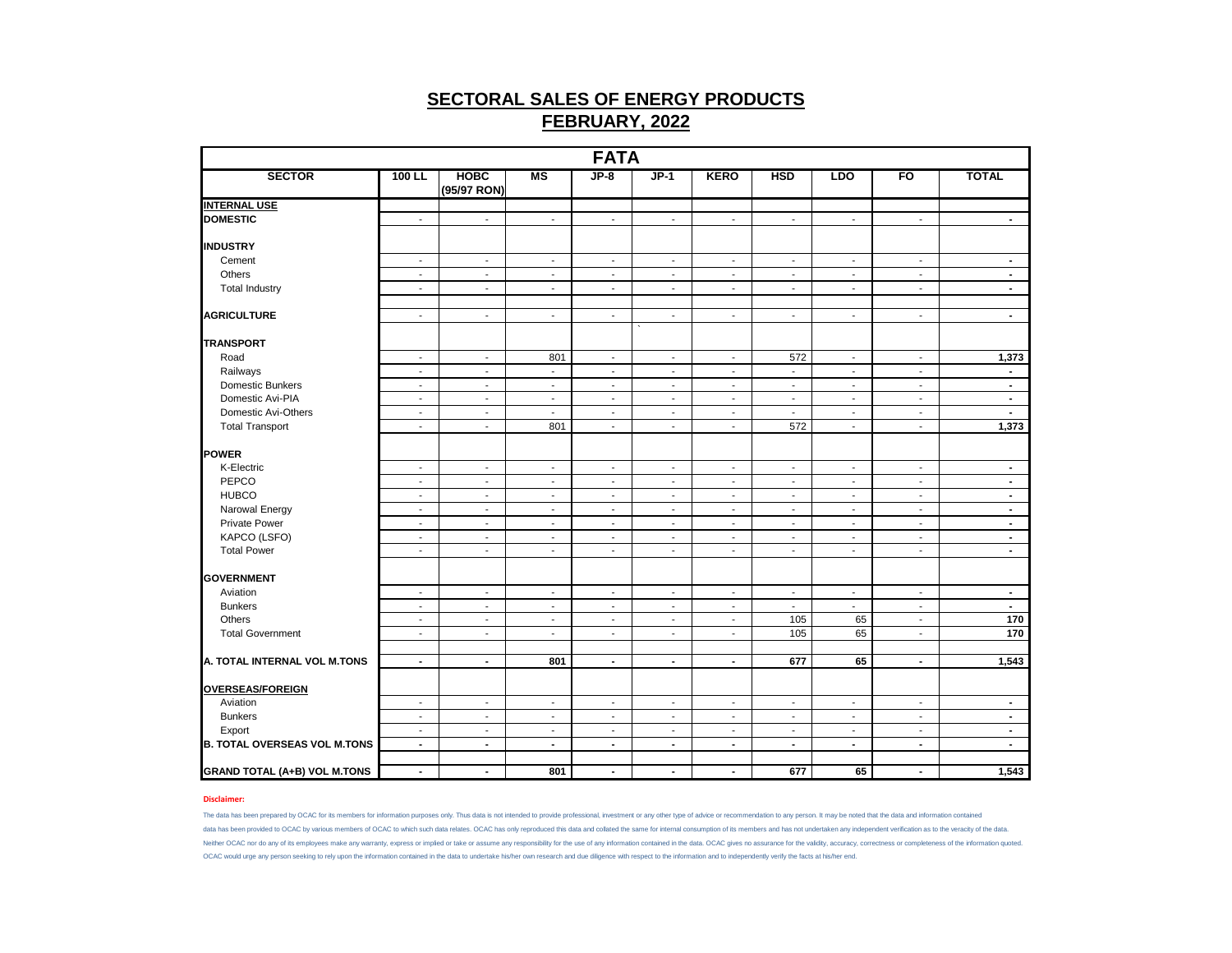| <b>KARACHI</b>                      |                          |                            |                          |                             |                          |                          |                          |                             |                          |                |  |
|-------------------------------------|--------------------------|----------------------------|--------------------------|-----------------------------|--------------------------|--------------------------|--------------------------|-----------------------------|--------------------------|----------------|--|
| <b>SECTOR</b>                       | $100$ LL                 | <b>HOBC</b><br>(95/97 RON) | $\overline{\mathsf{MS}}$ | $JP-8$                      | $JP-1$                   | <b>KERO</b>              | <b>HSD</b>               | LDO                         | F <sub>O</sub>           | <b>TOTAL</b>   |  |
| <b>INTERNAL USE</b>                 |                          |                            |                          |                             |                          |                          |                          |                             |                          |                |  |
| <b>DOMESTIC</b>                     | $\blacksquare$           | $\overline{\phantom{a}}$   | $\blacksquare$           | $\overline{\phantom{a}}$    | $\overline{\phantom{a}}$ | 103                      | $\overline{\phantom{a}}$ | $\blacksquare$              | $\blacksquare$           | 103            |  |
| <b>INDUSTRY</b>                     |                          |                            |                          |                             |                          |                          |                          |                             |                          |                |  |
| Cement                              | $\overline{\phantom{a}}$ | $\overline{\phantom{a}}$   | $\overline{\phantom{a}}$ | $\blacksquare$              | $\overline{\phantom{a}}$ | $\overline{\phantom{a}}$ | 490                      | $\blacksquare$              | 160                      | 650            |  |
| Others                              | $\blacksquare$           | 3                          | 127                      | $\sim$                      | $\blacksquare$           | 66                       | 12,315                   | $\sim$                      | 10,888                   | 23,399         |  |
| <b>Total Industry</b>               | $\mathbf{r}$             | 3                          | 127                      | $\mathcal{L}^{\mathcal{A}}$ | $\mathbf{r}$             | 66                       | 12,805                   | $\mathcal{L}$               | 11,048                   | 24,049         |  |
|                                     |                          |                            |                          |                             |                          |                          |                          |                             |                          |                |  |
| <b>AGRICULTURE</b>                  | $\blacksquare$           | $\blacksquare$             | $\blacksquare$           | $\overline{\phantom{a}}$    | $\blacksquare$           | $\blacksquare$           | $\blacksquare$           | $\blacksquare$              | $\sim$                   | $\blacksquare$ |  |
| <b>TRANSPORT</b>                    |                          |                            |                          |                             |                          |                          |                          |                             |                          |                |  |
| Road                                | $\overline{\phantom{a}}$ | 3,852                      | 83,397                   | $\blacksquare$              | $\overline{\phantom{a}}$ | $\overline{\phantom{a}}$ | 42,225                   | $\overline{\phantom{a}}$    | $\blacksquare$           | 129,474        |  |
| Railways                            | $\sim$                   | $\overline{\phantom{a}}$   | $\blacksquare$           | $\sim$                      | $\sim$                   | $\sim$                   | $\blacksquare$           | $\sim$                      | $\sim$                   | $\blacksquare$ |  |
| <b>Domestic Bunkers</b>             | $\overline{\phantom{a}}$ | $\blacksquare$             | $\blacksquare$           | $\blacksquare$              | $\blacksquare$           | $\blacksquare$           | 611                      | $\blacksquare$              | $\sim$                   | 611            |  |
| Domestic Avi-PIA                    | $\overline{a}$           | $\ddot{\phantom{a}}$       | $\sim$                   | $\mathbf{r}$                | 12,821                   | $\mathbf{r}$             | L.                       | $\mathbf{r}$                | $\sim$                   | 12,821         |  |
| Domestic Avi-Others                 | $\blacksquare$           | $\blacksquare$             | $\blacksquare$           | $\blacksquare$              | 3,458                    | $\overline{\phantom{a}}$ | $\overline{\phantom{a}}$ | $\blacksquare$              | $\blacksquare$           | 3,458          |  |
| <b>Total Transport</b>              | $\overline{a}$           | 3,852                      | 83,397                   | $\mathbf{r}$                | 16,279                   | $\sim$                   | 42,836                   | ÷.                          | $\sim$                   | 146,364        |  |
| <b>POWER</b>                        |                          |                            |                          |                             |                          |                          |                          |                             |                          |                |  |
| K-Electric                          | $\blacksquare$           | $\overline{\phantom{a}}$   | $\overline{\phantom{a}}$ | $\overline{\phantom{a}}$    | $\overline{\phantom{a}}$ | $\overline{\phantom{a}}$ | $\overline{\phantom{a}}$ | $\overline{\phantom{a}}$    | 35,026                   | 35,026         |  |
| PEPCO                               | $\blacksquare$           | $\overline{\phantom{a}}$   | $\mathbf{r}$             | $\blacksquare$              | $\overline{\phantom{a}}$ | $\blacksquare$           | $\overline{\phantom{a}}$ | $\mathcal{L}_{\mathcal{A}}$ | $\mathbf{r}$             | $\blacksquare$ |  |
| <b>HUBCO</b>                        | $\blacksquare$           | $\overline{\phantom{a}}$   | $\blacksquare$           | $\overline{\phantom{a}}$    | $\blacksquare$           | $\blacksquare$           | $\blacksquare$           | $\blacksquare$              | $\overline{\phantom{a}}$ | $\blacksquare$ |  |
| Narowal Energy                      | $\blacksquare$           | $\blacksquare$             | $\blacksquare$           | $\overline{\phantom{a}}$    | $\blacksquare$           | $\blacksquare$           | $\blacksquare$           | $\blacksquare$              | $\blacksquare$           | $\sim$         |  |
| <b>Private Power</b>                | $\sim$                   | $\blacksquare$             | $\blacksquare$           | $\blacksquare$              | $\blacksquare$           | $\sim$                   | 469                      | $\sim$                      | 22,633                   | 23,102         |  |
| KAPCO (LSFO)                        | $\blacksquare$           | $\blacksquare$             | $\blacksquare$           | $\blacksquare$              | $\blacksquare$           | $\blacksquare$           | ÷,                       | $\sim$                      | $\overline{a}$           | $\blacksquare$ |  |
| <b>Total Power</b>                  | $\blacksquare$           | $\blacksquare$             | $\blacksquare$           | $\blacksquare$              | $\blacksquare$           | $\blacksquare$           | 469                      | $\mathbf{r}$                | 57,659                   | 58,128         |  |
|                                     |                          |                            |                          |                             |                          |                          |                          |                             |                          |                |  |
| <b>GOVERNMENT</b>                   |                          |                            |                          |                             |                          |                          |                          |                             |                          |                |  |
| Aviation                            | $\overline{\phantom{a}}$ | $\overline{\phantom{a}}$   | 6                        | $\sim$                      | $\blacksquare$           | $\sim$                   | $\overline{\phantom{a}}$ | $\blacksquare$              | $\sim$                   | 6              |  |
| <b>Bunkers</b>                      | $\overline{\phantom{a}}$ | $\overline{\phantom{a}}$   | $\blacksquare$           | $\overline{\phantom{a}}$    | $\overline{\phantom{a}}$ | $\overline{\phantom{a}}$ | $\overline{\phantom{a}}$ | $\blacksquare$              | $\overline{\phantom{a}}$ | $\blacksquare$ |  |
| Others                              | $\blacksquare$           | $\blacksquare$             | 212                      | 3,666                       | $\blacksquare$           | 126                      | 300                      | $\sim$                      | $\overline{\phantom{a}}$ | 4,304          |  |
| <b>Total Government</b>             | $\blacksquare$           | $\sim$                     | 218                      | 3,666                       | $\blacksquare$           | 126                      | 300                      | $\sim$                      | $\mathbf{r}$             | 4,310          |  |
| A. TOTAL INTERNAL VOL M.TONS        | $\blacksquare$           | 3,855                      | 83,742                   | 3,666                       | 16,279                   | 295                      | 56,410                   | $\blacksquare$              | 68,707                   | 232,954        |  |
|                                     |                          |                            |                          |                             |                          |                          |                          |                             |                          |                |  |
| <b>OVERSEAS/FOREIGN</b>             |                          |                            |                          |                             |                          |                          |                          |                             |                          |                |  |
| Aviation                            | $\blacksquare$           | $\overline{\phantom{a}}$   | $\blacksquare$           | $\overline{\phantom{a}}$    | 22,257                   | $\overline{\phantom{a}}$ | $\blacksquare$           | $\overline{\phantom{a}}$    | $\overline{\phantom{a}}$ | 22,257         |  |
| <b>Bunkers</b>                      | $\blacksquare$           | $\overline{\phantom{a}}$   | $\overline{\phantom{a}}$ | $\sim$                      | $\overline{\phantom{a}}$ | $\overline{\phantom{a}}$ | 60                       | $\sim$                      | $\sim$                   | 60             |  |
| Export                              | $\blacksquare$           | $\blacksquare$             | $\blacksquare$           | $\blacksquare$              | $\overline{\phantom{a}}$ | $\blacksquare$           |                          | $\blacksquare$              | $\sim$                   |                |  |
| <b>B. TOTAL OVERSEAS VOL M.TONS</b> | $\blacksquare$           | $\blacksquare$             | $\blacksquare$           | $\blacksquare$              | 22,257                   | $\blacksquare$           | 60                       | $\blacksquare$              | $\blacksquare$           | 22,317         |  |
| <b>GRAND TOTAL (A+B) VOL M.TONS</b> | $\blacksquare$           | 3,855                      | 83,742                   | 3,666                       | 38,536                   | 295                      | 56,470                   | $\blacksquare$              | 68,707                   | 255,271        |  |

### **Disclaimer:**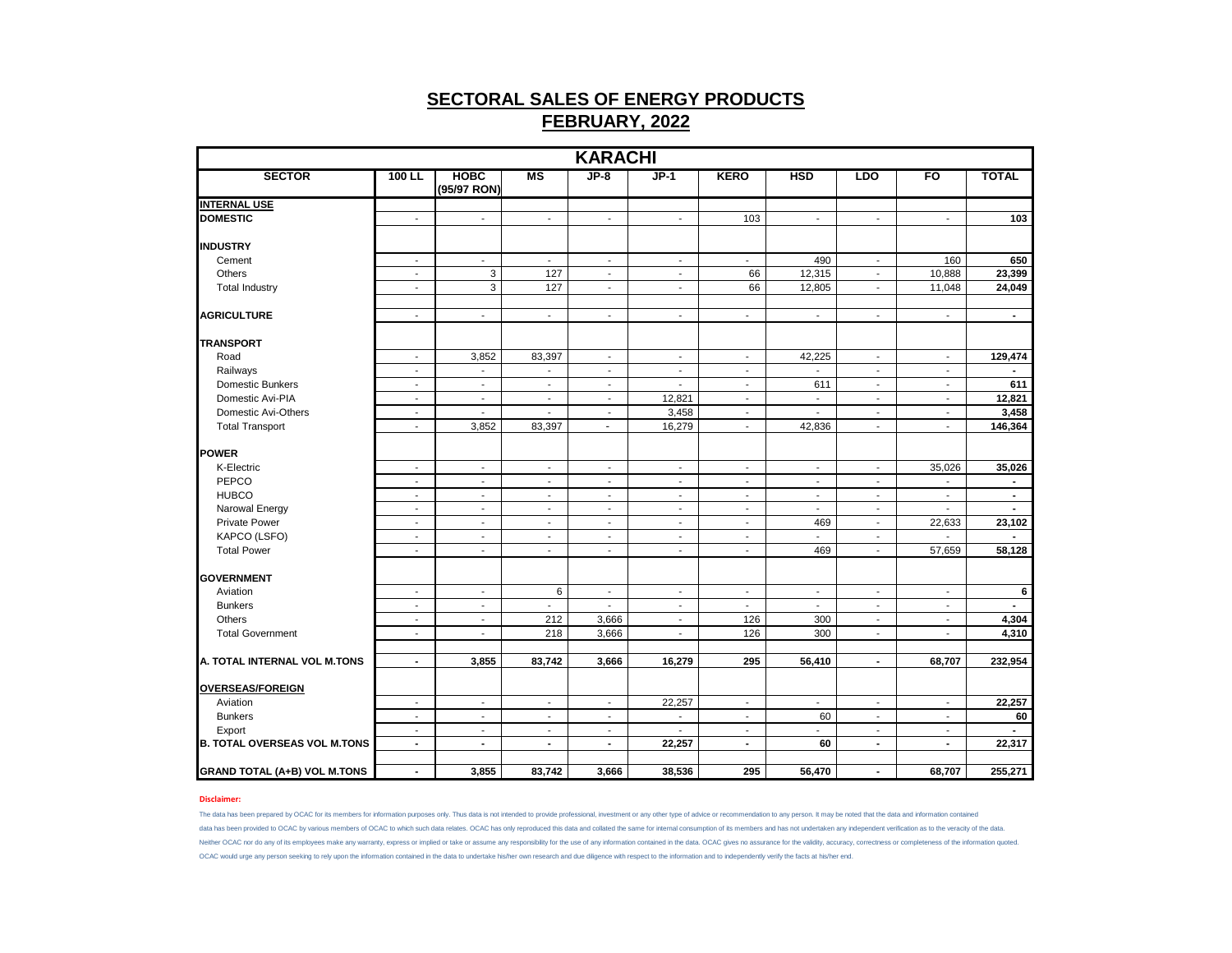| <b>AREA - PAKISTAN</b><br><b>TOTAL</b> |                          |                          |                |                          |                |                                |                          |                          |                |                          |                |
|----------------------------------------|--------------------------|--------------------------|----------------|--------------------------|----------------|--------------------------------|--------------------------|--------------------------|----------------|--------------------------|----------------|
| <b>SECTOR</b>                          | <b>ASPHALT</b>           | <b>JBO</b>               | <b>MTT</b>     |                          |                | SOLVENT CARBON OIL PROCESS OIL | <b>BTX</b>               | <b>LUBES</b>             | <b>GREASES</b> | <b>TOTAL</b>             | Feb-21         |
| <b>INTERNAL USE</b>                    |                          |                          |                |                          |                |                                |                          |                          |                |                          |                |
| <b>DOMESTIC</b>                        | $\overline{\phantom{a}}$ | $\blacksquare$           | $\blacksquare$ | $\overline{\phantom{a}}$ | $\blacksquare$ | $\overline{\phantom{a}}$       | $\overline{\phantom{a}}$ | $\blacksquare$           | $\blacksquare$ | $\blacksquare$           | $\blacksquare$ |
| <b>INDUSTRY</b>                        |                          |                          |                |                          |                |                                |                          |                          |                |                          |                |
| Cement                                 | $\overline{\phantom{a}}$ | $\sim$                   | $\sim$         | $\blacksquare$           | $\sim$         | $\sim$                         | $\overline{\phantom{a}}$ | 34                       | $\overline{1}$ | 35                       | 47             |
| Others                                 | 8,659                    | 227                      | 514            | 182                      | $\sim$         | $\sim$                         | $\blacksquare$           | 3,473                    | 56             | 13,111                   | 13,982         |
| <b>Total Industry</b>                  | 8,659                    | 227                      | 514            | 182                      | $\sim$         | $\blacksquare$                 | $\overline{\phantom{a}}$ | 3,507                    | 57             | 13,146                   | 14,029         |
| <b>AGRICULTURE</b>                     | $\blacksquare$           | $\sim$                   | $\sim$         | $\sim$                   | $\sim$         | $\sim$                         | $\blacksquare$           | $\sim$                   | $\blacksquare$ | $\blacksquare$           | $\sim$         |
| <b>TRANSPORT</b>                       |                          |                          |                |                          |                |                                |                          |                          |                |                          |                |
| Road                                   | 2,509                    | $\sim$                   | $\blacksquare$ | $\blacksquare$           | $\sim$         | $\blacksquare$                 | $\overline{a}$           | 8,413                    | 200            | 11,122                   | 11,518         |
| Railways                               | $\overline{\phantom{a}}$ | $\sim$                   | $\sim$         | $\sim$                   | $\sim$         | $\overline{\phantom{a}}$       | $\overline{\phantom{a}}$ | 44                       | $\sim$         | 44                       | 151            |
| Domestic Bunkers                       | $\sim$                   | $\overline{\phantom{a}}$ | $\sim$         | $\sim$                   | $\sim$         | $\sim$                         | $\overline{\phantom{a}}$ | $\overline{\phantom{a}}$ | $\sim$         | $\blacksquare$           | $\sim$         |
| Domestic Avi-PIA                       | $\blacksquare$           | $\sim$                   | $\sim$         | $\sim$                   | $\sim$         | $\sim$                         | $\blacksquare$           | $\sim$                   | $\sim$         | $\sim$                   | $\sim$         |
| Domestic Avi-Others                    | $\blacksquare$           | $\blacksquare$           | $\blacksquare$ | $\overline{\phantom{a}}$ | $\sim$         | $\blacksquare$                 | $\blacksquare$           | $\blacksquare$           | $\sim$         | $\blacksquare$           | $\blacksquare$ |
| <b>Total Transport</b>                 | 2,509                    | $\sim$                   | ÷              | $\mathbf{r}$             | $\sim$         | $\blacksquare$                 | $\sim$                   | 8,457                    | 200            | 11,166                   | 11,669         |
| <b>POWER</b>                           |                          |                          |                |                          |                |                                |                          |                          |                |                          |                |
| K-Electric                             | $\overline{\phantom{a}}$ | $\overline{\phantom{a}}$ | $\blacksquare$ | $\overline{\phantom{a}}$ | $\sim$         | $\sim$                         | $\overline{\phantom{a}}$ | 29                       | $\sim$         | 29                       | 42             |
| PEPCO                                  | $\blacksquare$           | $\overline{\phantom{a}}$ | $\sim$         | $\blacksquare$           | $\sim$         | $\blacksquare$                 | $\overline{a}$           | 16                       | $\blacksquare$ | 16                       | 21             |
| <b>HUBCO</b>                           | $\sim$                   | $\sim$                   | $\sim$         | $\sim$                   | $\sim$         | $\sim$                         | $\blacksquare$           | $\blacksquare$           | $\sim$         | $\blacksquare$           | $\sim$         |
| Narowal Energy                         | $\sim$                   | $\overline{\phantom{a}}$ | $\sim$         | $\mathbf{r}$             | $\sim$         | $\blacksquare$                 | $\overline{\phantom{a}}$ | $\overline{\phantom{a}}$ | $\sim$         | $\overline{\phantom{a}}$ | $\blacksquare$ |
| <b>Private Power</b>                   | $\blacksquare$           | $\sim$                   | $\sim$         | $\sim$                   | $\sim$         | $\sim$                         | $\sim$                   | 251                      | $\sim$         | 251                      | 6              |
| <b>KAPCO</b>                           | $\overline{\phantom{a}}$ | $\blacksquare$           | $\blacksquare$ | $\blacksquare$           | $\sim$         | $\blacksquare$                 | $\blacksquare$           | $\blacksquare$           | $\sim$         | $\blacksquare$           | $\blacksquare$ |
| <b>Total Power</b>                     | $\blacksquare$           | $\sim$                   | $\sim$         | $\sim$                   | $\sim$         | $\overline{\phantom{a}}$       | $\sim$                   | 296                      | $\sim$         | 296                      | 69             |
| <b>GOVERNMENT</b>                      |                          |                          |                |                          |                |                                |                          |                          |                |                          |                |
| Aviation                               | $\blacksquare$           | $\blacksquare$           | $\sim$         | $\overline{\phantom{a}}$ | $\blacksquare$ | $\overline{\phantom{a}}$       | $\overline{\phantom{a}}$ | $\overline{\phantom{a}}$ | $\sim$         | $\blacksquare$           | $\blacksquare$ |
| <b>Bunkers</b>                         |                          | $\overline{\phantom{a}}$ | $\sim$         | $\blacksquare$           | $\sim$         | $\overline{\phantom{a}}$       | $\blacksquare$           | $\blacksquare$           | $\sim$         |                          |                |
| Others                                 | 2,830                    | $\overline{\phantom{a}}$ | $\sim$         | $\sim$                   | $\sim$         | $\overline{\phantom{a}}$       | $\overline{\phantom{a}}$ | 63                       | $\sim$         | 2,893                    | 2,300          |
| <b>Total Government</b>                | 2,830                    | $\blacksquare$           | $\sim$         | $\blacksquare$           | $\sim$         | $\blacksquare$                 | $\overline{\phantom{a}}$ | 63                       | $\sim$         | 2,893                    | 2,300          |
| A. TOTAL INTERNAL VOL M.TONS           | 13,998                   | 227                      | 514            | 182                      | $\blacksquare$ | $\blacksquare$                 | $\blacksquare$           | 12,323                   | 257            | 27,501                   | 28,067         |
| <b>OVERSEAS/FOREIGN</b>                |                          |                          |                |                          |                |                                |                          |                          |                |                          |                |
| Aviation                               | $\overline{\phantom{a}}$ | $\overline{\phantom{a}}$ | $\blacksquare$ | $\overline{\phantom{a}}$ | $\sim$         | $\overline{\phantom{a}}$       | $\overline{\phantom{a}}$ | $\sim$                   | $\sim$         | $\blacksquare$           | $\blacksquare$ |
| <b>Bunkers</b>                         | $\overline{\phantom{a}}$ | $\overline{\phantom{a}}$ | $\blacksquare$ | $\overline{\phantom{a}}$ | $\sim$         | $\overline{\phantom{a}}$       | $\frac{1}{2}$            | $\overline{\phantom{a}}$ | $\sim$         | $\blacksquare$           | $\blacksquare$ |
| Export                                 | $\sim$                   | $\overline{\phantom{a}}$ | $\sim$         | $\blacksquare$           | $\sim$         | $\blacksquare$                 | $\overline{a}$           | $\blacksquare$           | $\sim$         | $\blacksquare$           | $\blacksquare$ |
| <b>B. TOTAL OVERSEAS VOL M.TONS</b>    | $\blacksquare$           | $\blacksquare$           | $\blacksquare$ | $\blacksquare$           | $\blacksquare$ | $\blacksquare$                 | $\blacksquare$           | $\blacksquare$           | $\sim$         | $\blacksquare$           | $\sim$         |
|                                        | $\blacksquare$           | $\blacksquare$           | $\blacksquare$ | $\blacksquare$           | $\blacksquare$ | $\blacksquare$                 | $\blacksquare$           | $\blacksquare$           | $\blacksquare$ | $\blacksquare$           | $\overline{a}$ |
| <b>GRAND TOTAL (A+B) VOL M.TONS</b>    | 13,998                   | 227                      | 514            | 182                      | $\blacksquare$ | $\blacksquare$                 | $\blacksquare$           | 12,323                   | 257            | 27,501                   | 28,067         |
| <b>GRAND TOTAL VOL FEB 2021</b>        | 14,185                   | 195                      | 380            | 209                      | $\blacksquare$ |                                | $\blacksquare$           | 12,820                   | 278            | 28,067                   |                |
|                                        |                          |                          |                |                          |                |                                |                          |                          |                |                          |                |

# **AREA - PAKISTAN**

### **Disclaimer:**

The data has been prepared by OCAC for its members for information purposes only. Thus data is not intended to provide provide professional, investment or any other type of advice or recommendation to any person. It may be Neither OCAC nor do any of its employees make any warranty, express or implied or take or assume any responsibility for the use of any information contained in the data. OCAC gives no assurance for the validity, accuracy, data has been provided to OCAC by various members of OCAC to which such data relates. OCAC has only reproduced this data and collated the same for internal consumption of its members and has not undertaken any independent

OCAC would urge any person seeking to rely upon the information contained in the data to undertake his/her own research and due diligence with respect to the information and to independently verify the facts at his/her end.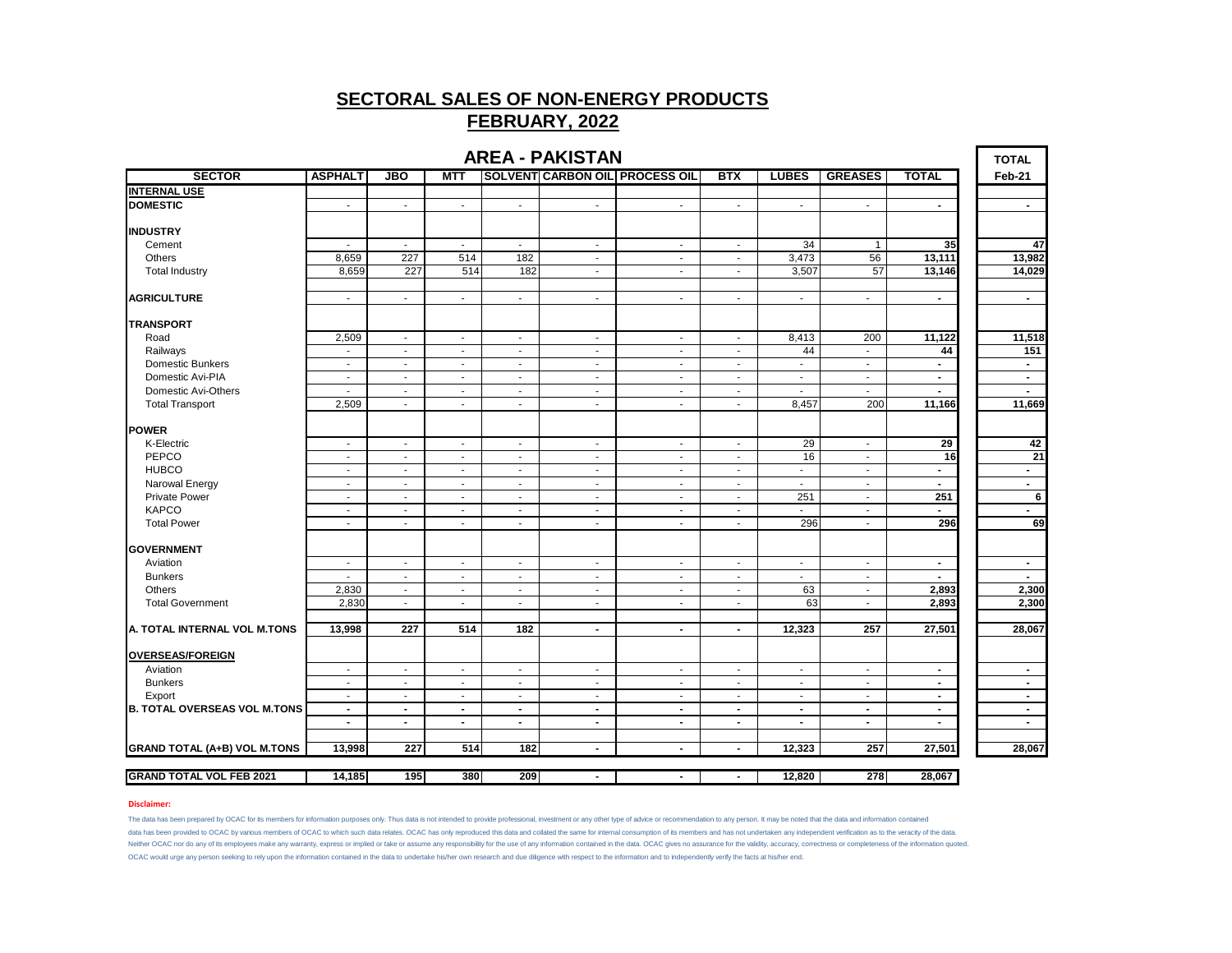| <b>SINDH</b>                         |                            |                                  |                                |                            |                                  |                                       |                            |                                  |                                |                    |  |  |
|--------------------------------------|----------------------------|----------------------------------|--------------------------------|----------------------------|----------------------------------|---------------------------------------|----------------------------|----------------------------------|--------------------------------|--------------------|--|--|
| <b>SECTOR</b>                        | <b>ASPHALT</b>             | <b>JBO</b>                       | <b>MTT</b>                     |                            |                                  | <b>SOLVENT CARBON OIL PROCESS OIL</b> | <b>BTX</b>                 | <b>LUBES</b>                     | <b>GREASES</b>                 | <b>TOTAL</b>       |  |  |
| <b>INTERNAL USE</b>                  |                            |                                  |                                |                            |                                  |                                       |                            |                                  |                                |                    |  |  |
| <b>DOMESTIC</b>                      | $\sim$                     | $\blacksquare$                   | $\blacksquare$                 | $\omega$                   | $\blacksquare$                   | $\mathbb{Z}^{\mathbb{Z}}$             | $\omega$                   | $\blacksquare$                   | $\sim$                         | $\sim$             |  |  |
|                                      |                            |                                  |                                |                            |                                  |                                       |                            |                                  |                                |                    |  |  |
| <b>INDUSTRY</b>                      |                            |                                  |                                |                            |                                  |                                       |                            |                                  |                                |                    |  |  |
| Cement                               | $\Delta$                   | $\sim$                           | $\blacksquare$                 | $\sim$                     | $\blacksquare$                   | $\mathbf{r}$                          | $\omega$                   | $\overline{21}$                  | $\sim$                         | $\overline{21}$    |  |  |
| Others                               | 1,219                      | 179                              | $\overline{\phantom{a}}$       | 65                         | $\blacksquare$                   | $\blacksquare$                        | $\blacksquare$             | 1,597                            | 33                             | 3,093              |  |  |
| <b>Total Industry</b>                | 1,219                      | 179                              | $\tilde{\phantom{a}}$          | 65                         | ÷,                               | ä,                                    | ä,                         | 1,618                            | 33                             | 3,114              |  |  |
| <b>AGRICULTURE</b>                   | $\blacksquare$             | $\blacksquare$                   | $\blacksquare$                 | $\blacksquare$             | $\blacksquare$                   | $\blacksquare$                        | $\blacksquare$             | $\blacksquare$                   | $\blacksquare$                 | $\blacksquare$     |  |  |
|                                      |                            |                                  |                                |                            |                                  |                                       |                            |                                  |                                |                    |  |  |
| <b>TRANSPORT</b>                     |                            |                                  |                                |                            |                                  |                                       |                            |                                  |                                |                    |  |  |
| Road                                 | $\sim$                     | $\blacksquare$                   | $\blacksquare$                 | $\blacksquare$             | $\blacksquare$                   | $\blacksquare$                        | $\blacksquare$             | 2,768                            | 119                            | 2,887              |  |  |
| Railways                             | $\blacksquare$             | $\blacksquare$                   | $\blacksquare$                 | $\sim$                     | $\blacksquare$                   | $\blacksquare$                        | $\blacksquare$             | 44                               | $\omega$                       | 44                 |  |  |
| Domestic Bunkers                     | $\blacksquare$             | $\sim$                           | $\blacksquare$                 | $\sim$                     | $\blacksquare$                   | $\sim$                                | $\blacksquare$             | $\blacksquare$                   | $\blacksquare$                 | $\sim$             |  |  |
| Domestic Avi-PIA                     | $\sim$                     | $\blacksquare$                   | $\blacksquare$                 | $\sim$                     | $\blacksquare$                   | $\omega$                              | $\omega$                   | $\blacksquare$                   | $\blacksquare$                 | $\sim$             |  |  |
| Domestic Avi-Others                  | $\blacksquare$             | $\overline{\phantom{a}}$         | $\blacksquare$                 | $\blacksquare$             | $\blacksquare$                   | $\blacksquare$                        | $\blacksquare$             | $\blacksquare$                   | $\omega$                       | $\sim$             |  |  |
| <b>Total Transport</b>               | $\blacksquare$             | $\blacksquare$                   | $\blacksquare$                 | $\sim$                     | $\blacksquare$                   | $\blacksquare$                        | $\blacksquare$             | 2,812                            | 119                            | 2,931              |  |  |
| <b>POWER</b>                         |                            |                                  |                                |                            |                                  |                                       |                            |                                  |                                |                    |  |  |
|                                      |                            |                                  |                                |                            |                                  |                                       |                            |                                  |                                |                    |  |  |
| K-Electric<br>PEPCO                  | $\blacksquare$             | $\blacksquare$                   | $\blacksquare$                 | $\blacksquare$             | $\blacksquare$                   | $\bullet$                             | $\blacksquare$             | 29<br>$\mathbf{1}$               | $\bullet$                      | 29<br>$\mathbf{1}$ |  |  |
| <b>HUBCO</b>                         | $\blacksquare$<br>$\Delta$ | $\blacksquare$<br>$\blacksquare$ | $\blacksquare$<br>$\mathbf{r}$ | $\blacksquare$<br>$\omega$ | $\blacksquare$<br>$\blacksquare$ | $\blacksquare$<br>$\blacksquare$      | $\blacksquare$<br>$\omega$ | $\omega$                         | $\blacksquare$<br>$\mathbf{r}$ | $\sim$             |  |  |
|                                      |                            |                                  |                                |                            |                                  |                                       |                            |                                  |                                |                    |  |  |
| Narowal Energy                       | $\sim$                     | $\overline{\phantom{a}}$         | $\sim$                         | $\sim$                     | $\blacksquare$                   | $\sim$                                | $\sim$                     | $\blacksquare$                   | $\sim$                         | $\sim$             |  |  |
| <b>Private Power</b><br><b>KAPCO</b> | $\sim$<br>$\sim$           | $\blacksquare$<br>$\sim$         | $\blacksquare$<br>$\mathbf{r}$ | $\blacksquare$<br>$\sim$   | $\blacksquare$<br>$\blacksquare$ | $\mathbf{r}$<br>$\sim$                | $\blacksquare$<br>$\sim$   | $\blacksquare$<br>$\blacksquare$ | $\blacksquare$<br>$\sim$       | $\sim$<br>$\sim$   |  |  |
|                                      |                            |                                  |                                |                            |                                  |                                       |                            |                                  |                                | 30                 |  |  |
| <b>Total Power</b>                   | $\blacksquare$             | $\blacksquare$                   | $\blacksquare$                 | $\sim$                     | $\blacksquare$                   | $\blacksquare$                        | $\blacksquare$             | 30                               | $\blacksquare$                 |                    |  |  |
| <b>GOVERNMENT</b>                    |                            |                                  |                                |                            |                                  |                                       |                            |                                  |                                |                    |  |  |
| Aviation                             | $\blacksquare$             | $\blacksquare$                   | $\blacksquare$                 | $\blacksquare$             | $\blacksquare$                   | $\bullet$                             | $\blacksquare$             | $\blacksquare$                   | $\sim$                         | $\sim$             |  |  |
| <b>Bunkers</b>                       | $\sim$                     | $\blacksquare$                   | $\blacksquare$                 | $\sim$                     | $\sim$                           | $\blacksquare$                        | $\blacksquare$             | $\blacksquare$                   | $\overline{\phantom{a}}$       | $\sim$             |  |  |
| Others                               | 768                        | $\mathbf{r}$                     | $\mathbf{u}$                   | $\sim$                     | $\omega$                         | $\omega$                              | $\omega$                   | 15                               | $\omega$                       | 783                |  |  |
| <b>Total Government</b>              | 768                        | $\sim$                           | $\blacksquare$                 | $\bullet$                  | $\blacksquare$                   | $\bullet$                             | $\blacksquare$             | 15                               | $\sim$                         | 783                |  |  |
|                                      |                            |                                  |                                |                            |                                  |                                       |                            |                                  |                                |                    |  |  |
| A. TOTAL INTERNAL VOL M.TONS         | 1,987                      | 179                              | $\blacksquare$                 | 65                         | $\blacksquare$                   | $\blacksquare$                        | $\blacksquare$             | 4,475                            | 152                            | 6,858              |  |  |
|                                      |                            |                                  |                                |                            |                                  |                                       |                            |                                  |                                |                    |  |  |
| <b>OVERSEAS/FOREIGN</b>              |                            |                                  |                                |                            |                                  |                                       |                            |                                  |                                |                    |  |  |
| Aviation                             | $\blacksquare$             | $\omega$                         | $\mathbf{u}$                   | $\blacksquare$             | $\blacksquare$                   | $\omega$                              | $\mathbf{u}$               | $\tilde{\phantom{a}}$            | $\blacksquare$                 | $\blacksquare$     |  |  |
| <b>Bunkers</b>                       | $\blacksquare$             | $\blacksquare$                   | $\blacksquare$                 | $\sim$                     | $\blacksquare$                   | $\sim$                                | $\blacksquare$             | $\blacksquare$                   | $\blacksquare$                 | $\sim$             |  |  |
| Export                               | $\sim$                     | $\blacksquare$                   | $\sim$                         | $\sim$                     | $\sim$                           | $\sim$                                | $\sim$                     | $\blacksquare$                   | $\sim$                         | $\blacksquare$     |  |  |
| <b>B. TOTAL OVERSEAS VOL M.TONS</b>  | $\blacksquare$             | $\blacksquare$                   | $\blacksquare$                 | $\sim$                     | $\blacksquare$                   | $\blacksquare$                        | $\blacksquare$             | $\blacksquare$                   | $\blacksquare$                 | $\blacksquare$     |  |  |
| <b>GRAND TOTAL (A+B) VOL M.TONS</b>  | 1,987                      | 179                              | $\blacksquare$                 | 65                         | $\blacksquare$                   | $\blacksquare$                        | $\blacksquare$             | 4,475                            | 152                            | 6,858              |  |  |

### **Disclaimer:**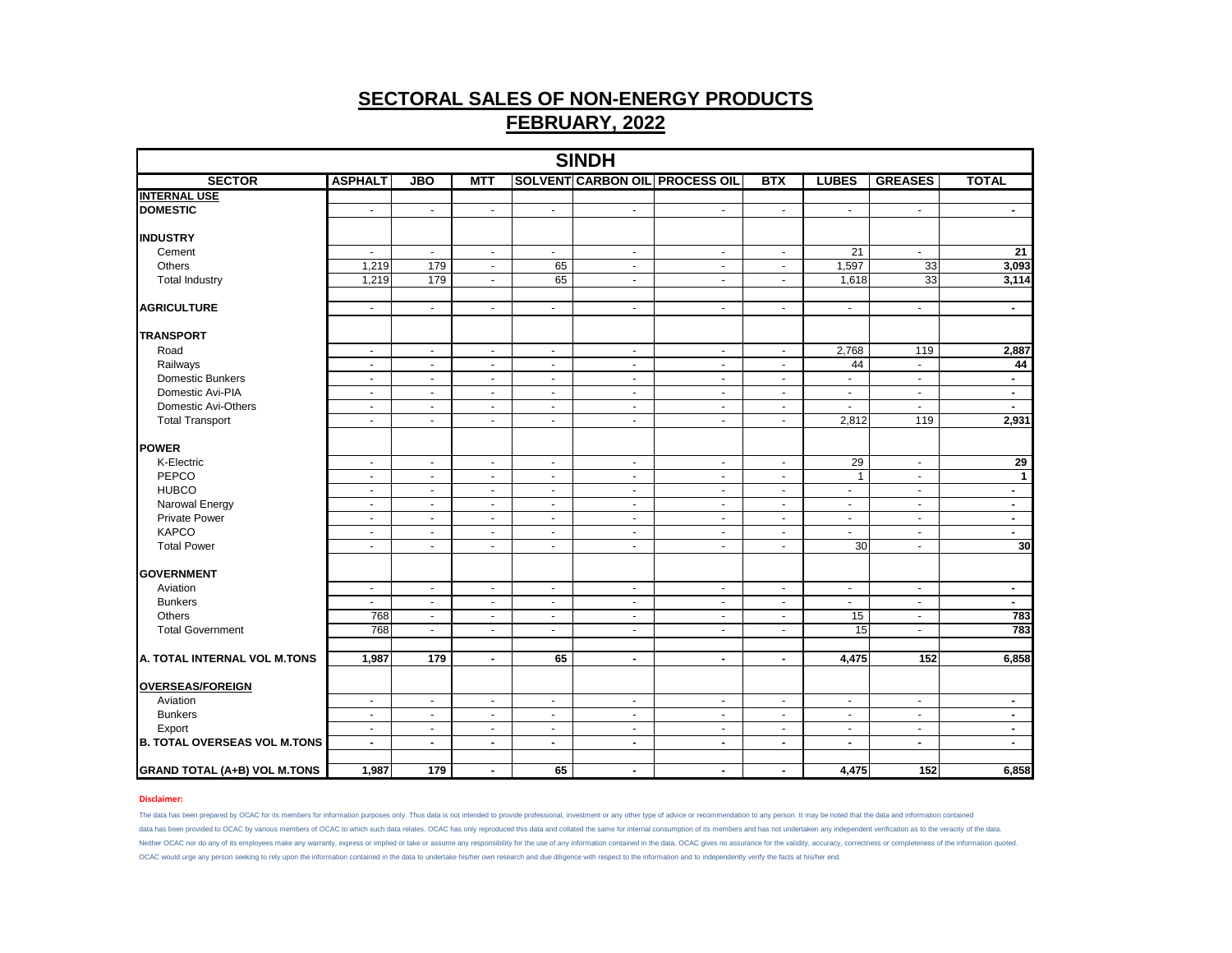| <b>PUNJAB</b>                       |                          |                |                |                          |                          |                                       |                          |                          |                          |                         |  |  |
|-------------------------------------|--------------------------|----------------|----------------|--------------------------|--------------------------|---------------------------------------|--------------------------|--------------------------|--------------------------|-------------------------|--|--|
| <b>SECTOR</b>                       | <b>ASPHALT</b>           | <b>JBO</b>     | <b>MTT</b>     |                          |                          | <b>SOLVENT CARBON OIL PROCESS OIL</b> | <b>BTX</b>               | <b>LUBES</b>             | <b>GREASES</b>           | <b>TOTAL</b>            |  |  |
| <b>INTERNAL USE</b>                 |                          |                |                |                          |                          |                                       |                          |                          |                          |                         |  |  |
| <b>DOMESTIC</b>                     | $\blacksquare$           | $\mathbf{r}$   | $\sim$         | $\blacksquare$           | $\omega$                 | $\omega$                              | $\blacksquare$           | $\sim$                   | $\omega$                 | $\sim$                  |  |  |
|                                     |                          |                |                |                          |                          |                                       |                          |                          |                          |                         |  |  |
| <b>INDUSTRY</b>                     |                          |                |                |                          |                          |                                       |                          |                          |                          |                         |  |  |
| Cement                              | $\sim$                   | $\sim$         | $\sim$         | $\blacksquare$           | $\sim$                   | $\sim$                                | $\blacksquare$           | 2                        | $\sim$                   | $\overline{\mathbf{c}}$ |  |  |
| Others                              | 5,178                    | 48             | 514            | 117                      | $\blacksquare$           | $\blacksquare$                        | $\blacksquare$           | 1,579                    | 19                       | 7,455                   |  |  |
| <b>Total Industry</b>               | 5,178                    | 48             | 514            | 117                      | $\blacksquare$           | ÷,                                    | $\blacksquare$           | 1,581                    | 19                       | 7,457                   |  |  |
|                                     |                          |                |                |                          |                          |                                       |                          |                          |                          |                         |  |  |
| <b>AGRICULTURE</b>                  | $\omega$                 | $\omega$       | $\omega$       | $\blacksquare$           | $\sim$                   | $\omega$                              | $\omega$                 | $\sim$                   | $\omega$                 | $\blacksquare$          |  |  |
| <b>TRANSPORT</b>                    |                          |                |                |                          |                          |                                       |                          |                          |                          |                         |  |  |
| Road                                | 2,509                    | $\blacksquare$ | $\sim$         | $\blacksquare$           | $\blacksquare$           | $\blacksquare$                        | $\blacksquare$           | 4,611                    | 67                       | 7,187                   |  |  |
| Railways                            | $\overline{\phantom{a}}$ | $\blacksquare$ | $\blacksquare$ | $\overline{\phantom{a}}$ | $\blacksquare$           | $\blacksquare$                        | $\overline{\phantom{a}}$ | $\blacksquare$           | $\blacksquare$           | $\blacksquare$          |  |  |
| <b>Domestic Bunkers</b>             | $\sim$                   | $\sim$         | $\sim$         | $\blacksquare$           | $\sim$                   | $\blacksquare$                        | $\sim$                   | $\sim$                   | $\blacksquare$           | $\blacksquare$          |  |  |
| Domestic Avi-PIA                    | $\sim$                   | $\blacksquare$ | $\blacksquare$ | $\blacksquare$           | $\blacksquare$           | $\blacksquare$                        | $\blacksquare$           | $\sim$                   | $\blacksquare$           | $\blacksquare$          |  |  |
| Domestic Avi-Others                 | ÷.                       | $\blacksquare$ | $\sim$         | $\blacksquare$           | $\mathbf{r}$             | $\sim$                                | $\blacksquare$           | $\sim$                   | ÷.                       | $\sim$                  |  |  |
| <b>Total Transport</b>              | 2,509                    | $\blacksquare$ | $\sim$         | $\blacksquare$           | $\sim$                   | $\sim$                                | $\blacksquare$           | 4,611                    | 67                       | 7,187                   |  |  |
|                                     |                          |                |                |                          |                          |                                       |                          |                          |                          |                         |  |  |
| <b>POWER</b>                        |                          |                |                |                          |                          |                                       |                          |                          |                          |                         |  |  |
| K-Electric                          | $\sim$                   | $\blacksquare$ | $\sim$         | $\blacksquare$           | $\blacksquare$           | $\blacksquare$                        | $\blacksquare$           | $\sim$                   | $\blacksquare$           | $\blacksquare$          |  |  |
| PEPCO                               | $\blacksquare$           | $\blacksquare$ | $\sim$         | $\blacksquare$           | $\blacksquare$           | $\blacksquare$                        | $\blacksquare$           | $\overline{13}$          | $\blacksquare$           | $\overline{13}$         |  |  |
| <b>HUBCO</b>                        | $\blacksquare$           | $\blacksquare$ | $\blacksquare$ | $\blacksquare$           | $\blacksquare$           | $\omega$                              | $\blacksquare$           | $\sim$                   | $\blacksquare$           | $\blacksquare$          |  |  |
| Narowal Energy                      | $\sim$                   | $\blacksquare$ | $\sim$         | $\blacksquare$           | $\sim$                   | $\blacksquare$                        | $\blacksquare$           | $\sim$                   | $\blacksquare$           | $\blacksquare$          |  |  |
| <b>Private Power</b>                | $\sim$                   | $\blacksquare$ | $\sim$         | $\blacksquare$           | $\sim$                   | $\sim$                                | $\blacksquare$           | 251                      | $\blacksquare$           | 251                     |  |  |
| <b>KAPCO</b>                        | $\omega$                 | ÷.             | $\sim$         | $\sim$                   | $\omega$                 | ÷.                                    | ÷                        | ÷.                       | $\sim$                   | $\overline{a}$          |  |  |
| <b>Total Power</b>                  | $\blacksquare$           | $\blacksquare$ | $\blacksquare$ | $\blacksquare$           | $\blacksquare$           | $\blacksquare$                        | $\blacksquare$           | 264                      | $\blacksquare$           | 264                     |  |  |
| <b>GOVERNMENT</b>                   |                          |                |                |                          |                          |                                       |                          |                          |                          |                         |  |  |
| Aviation                            | $\blacksquare$           | $\blacksquare$ | $\sim$         | $\blacksquare$           | $\blacksquare$           | $\blacksquare$                        | $\blacksquare$           | $\blacksquare$           | $\blacksquare$           | $\blacksquare$          |  |  |
| <b>Bunkers</b>                      | $\sim$                   | $\blacksquare$ | $\sim$         | $\blacksquare$           | $\sim$                   | $\blacksquare$                        | $\blacksquare$           | $\sim$                   | $\sim$                   | $\blacksquare$          |  |  |
| Others                              | 998                      | $\blacksquare$ | $\sim$         | $\blacksquare$           | $\blacksquare$           | $\sim$                                | $\blacksquare$           | 41                       | $\blacksquare$           | 1,039                   |  |  |
| <b>Total Government</b>             | 998                      | $\blacksquare$ | $\blacksquare$ | $\blacksquare$           | $\blacksquare$           | $\blacksquare$                        | $\blacksquare$           | 41                       | $\blacksquare$           | 1,039                   |  |  |
| A. TOTAL INTERNAL VOL M.TONS        | 8,685                    | 48             | 514            | 117                      | $\blacksquare$           | $\blacksquare$                        | $\blacksquare$           | 6,497                    | 86                       | 15,947                  |  |  |
|                                     |                          |                |                |                          |                          |                                       |                          |                          |                          |                         |  |  |
| <b>OVERSEAS/FOREIGN</b>             |                          |                |                |                          |                          |                                       |                          |                          |                          |                         |  |  |
| Aviation                            | $\sim$                   | $\omega$       | $\omega$       | $\mathbf{r}$             | $\sim$                   | $\omega$                              | $\omega$                 | $\omega$                 | $\omega$                 | $\blacksquare$          |  |  |
| <b>Bunkers</b>                      | $\blacksquare$           | $\blacksquare$ | $\sim$         | $\blacksquare$           | $\overline{\phantom{a}}$ | $\blacksquare$                        | $\blacksquare$           | $\overline{\phantom{a}}$ | $\blacksquare$           | $\blacksquare$          |  |  |
| Export                              | $\sim$                   | $\sim$         | $\sim$         | $\blacksquare$           | $\sim$                   | $\sim$                                | $\blacksquare$           | $\overline{\phantom{a}}$ | $\overline{\phantom{a}}$ | $\sim$                  |  |  |
| <b>B. TOTAL OVERSEAS VOL M.TONS</b> | $\blacksquare$           | $\blacksquare$ | $\sim$         | $\blacksquare$           | $\sim$                   | $\blacksquare$                        | $\blacksquare$           | $\blacksquare$           | $\blacksquare$           | $\sim$                  |  |  |
| <b>GRAND TOTAL (A+B) VOL M.TONS</b> | 8,685                    | 48             | 514            | 117                      | $\blacksquare$           | $\blacksquare$                        | $\blacksquare$           | 6,497                    | 86                       | 15,947                  |  |  |

### **Disclaimer:**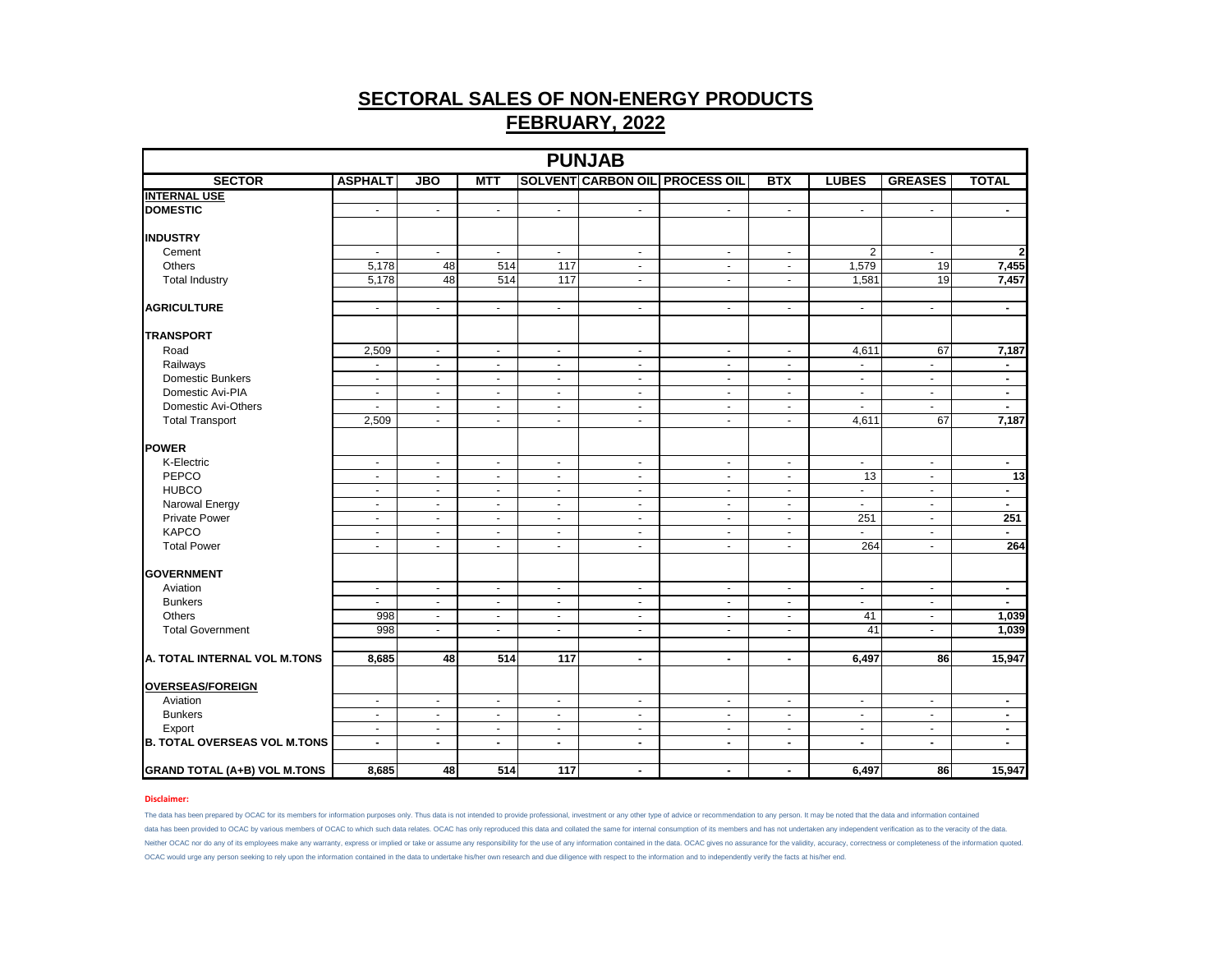| <b>KHYBER PAKHTUN KHAWA</b>         |                          |                |                          |                |                          |                                       |                |                         |                 |                          |
|-------------------------------------|--------------------------|----------------|--------------------------|----------------|--------------------------|---------------------------------------|----------------|-------------------------|-----------------|--------------------------|
| <b>SECTOR</b>                       | <b>ASPHALT</b>           | <b>JBO</b>     | <b>MTT</b>               |                |                          | <b>SOLVENT CARBON OIL PROCESS OIL</b> | <b>BTX</b>     | <b>LUBES</b>            | <b>GREASES</b>  | <b>TOTAL</b>             |
| <b>INTERNAL USE</b>                 |                          |                |                          |                |                          |                                       |                |                         |                 |                          |
| <b>DOMESTIC</b>                     | $\blacksquare$           | $\blacksquare$ | $\blacksquare$           | $\blacksquare$ | $\blacksquare$           | $\blacksquare$                        | $\blacksquare$ | $\blacksquare$          | $\blacksquare$  | $\overline{\phantom{a}}$ |
| <b>INDUSTRY</b>                     |                          |                |                          |                |                          |                                       |                |                         |                 |                          |
| Cement                              | $\overline{\phantom{a}}$ | $\blacksquare$ | $\blacksquare$           | $\blacksquare$ | $\blacksquare$           | $\blacksquare$                        | $\blacksquare$ | 10                      | $\mathbf{1}$    | 11                       |
| Others                              | 1,687                    | $\blacksquare$ | $\blacksquare$           | $\sim$         | $\sim$                   | $\sim$                                | $\sim$         | 282                     | 4               | 1,973                    |
| <b>Total Industry</b>               | 1,687                    | $\omega$       | $\sim$                   | $\sim$         | $\omega$                 | $\omega$                              | $\sim$         | 292                     | 5               | 1,984                    |
| <b>AGRICULTURE</b>                  | $\blacksquare$           | $\blacksquare$ | $\sim$                   | $\sim$         | $\sim$                   | $\sim$                                | $\sim$         | $\sim$                  | $\blacksquare$  | $\blacksquare$           |
| <b>TRANSPORT</b>                    |                          |                |                          |                |                          |                                       |                |                         |                 |                          |
| Road                                | $\blacksquare$           | $\blacksquare$ | $\overline{\phantom{a}}$ | $\sim$         | $\blacksquare$           | $\blacksquare$                        | $\sim$         | 686                     | 12              | 698                      |
| Railways                            | $\tilde{\phantom{a}}$    | $\sim$         | $\omega$                 | $\omega$       | $\overline{\phantom{a}}$ | $\omega$                              | $\omega$       | $\mathbf{r}$            | $\omega$        | $\blacksquare$           |
| Domestic Bunkers                    | $\blacksquare$           | $\blacksquare$ | $\blacksquare$           | $\blacksquare$ | $\sim$                   | $\blacksquare$                        | $\sim$         | $\blacksquare$          | $\blacksquare$  | $\blacksquare$           |
| Domestic Avi-PIA                    | $\blacksquare$           | $\blacksquare$ | $\overline{\phantom{a}}$ | $\blacksquare$ | $\sim$                   | $\sim$                                | $\sim$         | $\sim$                  | $\blacksquare$  | $\blacksquare$           |
| Domestic Avi-Others                 | $\overline{\phantom{a}}$ | $\blacksquare$ | $\blacksquare$           | $\omega$       | $\sim$                   | $\omega$                              | $\sim$         | $\mathbf{r}$            | $\omega$        | $\blacksquare$           |
| <b>Total Transport</b>              | $\blacksquare$           | $\blacksquare$ | $\blacksquare$           | $\blacksquare$ | $\blacksquare$           | $\blacksquare$                        | $\sim$         | 686                     | 12              | 698                      |
| <b>POWER</b>                        |                          |                |                          |                |                          |                                       |                |                         |                 |                          |
| K-Electric                          | $\blacksquare$           | $\blacksquare$ | $\blacksquare$           | $\blacksquare$ | $\blacksquare$           | $\blacksquare$                        | $\blacksquare$ | $\blacksquare$          | $\blacksquare$  | $\blacksquare$           |
| PEPCO                               | $\blacksquare$           | $\sim$         | $\overline{\phantom{a}}$ | $\blacksquare$ | $\sim$                   | $\sim$                                | $\sim$         | 2                       | $\omega$        | $\mathbf{2}$             |
| <b>HUBCO</b>                        | $\blacksquare$           | $\blacksquare$ | $\overline{\phantom{a}}$ | $\blacksquare$ | $\blacksquare$           | $\blacksquare$                        | $\sim$         | $\omega$                | $\blacksquare$  | $\blacksquare$           |
| Narowal Energy                      | $\blacksquare$           | $\blacksquare$ | $\blacksquare$           | $\blacksquare$ | $\blacksquare$           | $\blacksquare$                        | $\blacksquare$ | $\blacksquare$          | $\blacksquare$  | $\blacksquare$           |
| <b>Private Power</b>                | $\blacksquare$           | $\sim$         | $\blacksquare$           | $\sim$         | $\sim$                   | $\blacksquare$                        | $\sim$         | $\sim$                  | $\sim$          | $\blacksquare$           |
| <b>KAPCO</b>                        | $\blacksquare$           | $\sim$         | $\blacksquare$           | $\blacksquare$ | $\sim$                   | $\blacksquare$                        | $\sim$         | $\sim$                  | $\sim$          | $\sim$                   |
| <b>Total Power</b>                  | $\blacksquare$           | $\blacksquare$ | $\blacksquare$           | $\blacksquare$ | $\blacksquare$           | $\blacksquare$                        | $\blacksquare$ | $\overline{\mathbf{c}}$ | $\blacksquare$  | $\mathbf{2}$             |
| <b>GOVERNMENT</b>                   |                          |                |                          |                |                          |                                       |                |                         |                 |                          |
| Aviation                            | $\blacksquare$           | $\sim$         | $\blacksquare$           | $\blacksquare$ | $\sim$                   | $\blacksquare$                        | $\sim$         | $\sim$                  | $\blacksquare$  | $\blacksquare$           |
| <b>Bunkers</b>                      | $\blacksquare$           | $\blacksquare$ | $\blacksquare$           | $\sim$         | $\sim$                   | $\blacksquare$                        | $\sim$         | $\sim$                  | $\sim$          | $\blacksquare$           |
| Others                              | 813                      | $\blacksquare$ | $\blacksquare$           | $\sim$         | $\sim$                   | $\blacksquare$                        | $\sim$         | $\sim$                  | $\sim$          | 813                      |
| <b>Total Government</b>             | 813                      | $\blacksquare$ | $\blacksquare$           | $\blacksquare$ | $\blacksquare$           | $\blacksquare$                        | $\sim$         | $\blacksquare$          | $\sim$          | 813                      |
|                                     |                          |                |                          |                |                          |                                       |                |                         |                 |                          |
| A. TOTAL INTERNAL VOL M.TONS        | 2,500                    | $\sim$         | $\blacksquare$           | $\blacksquare$ | $\blacksquare$           | $\blacksquare$                        | $\sim$         | 980                     | 17              | 3,497                    |
| <b>OVERSEAS/FOREIGN</b>             |                          |                |                          |                |                          |                                       |                |                         |                 |                          |
| Aviation                            | $\overline{\phantom{a}}$ | $\blacksquare$ | $\blacksquare$           | $\blacksquare$ | $\blacksquare$           | $\sim$                                | $\sim$         | $\blacksquare$          | $\blacksquare$  | $\overline{\phantom{a}}$ |
| <b>Bunkers</b>                      | $\omega$                 | $\blacksquare$ | $\omega$                 | $\omega$       | $\mathbf{r}$             | $\sim$                                | $\blacksquare$ | $\sim$                  | $\omega$        | $\blacksquare$           |
| Export                              | $\blacksquare$           | $\sim$         | $\sim$                   | $\sim$         | $\sim$                   | $\blacksquare$                        | $\sim$         | $\sim$                  | $\sim$          | $\blacksquare$           |
| <b>B. TOTAL OVERSEAS VOL M.TONS</b> | $\overline{\phantom{a}}$ | $\blacksquare$ | $\blacksquare$           | $\blacksquare$ | $\blacksquare$           | $\blacksquare$                        | $\blacksquare$ | $\blacksquare$          | $\blacksquare$  | $\blacksquare$           |
| <b>GRAND TOTAL (A+B) VOL M.TONS</b> | 2,500                    | $\blacksquare$ | $\blacksquare$           | $\blacksquare$ | $\blacksquare$           | $\blacksquare$                        | $\sim$         | 980                     | $\overline{17}$ | 3,497                    |

### **Disclaimer:**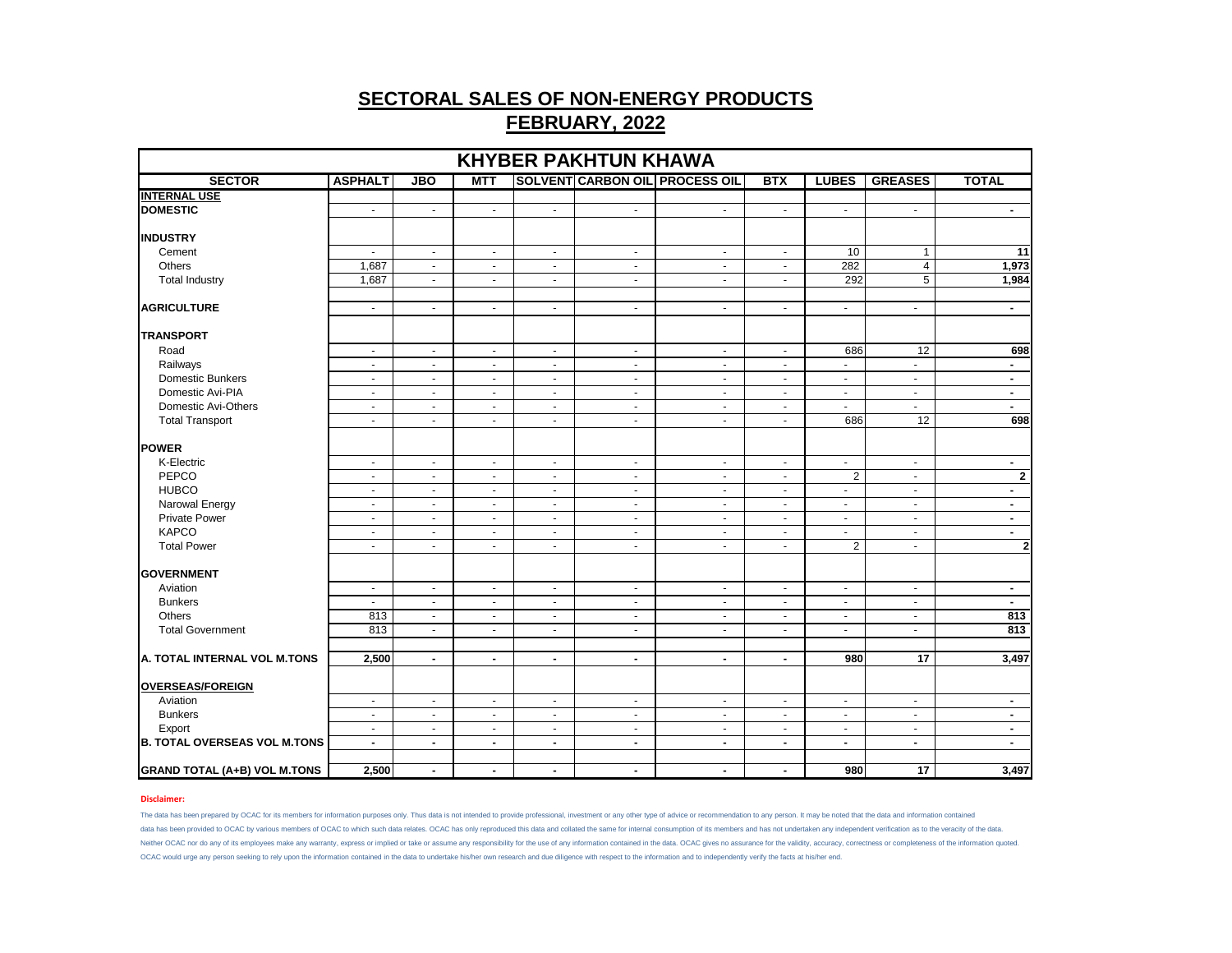| <b>BALOCHISTAN</b>                  |                |                |                          |                |                |                                       |                          |                |                |                          |
|-------------------------------------|----------------|----------------|--------------------------|----------------|----------------|---------------------------------------|--------------------------|----------------|----------------|--------------------------|
| <b>SECTOR</b>                       | <b>ASPHALT</b> | <b>JBO</b>     | MTT                      |                |                | <b>SOLVENT CARBON OIL PROCESS OIL</b> | <b>BTX</b>               | <b>LUBES</b>   | <b>GREASES</b> | <b>TOTAL</b>             |
| <b>INTERNAL USE</b>                 |                |                |                          |                |                |                                       |                          |                |                |                          |
| <b>DOMESTIC</b>                     | $\blacksquare$ | $\blacksquare$ | $\blacksquare$           | $\blacksquare$ | $\blacksquare$ | $\blacksquare$                        | $\overline{\phantom{a}}$ | $\blacksquare$ | $\blacksquare$ | $\blacksquare$           |
| <b>INDUSTRY</b>                     |                |                |                          |                |                |                                       |                          |                |                |                          |
| Cement                              | $\blacksquare$ | $\blacksquare$ | $\blacksquare$           | $\blacksquare$ | $\blacksquare$ | $\blacksquare$                        | $\blacksquare$           | $\mathbf{1}$   | $\blacksquare$ | $\mathbf{1}$             |
| <b>Others</b>                       | 575            | $\mathbf{r}$   | $\blacksquare$           | $\sim$         | $\blacksquare$ | $\sim$                                | $\blacksquare$           | $\overline{8}$ | $\sim$         | 583                      |
| <b>Total Industry</b>               | 575            | $\sim$         | $\sim$                   | $\sim$         | $\sim$         | $\sim$                                | $\blacksquare$           | $\overline{9}$ | $\sim$         | 584                      |
| <b>AGRICULTURE</b>                  | $\sim$         | $\omega$       | $\blacksquare$           | $\sim$         | $\blacksquare$ | $\sim$                                | $\blacksquare$           | $\blacksquare$ | $\omega$       | $\blacksquare$           |
| <b>TRANSPORT</b>                    |                |                |                          |                |                |                                       |                          |                |                |                          |
| Road                                | $\sim$         | $\sim$         | $\blacksquare$           | $\sim$         | $\omega$       | $\sim$                                | $\blacksquare$           | 245            | $\sim$         | 245                      |
| Railways                            | $\blacksquare$ | $\blacksquare$ | $\overline{\phantom{a}}$ | $\sim$         | $\omega$       | $\blacksquare$                        | $\blacksquare$           | $\omega$       | $\sim$         | $\overline{\phantom{a}}$ |
| Domestic Bunkers                    | $\sim$         | $\sim$         | $\sim$                   | $\sim$         | $\blacksquare$ | $\sim$                                | $\sim$                   | $\sim$         | $\blacksquare$ | $\blacksquare$           |
| Domestic Avi-PIA                    | $\sim$         | $\sim$         | $\sim$                   | $\sim$         | $\omega$       | $\sim$                                | $\blacksquare$           | $\sim$         | $\sim$         | $\blacksquare$           |
| Domestic Avi-Others                 | $\blacksquare$ | $\omega$       | $\blacksquare$           | $\sim$         | $\omega$       | $\sim$                                | $\blacksquare$           | $\sim$         | $\omega$       | $\blacksquare$           |
| <b>Total Transport</b>              | $\blacksquare$ | $\sim$         | $\sim$                   | $\sim$         | $\blacksquare$ | $\overline{\phantom{a}}$              | $\blacksquare$           | 245            | $\blacksquare$ | 245                      |
| <b>POWER</b>                        |                |                |                          |                |                |                                       |                          |                |                |                          |
| K-Electric                          | $\sim$         | $\sim$         | $\blacksquare$           | $\sim$         | $\sim$         | $\sim$                                | $\blacksquare$           | $\sim$         | $\sim$         | $\blacksquare$           |
| PEPCO                               | $\blacksquare$ | $\sim$         | $\sim$                   | $\sim$         | $\blacksquare$ | $\sim$                                | $\blacksquare$           | $\sim$         | $\blacksquare$ | $\blacksquare$           |
| <b>HUBCO</b>                        | $\blacksquare$ | $\blacksquare$ | $\sim$                   | $\sim$         | $\omega$       | $\blacksquare$                        | $\blacksquare$           | $\blacksquare$ | $\sim$         | $\overline{\phantom{a}}$ |
| Narowal Energy                      | $\sim$         | $\blacksquare$ | $\sim$                   | $\blacksquare$ | $\sim$         | $\sim$                                | $\blacksquare$           | $\blacksquare$ | $\sim$         | $\blacksquare$           |
| Private Power                       | $\sim$         | $\sim$         | $\blacksquare$           | $\sim$         | $\blacksquare$ | $\sim$                                | $\blacksquare$           | $\sim$         | $\sim$         | $\blacksquare$           |
| <b>KAPCO</b>                        | $\blacksquare$ | $\blacksquare$ | $\blacksquare$           | $\sim$         | $\blacksquare$ | $\blacksquare$                        | $\blacksquare$           | $\blacksquare$ | $\blacksquare$ | $\overline{\phantom{a}}$ |
| <b>Total Power</b>                  | $\omega$       | $\omega$       | $\blacksquare$           | $\omega$       | $\blacksquare$ | $\overline{\phantom{a}}$              | $\blacksquare$           | $\blacksquare$ | $\blacksquare$ | $\blacksquare$           |
| <b>GOVERNMENT</b>                   |                |                |                          |                |                |                                       |                          |                |                |                          |
| Aviation                            | $\blacksquare$ | $\bullet$      | $\blacksquare$           | $\sim$         | $\blacksquare$ | $\blacksquare$                        | $\blacksquare$           | $\blacksquare$ | $\blacksquare$ | $\blacksquare$           |
| <b>Bunkers</b>                      | $\sim$         | $\omega$       | $\sim$                   | $\sim$         | $\sim$         | $\sim$                                | $\blacksquare$           | $\omega$       | $\sim$         | $\blacksquare$           |
| Others                              | 251            | $\blacksquare$ | $\omega$                 | $\sim$         | $\omega$       | $\omega$                              | $\omega$                 | $\overline{7}$ | $\blacksquare$ | 258                      |
| <b>Total Government</b>             | 251            | $\sim$         | $\sim$                   | $\sim$         | $\bullet$      | $\sim$                                | $\blacksquare$           | $\overline{7}$ | $\sim$         | 258                      |
|                                     |                |                |                          |                |                |                                       |                          |                |                |                          |
| A. TOTAL INTERNAL VOL M.TONS        | 826            | $\blacksquare$ | $\blacksquare$           | $\blacksquare$ | $\blacksquare$ | $\blacksquare$                        | $\blacksquare$           | 261            | $\blacksquare$ | 1,087                    |
| <b>OVERSEAS/FOREIGN</b>             |                |                |                          |                |                |                                       |                          |                |                |                          |
| Aviation                            | $\sim$         | $\blacksquare$ | $\blacksquare$           | $\sim$         | $\omega$       | $\blacksquare$                        | $\blacksquare$           | $\blacksquare$ | $\omega$       | $\overline{\phantom{a}}$ |
| <b>Bunkers</b>                      | $\blacksquare$ | $\blacksquare$ | $\blacksquare$           | $\sim$         | $\blacksquare$ | $\sim$                                | $\blacksquare$           | $\blacksquare$ | $\blacksquare$ | $\blacksquare$           |
| Export                              | $\blacksquare$ | $\blacksquare$ | $\blacksquare$           | $\blacksquare$ | $\blacksquare$ | $\blacksquare$                        | $\blacksquare$           | $\blacksquare$ | $\blacksquare$ | $\blacksquare$           |
| <b>B. TOTAL OVERSEAS VOL M.TONS</b> | $\blacksquare$ | $\blacksquare$ | $\blacksquare$           | $\blacksquare$ | $\blacksquare$ | $\blacksquare$                        | $\blacksquare$           | $\blacksquare$ | $\blacksquare$ | $\overline{\phantom{a}}$ |
| <b>GRAND TOTAL (A+B) VOL M.TONS</b> | 826            | $\blacksquare$ | $\blacksquare$           | $\sim$         | $\blacksquare$ | $\blacksquare$                        | $\blacksquare$           | 261            | $\blacksquare$ | 1,087                    |

### **Disclaimer:**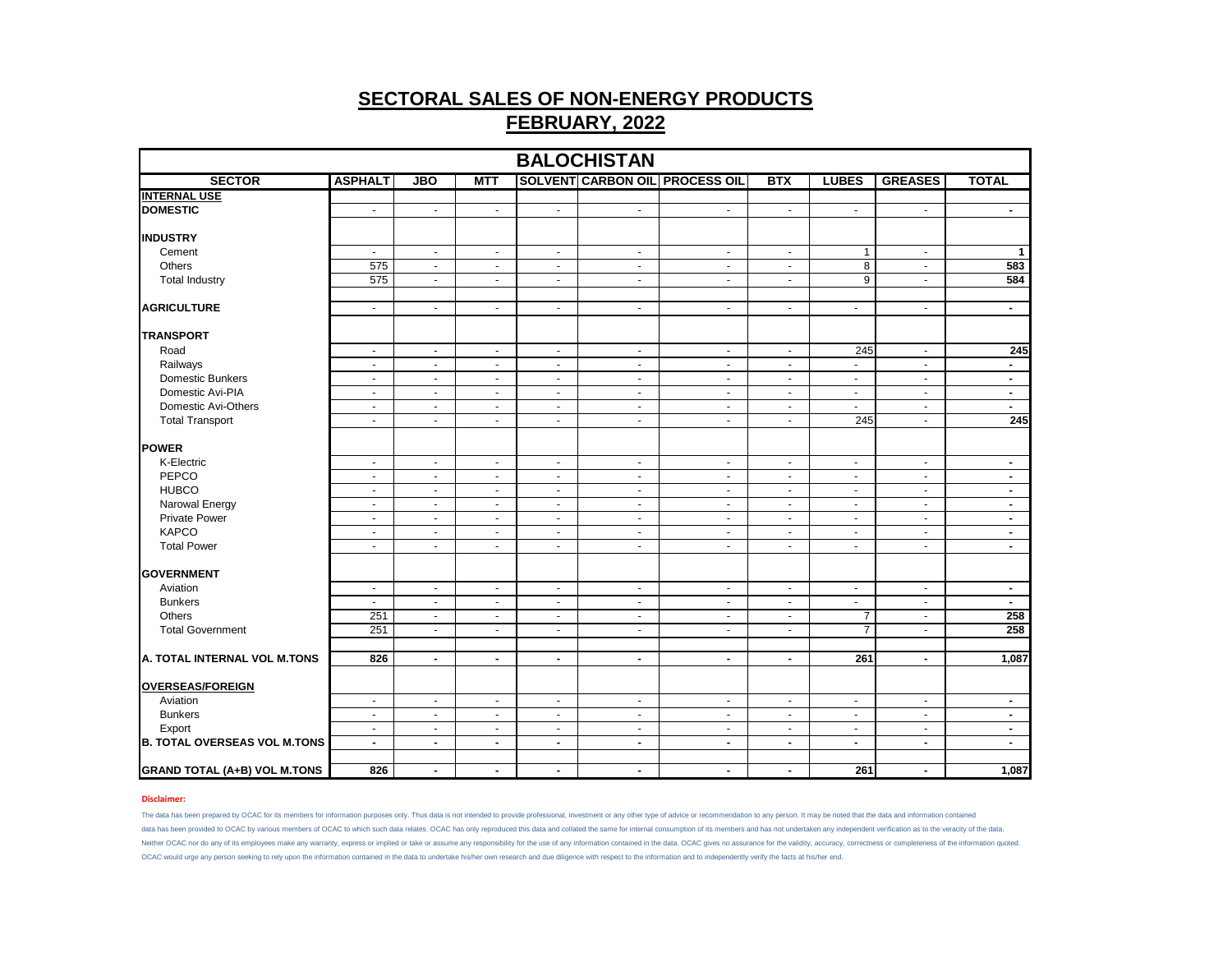| <b>GILGIT BALTISTAN</b>             |                |                |                |                             |                |                                       |                |                          |                |                          |
|-------------------------------------|----------------|----------------|----------------|-----------------------------|----------------|---------------------------------------|----------------|--------------------------|----------------|--------------------------|
| <b>SECTOR</b>                       | <b>ASPHALT</b> | <b>JBO</b>     | <b>MTT</b>     |                             |                | <b>SOLVENT CARBON OIL PROCESS OIL</b> | <b>BTX</b>     | <b>LUBES</b>             | <b>GREASES</b> | <b>TOTAL</b>             |
| <b>INTERNAL USE</b>                 |                |                |                |                             |                |                                       |                |                          |                |                          |
| <b>DOMESTIC</b>                     | $\blacksquare$ | $\blacksquare$ | $\blacksquare$ | $\sim$                      | $\sim$         | $\blacksquare$                        | $\blacksquare$ | $\blacksquare$           | $\bullet$      | $\sim$                   |
| <b>INDUSTRY</b>                     |                |                |                |                             |                |                                       |                |                          |                |                          |
| Cement                              | $\blacksquare$ | $\blacksquare$ | $\blacksquare$ | $\sim$                      | $\blacksquare$ | $\blacksquare$                        | $\blacksquare$ | $\blacksquare$           | $\blacksquare$ | $\blacksquare$           |
| Others                              | $\blacksquare$ | $\sim$         | $\omega$       | $\sim$                      | $\omega$       | $\omega$                              | $\blacksquare$ | ÷.                       | $\sim$         | $\blacksquare$           |
| <b>Total Industry</b>               | $\blacksquare$ | $\blacksquare$ | $\blacksquare$ | $\blacksquare$              | $\blacksquare$ | $\blacksquare$                        | $\blacksquare$ | $\blacksquare$           | $\blacksquare$ | $\blacksquare$           |
| <b>AGRICULTURE</b>                  | $\omega$       | $\sim$         | $\omega$       | $\sim$                      | $\omega$       | $\omega$                              | $\omega$       | ÷.                       | $\omega$       | $\blacksquare$           |
| <b>TRANSPORT</b>                    |                |                |                |                             |                |                                       |                |                          |                |                          |
| Road                                | $\blacksquare$ | $\sim$         | $\omega$       | $\sim$                      | $\omega$       | $\omega$                              | $\omega$       | 12                       | $\sim$         | 12                       |
| Railways                            | $\blacksquare$ | $\blacksquare$ | $\blacksquare$ | $\mathcal{L}_{\mathcal{C}}$ | $\blacksquare$ | $\blacksquare$                        | $\blacksquare$ | $\blacksquare$           | $\blacksquare$ | $\overline{\phantom{a}}$ |
| Domestic Bunkers                    | $\blacksquare$ | $\sim$         | $\blacksquare$ | $\sim$                      | $\sim$         | $\blacksquare$                        | $\sim$         | $\blacksquare$           | $\blacksquare$ | $\blacksquare$           |
| Domestic Avi-PIA                    | $\omega$       | $\sim$         | $\omega$       | $\sim$                      | $\omega$       | $\omega$                              | $\blacksquare$ | ÷.                       | $\sim$         | $\blacksquare$           |
| Domestic Avi-Others                 | $\blacksquare$ | $\blacksquare$ | $\blacksquare$ | $\blacksquare$              | $\blacksquare$ | $\blacksquare$                        | $\blacksquare$ | $\blacksquare$           | $\blacksquare$ | $\blacksquare$           |
| <b>Total Transport</b>              | $\blacksquare$ | $\sim$         | $\blacksquare$ | $\sim$                      | $\sim$         | $\blacksquare$                        | $\blacksquare$ | 12                       | $\blacksquare$ | $\overline{12}$          |
| <b>POWER</b>                        |                |                |                |                             |                |                                       |                |                          |                |                          |
| K-Electric                          | $\blacksquare$ | $\blacksquare$ | $\blacksquare$ | $\sim$                      | $\bullet$      | $\blacksquare$                        | $\blacksquare$ | $\blacksquare$           | $\blacksquare$ | $\blacksquare$           |
| PEPCO                               | $\blacksquare$ | $\sim$         | $\sim$         | $\sim$                      | $\omega$       | $\omega$                              | $\blacksquare$ | ÷.                       | $\sim$         | $\blacksquare$           |
| <b>HUBCO</b>                        | $\blacksquare$ | $\blacksquare$ | $\blacksquare$ | $\blacksquare$              | $\blacksquare$ | $\blacksquare$                        | $\blacksquare$ | $\blacksquare$           | $\blacksquare$ | $\blacksquare$           |
| Narowal Energy                      | $\blacksquare$ | $\sim$         | $\bullet$      | $\sim$                      | $\sim$         | $\blacksquare$                        | $\sim$         | $\sim$                   | $\blacksquare$ | $\sim$                   |
| <b>Private Power</b>                | $\omega$       | $\sim$         | $\sim$         | $\sim$                      | $\omega$       | $\blacksquare$                        | $\blacksquare$ | ÷.                       | $\sim$         | $\blacksquare$           |
| <b>KAPCO</b>                        | $\blacksquare$ | $\blacksquare$ | $\blacksquare$ | $\blacksquare$              | $\blacksquare$ | $\blacksquare$                        | $\blacksquare$ | $\blacksquare$           | $\blacksquare$ | $\blacksquare$           |
| <b>Total Power</b>                  | $\blacksquare$ | $\sim$         | $\bullet$      | $\sim$                      | $\blacksquare$ | $\blacksquare$                        | $\blacksquare$ | $\sim$                   | $\blacksquare$ | $\sim$                   |
| <b>GOVERNMENT</b>                   |                |                |                |                             |                |                                       |                |                          |                |                          |
| Aviation                            | $\blacksquare$ | $\blacksquare$ | $\blacksquare$ | $\sim$                      | $\blacksquare$ | $\blacksquare$                        | $\blacksquare$ | $\blacksquare$           | $\blacksquare$ | $\blacksquare$           |
| <b>Bunkers</b>                      | $\blacksquare$ | $\sim$         | $\sim$         | $\sim$                      | $\omega$       | $\blacksquare$                        | $\blacksquare$ | ÷.                       | $\sim$         | $\blacksquare$           |
| Others                              | $\blacksquare$ | $\blacksquare$ | $\blacksquare$ | $\sim$                      | $\blacksquare$ | $\blacksquare$                        | $\blacksquare$ | $\blacksquare$           | $\blacksquare$ | $\blacksquare$           |
| <b>Total Government</b>             | $\blacksquare$ | $\sim$         | $\blacksquare$ | $\sim$                      | $\sim$         | $\blacksquare$                        | $\blacksquare$ | $\blacksquare$           | $\blacksquare$ | $\sim$                   |
|                                     |                |                |                |                             |                |                                       |                |                          |                |                          |
| A. TOTAL INTERNAL VOL M.TONS        | $\blacksquare$ | $\blacksquare$ | $\blacksquare$ | $\blacksquare$              | $\blacksquare$ | $\blacksquare$                        | $\blacksquare$ | $\overline{12}$          | $\blacksquare$ | $\overline{12}$          |
| <b>OVERSEAS/FOREIGN</b>             |                |                |                |                             |                |                                       |                |                          |                |                          |
| Aviation                            | $\blacksquare$ | $\blacksquare$ | $\blacksquare$ | $\sim$                      | $\blacksquare$ | $\blacksquare$                        | $\sim$         | $\blacksquare$           | $\blacksquare$ | $\blacksquare$           |
| <b>Bunkers</b>                      | $\blacksquare$ | $\sim$         | $\blacksquare$ | $\sim$                      | $\sim$         | $\blacksquare$                        | $\sim$         | $\sim$                   | $\blacksquare$ | $\sim$                   |
| Export                              | $\blacksquare$ | $\sim$         | $\sim$         | $\sim$                      | $\omega$       | $\blacksquare$                        | $\blacksquare$ | ÷.                       | $\sim$         | $\blacksquare$           |
| <b>B. TOTAL OVERSEAS VOL M.TONS</b> | $\blacksquare$ | $\blacksquare$ | $\blacksquare$ | $\blacksquare$              | $\blacksquare$ | $\blacksquare$                        | $\blacksquare$ | $\overline{\phantom{a}}$ | $\blacksquare$ | $\blacksquare$           |
|                                     |                |                |                |                             |                |                                       |                |                          |                |                          |
| <b>GRAND TOTAL (A+B) VOL M.TONS</b> | $\blacksquare$ | $\sim$         | $\blacksquare$ | $\sim$                      | $\blacksquare$ | $\blacksquare$                        | $\blacksquare$ | $\overline{12}$          | $\blacksquare$ | 12                       |

### **Disclaimer:**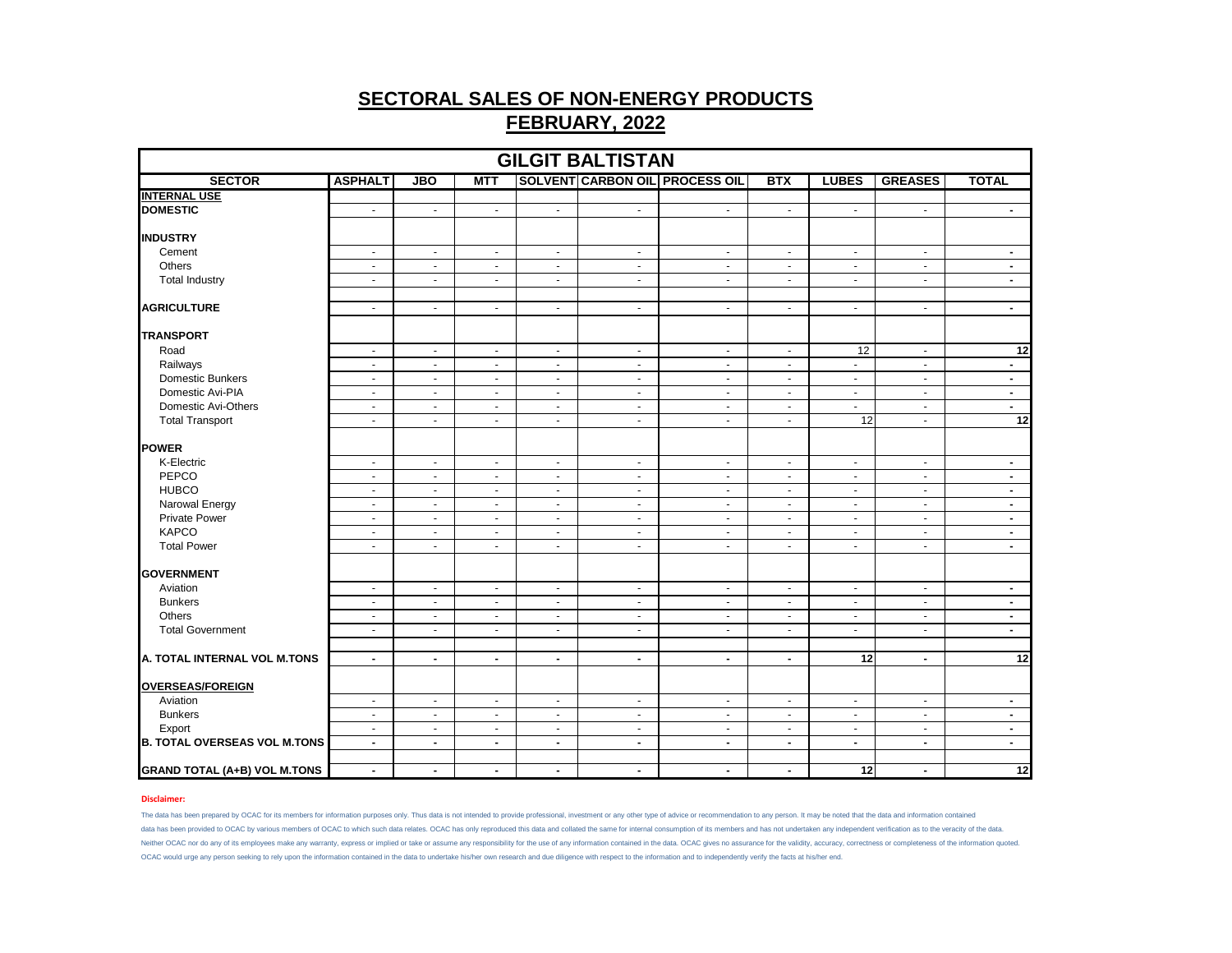| <b>SECTOR</b><br><b>SOLVENT CARBON OIL PROCESS OIL</b><br><b>ASPHALT</b><br><b>JBO</b><br><b>MTT</b><br><b>BTX</b><br><b>LUBES</b><br><b>GREASES</b><br><b>TOTAL</b><br>$\blacksquare$<br>$\sim$<br>$\sim$<br>$\sim$<br>$\sim$<br>$\mathcal{L}_{\mathcal{A}}$<br>$\sim$<br>$\sim$<br>$\sim$<br>$\sim$<br>Cement<br>$\blacksquare$<br>$\blacksquare$<br>$\sim$<br>$\sim$<br>$\sim$<br>$\sim$<br>$\blacksquare$<br>$\blacksquare$<br>$\sim$<br>$\blacksquare$<br>7<br>Others<br>$\overline{7}$<br>$\blacksquare$<br>$\sim$<br>$\sim$<br>$\blacksquare$<br>$\blacksquare$<br>$\blacksquare$<br>$\sim$<br>$\sim$<br>$\overline{\mathbf{r}}$<br>$\overline{7}$<br><b>Total Industry</b><br>$\overline{\phantom{a}}$<br>$\overline{\phantom{a}}$<br>$\blacksquare$<br>$\blacksquare$<br>$\blacksquare$<br>$\blacksquare$<br>$\blacksquare$<br>$\overline{a}$<br>$\omega$<br>$\blacksquare$<br>$\sim$<br>$\blacksquare$<br>$\blacksquare$<br>$\sim$<br>$\blacksquare$<br>$\blacksquare$<br>$\blacksquare$<br>$\blacksquare$<br>90<br>$\overline{2}$<br>92<br>Road<br>$\omega$<br>$\omega$<br>$\sim$<br>$\sim$<br>$\blacksquare$<br>$\sim$<br>$\blacksquare$<br>Railways<br>$\blacksquare$<br>$\blacksquare$<br>$\blacksquare$<br>$\blacksquare$<br>$\sim$<br>$\blacksquare$<br>$\blacksquare$<br>$\blacksquare$<br>$\sim$<br>$\blacksquare$<br>Domestic Bunkers<br>$\sim$<br>$\sim$<br>$\sim$<br>$\sim$<br>$\sim$<br>$\sim$<br>$\sim$<br>$\blacksquare$<br>$\sim$<br>$\sim$<br>Domestic Avi-PIA<br>$\omega$<br>$\omega$<br>$\omega$<br>$\blacksquare$<br>$\blacksquare$<br>$\blacksquare$<br>$\blacksquare$<br>$\blacksquare$<br>$\blacksquare$<br>$\sim$<br>Domestic Avi-Others<br>$\blacksquare$<br>$\blacksquare$<br>$\blacksquare$<br>$\blacksquare$<br>$\blacksquare$<br>$\blacksquare$<br>$\blacksquare$<br>$\blacksquare$<br>$\blacksquare$<br>$\blacksquare$<br>$\overline{2}$<br>92<br><b>Total Transport</b><br>$\overline{90}$<br>$\blacksquare$<br>$\sim$<br>$\sim$<br>$\sim$<br>$\mathcal{L}_{\mathcal{A}}$<br>$\blacksquare$<br>$\blacksquare$<br>K-Electric<br>$\blacksquare$<br>$\sim$<br>$\blacksquare$<br>$\sim$<br>$\blacksquare$<br>$\sim$<br>$\blacksquare$<br>$\sim$<br>$\blacksquare$<br>$\blacksquare$<br>PEPCO<br>$\blacksquare$<br>$\sim$<br>$\sim$<br>$\sim$<br>$\blacksquare$<br>$\blacksquare$<br>$\blacksquare$<br>$\sim$<br>$\blacksquare$<br>$\blacksquare$<br><b>HUBCO</b><br>$\blacksquare$<br>$\blacksquare$<br>$\blacksquare$<br>$\blacksquare$<br>$\blacksquare$<br>$\blacksquare$<br>$\blacksquare$<br>$\blacksquare$<br>$\blacksquare$<br>$\blacksquare$<br>Narowal Energy<br>$\sim$<br>$\blacksquare$<br>$\sim$<br>$\sim$<br>$\sim$<br>$\sim$<br>$\sim$<br>$\blacksquare$<br>$\sim$<br>$\sim$<br><b>Private Power</b><br>$\sim$<br>$\omega$<br>$\sim$<br>$\blacksquare$<br>$\blacksquare$<br>$\blacksquare$<br>$\blacksquare$<br>$\blacksquare$<br>$\sim$<br>$\blacksquare$<br><b>KAPCO</b><br>$\sim$<br>$\blacksquare$<br>$\sim$<br>$\blacksquare$<br>$\blacksquare$<br>$\sim$<br>$\blacksquare$<br>$\blacksquare$<br>$\blacksquare$<br>$\blacksquare$<br><b>Total Power</b><br>$\blacksquare$<br>$\blacksquare$<br>$\sim$<br>$\sim$<br>$\sim$<br>$\sim$<br>$\blacksquare$<br>$\sim$<br>$\sim$<br>$\blacksquare$<br>Aviation<br>$\blacksquare$<br>$\sim$<br>$\blacksquare$<br>$\mathcal{L}$<br>$\blacksquare$<br>$\blacksquare$<br>$\sim$<br>$\blacksquare$<br>$\blacksquare$<br>$\sim$<br><b>Bunkers</b><br>$\sim$<br>$\sim$<br>$\sim$<br>$\blacksquare$<br>$\blacksquare$<br>$\blacksquare$<br>$\sim$<br>$\blacksquare$<br>$\blacksquare$<br>$\overline{\phantom{a}}$<br><b>Others</b><br>$\overline{\phantom{a}}$<br>$\blacksquare$<br>$\blacksquare$<br>$\blacksquare$<br>$\blacksquare$<br>$\blacksquare$<br>$\blacksquare$<br>$\blacksquare$<br>$\overline{\phantom{a}}$<br>$\blacksquare$<br><b>Total Government</b><br>$\blacksquare$<br>$\blacksquare$<br>$\sim$<br>$\mathcal{L}_{\mathcal{A}}$<br>$\blacksquare$<br>$\sim$<br>$\sim$<br>$\blacksquare$<br>$\sim$<br>$\mathcal{L}_{\mathcal{C}}$<br>$\overline{97}$<br>$\mathbf{2}$<br>$\sim$<br>$\blacksquare$<br>$\blacksquare$<br>$\blacksquare$<br>$\blacksquare$<br>$\blacksquare$<br>$\blacksquare$<br>Aviation<br>$\blacksquare$<br>$\blacksquare$<br>$\sim$<br>$\blacksquare$<br>$\blacksquare$<br>$\overline{\phantom{a}}$<br>$\blacksquare$<br>$\blacksquare$<br>$\blacksquare$<br>$\blacksquare$<br><b>Bunkers</b><br>$\sim$<br>$\sim$<br>$\sim$<br>$\sim$<br>$\mathcal{L}_{\mathcal{A}}$<br>$\sim$<br>$\blacksquare$<br>$\mathcal{L}_{\mathcal{C}}$<br>$\sim$<br>$\blacksquare$<br>Export<br>$\sim$<br>$\sim$<br>$\sim$<br>$\blacksquare$<br>$\blacksquare$<br>$\blacksquare$<br>$\sim$<br>$\blacksquare$<br>$\sim$<br>$\blacksquare$<br>$\sim$<br>$\blacksquare$<br>$\blacksquare$<br>$\blacksquare$<br>$\blacksquare$<br>$\blacksquare$<br>$\blacksquare$<br>$\blacksquare$<br>$\overline{\phantom{a}}$<br>$\blacksquare$ |                                     |  |  | <b>AZAD KASHMIR</b> |  |  |  |    |  |  |  |  |  |
|------------------------------------------------------------------------------------------------------------------------------------------------------------------------------------------------------------------------------------------------------------------------------------------------------------------------------------------------------------------------------------------------------------------------------------------------------------------------------------------------------------------------------------------------------------------------------------------------------------------------------------------------------------------------------------------------------------------------------------------------------------------------------------------------------------------------------------------------------------------------------------------------------------------------------------------------------------------------------------------------------------------------------------------------------------------------------------------------------------------------------------------------------------------------------------------------------------------------------------------------------------------------------------------------------------------------------------------------------------------------------------------------------------------------------------------------------------------------------------------------------------------------------------------------------------------------------------------------------------------------------------------------------------------------------------------------------------------------------------------------------------------------------------------------------------------------------------------------------------------------------------------------------------------------------------------------------------------------------------------------------------------------------------------------------------------------------------------------------------------------------------------------------------------------------------------------------------------------------------------------------------------------------------------------------------------------------------------------------------------------------------------------------------------------------------------------------------------------------------------------------------------------------------------------------------------------------------------------------------------------------------------------------------------------------------------------------------------------------------------------------------------------------------------------------------------------------------------------------------------------------------------------------------------------------------------------------------------------------------------------------------------------------------------------------------------------------------------------------------------------------------------------------------------------------------------------------------------------------------------------------------------------------------------------------------------------------------------------------------------------------------------------------------------------------------------------------------------------------------------------------------------------------------------------------------------------------------------------------------------------------------------------------------------------------------------------------------------------------------------------------------------------------------------------------------------------------------------------------------------------------------------------------------------------------------------------------------------------------------------------------------------------------------------------------------------------------------------------------------------------------------------------------------------------------------------------------------------------------------------------------------------------------------------------------------------------------------------------------------------------------------------------------------------------------------------------------------------------------------------------------------------------------------------------------------------------------------------------------------------------------------------------------------------------------------------------------------------------------------------------------------------------------------------------------------------------------------------------------------------------------------------------------------------------------------|-------------------------------------|--|--|---------------------|--|--|--|----|--|--|--|--|--|
| <b>INTERNAL USE</b>                                                                                                                                                                                                                                                                                                                                                                                                                                                                                                                                                                                                                                                                                                                                                                                                                                                                                                                                                                                                                                                                                                                                                                                                                                                                                                                                                                                                                                                                                                                                                                                                                                                                                                                                                                                                                                                                                                                                                                                                                                                                                                                                                                                                                                                                                                                                                                                                                                                                                                                                                                                                                                                                                                                                                                                                                                                                                                                                                                                                                                                                                                                                                                                                                                                                                                                                                                                                                                                                                                                                                                                                                                                                                                                                                                                                                                                                                                                                                                                                                                                                                                                                                                                                                                                                                                                                                                                                                                                                                                                                                                                                                                                                                                                                                                                                                                                                                                                |                                     |  |  |                     |  |  |  |    |  |  |  |  |  |
|                                                                                                                                                                                                                                                                                                                                                                                                                                                                                                                                                                                                                                                                                                                                                                                                                                                                                                                                                                                                                                                                                                                                                                                                                                                                                                                                                                                                                                                                                                                                                                                                                                                                                                                                                                                                                                                                                                                                                                                                                                                                                                                                                                                                                                                                                                                                                                                                                                                                                                                                                                                                                                                                                                                                                                                                                                                                                                                                                                                                                                                                                                                                                                                                                                                                                                                                                                                                                                                                                                                                                                                                                                                                                                                                                                                                                                                                                                                                                                                                                                                                                                                                                                                                                                                                                                                                                                                                                                                                                                                                                                                                                                                                                                                                                                                                                                                                                                                                    |                                     |  |  |                     |  |  |  |    |  |  |  |  |  |
| <b>INDUSTRY</b><br><b>TRANSPORT</b><br><b>POWER</b><br><b>GOVERNMENT</b><br><b>OVERSEAS/FOREIGN</b><br><b>B. TOTAL OVERSEAS VOL M.TONS</b>                                                                                                                                                                                                                                                                                                                                                                                                                                                                                                                                                                                                                                                                                                                                                                                                                                                                                                                                                                                                                                                                                                                                                                                                                                                                                                                                                                                                                                                                                                                                                                                                                                                                                                                                                                                                                                                                                                                                                                                                                                                                                                                                                                                                                                                                                                                                                                                                                                                                                                                                                                                                                                                                                                                                                                                                                                                                                                                                                                                                                                                                                                                                                                                                                                                                                                                                                                                                                                                                                                                                                                                                                                                                                                                                                                                                                                                                                                                                                                                                                                                                                                                                                                                                                                                                                                                                                                                                                                                                                                                                                                                                                                                                                                                                                                                         | <b>DOMESTIC</b>                     |  |  |                     |  |  |  |    |  |  |  |  |  |
|                                                                                                                                                                                                                                                                                                                                                                                                                                                                                                                                                                                                                                                                                                                                                                                                                                                                                                                                                                                                                                                                                                                                                                                                                                                                                                                                                                                                                                                                                                                                                                                                                                                                                                                                                                                                                                                                                                                                                                                                                                                                                                                                                                                                                                                                                                                                                                                                                                                                                                                                                                                                                                                                                                                                                                                                                                                                                                                                                                                                                                                                                                                                                                                                                                                                                                                                                                                                                                                                                                                                                                                                                                                                                                                                                                                                                                                                                                                                                                                                                                                                                                                                                                                                                                                                                                                                                                                                                                                                                                                                                                                                                                                                                                                                                                                                                                                                                                                                    |                                     |  |  |                     |  |  |  |    |  |  |  |  |  |
|                                                                                                                                                                                                                                                                                                                                                                                                                                                                                                                                                                                                                                                                                                                                                                                                                                                                                                                                                                                                                                                                                                                                                                                                                                                                                                                                                                                                                                                                                                                                                                                                                                                                                                                                                                                                                                                                                                                                                                                                                                                                                                                                                                                                                                                                                                                                                                                                                                                                                                                                                                                                                                                                                                                                                                                                                                                                                                                                                                                                                                                                                                                                                                                                                                                                                                                                                                                                                                                                                                                                                                                                                                                                                                                                                                                                                                                                                                                                                                                                                                                                                                                                                                                                                                                                                                                                                                                                                                                                                                                                                                                                                                                                                                                                                                                                                                                                                                                                    |                                     |  |  |                     |  |  |  |    |  |  |  |  |  |
|                                                                                                                                                                                                                                                                                                                                                                                                                                                                                                                                                                                                                                                                                                                                                                                                                                                                                                                                                                                                                                                                                                                                                                                                                                                                                                                                                                                                                                                                                                                                                                                                                                                                                                                                                                                                                                                                                                                                                                                                                                                                                                                                                                                                                                                                                                                                                                                                                                                                                                                                                                                                                                                                                                                                                                                                                                                                                                                                                                                                                                                                                                                                                                                                                                                                                                                                                                                                                                                                                                                                                                                                                                                                                                                                                                                                                                                                                                                                                                                                                                                                                                                                                                                                                                                                                                                                                                                                                                                                                                                                                                                                                                                                                                                                                                                                                                                                                                                                    |                                     |  |  |                     |  |  |  |    |  |  |  |  |  |
|                                                                                                                                                                                                                                                                                                                                                                                                                                                                                                                                                                                                                                                                                                                                                                                                                                                                                                                                                                                                                                                                                                                                                                                                                                                                                                                                                                                                                                                                                                                                                                                                                                                                                                                                                                                                                                                                                                                                                                                                                                                                                                                                                                                                                                                                                                                                                                                                                                                                                                                                                                                                                                                                                                                                                                                                                                                                                                                                                                                                                                                                                                                                                                                                                                                                                                                                                                                                                                                                                                                                                                                                                                                                                                                                                                                                                                                                                                                                                                                                                                                                                                                                                                                                                                                                                                                                                                                                                                                                                                                                                                                                                                                                                                                                                                                                                                                                                                                                    |                                     |  |  |                     |  |  |  |    |  |  |  |  |  |
|                                                                                                                                                                                                                                                                                                                                                                                                                                                                                                                                                                                                                                                                                                                                                                                                                                                                                                                                                                                                                                                                                                                                                                                                                                                                                                                                                                                                                                                                                                                                                                                                                                                                                                                                                                                                                                                                                                                                                                                                                                                                                                                                                                                                                                                                                                                                                                                                                                                                                                                                                                                                                                                                                                                                                                                                                                                                                                                                                                                                                                                                                                                                                                                                                                                                                                                                                                                                                                                                                                                                                                                                                                                                                                                                                                                                                                                                                                                                                                                                                                                                                                                                                                                                                                                                                                                                                                                                                                                                                                                                                                                                                                                                                                                                                                                                                                                                                                                                    |                                     |  |  |                     |  |  |  |    |  |  |  |  |  |
|                                                                                                                                                                                                                                                                                                                                                                                                                                                                                                                                                                                                                                                                                                                                                                                                                                                                                                                                                                                                                                                                                                                                                                                                                                                                                                                                                                                                                                                                                                                                                                                                                                                                                                                                                                                                                                                                                                                                                                                                                                                                                                                                                                                                                                                                                                                                                                                                                                                                                                                                                                                                                                                                                                                                                                                                                                                                                                                                                                                                                                                                                                                                                                                                                                                                                                                                                                                                                                                                                                                                                                                                                                                                                                                                                                                                                                                                                                                                                                                                                                                                                                                                                                                                                                                                                                                                                                                                                                                                                                                                                                                                                                                                                                                                                                                                                                                                                                                                    | <b>AGRICULTURE</b>                  |  |  |                     |  |  |  |    |  |  |  |  |  |
|                                                                                                                                                                                                                                                                                                                                                                                                                                                                                                                                                                                                                                                                                                                                                                                                                                                                                                                                                                                                                                                                                                                                                                                                                                                                                                                                                                                                                                                                                                                                                                                                                                                                                                                                                                                                                                                                                                                                                                                                                                                                                                                                                                                                                                                                                                                                                                                                                                                                                                                                                                                                                                                                                                                                                                                                                                                                                                                                                                                                                                                                                                                                                                                                                                                                                                                                                                                                                                                                                                                                                                                                                                                                                                                                                                                                                                                                                                                                                                                                                                                                                                                                                                                                                                                                                                                                                                                                                                                                                                                                                                                                                                                                                                                                                                                                                                                                                                                                    |                                     |  |  |                     |  |  |  |    |  |  |  |  |  |
|                                                                                                                                                                                                                                                                                                                                                                                                                                                                                                                                                                                                                                                                                                                                                                                                                                                                                                                                                                                                                                                                                                                                                                                                                                                                                                                                                                                                                                                                                                                                                                                                                                                                                                                                                                                                                                                                                                                                                                                                                                                                                                                                                                                                                                                                                                                                                                                                                                                                                                                                                                                                                                                                                                                                                                                                                                                                                                                                                                                                                                                                                                                                                                                                                                                                                                                                                                                                                                                                                                                                                                                                                                                                                                                                                                                                                                                                                                                                                                                                                                                                                                                                                                                                                                                                                                                                                                                                                                                                                                                                                                                                                                                                                                                                                                                                                                                                                                                                    |                                     |  |  |                     |  |  |  |    |  |  |  |  |  |
|                                                                                                                                                                                                                                                                                                                                                                                                                                                                                                                                                                                                                                                                                                                                                                                                                                                                                                                                                                                                                                                                                                                                                                                                                                                                                                                                                                                                                                                                                                                                                                                                                                                                                                                                                                                                                                                                                                                                                                                                                                                                                                                                                                                                                                                                                                                                                                                                                                                                                                                                                                                                                                                                                                                                                                                                                                                                                                                                                                                                                                                                                                                                                                                                                                                                                                                                                                                                                                                                                                                                                                                                                                                                                                                                                                                                                                                                                                                                                                                                                                                                                                                                                                                                                                                                                                                                                                                                                                                                                                                                                                                                                                                                                                                                                                                                                                                                                                                                    |                                     |  |  |                     |  |  |  |    |  |  |  |  |  |
|                                                                                                                                                                                                                                                                                                                                                                                                                                                                                                                                                                                                                                                                                                                                                                                                                                                                                                                                                                                                                                                                                                                                                                                                                                                                                                                                                                                                                                                                                                                                                                                                                                                                                                                                                                                                                                                                                                                                                                                                                                                                                                                                                                                                                                                                                                                                                                                                                                                                                                                                                                                                                                                                                                                                                                                                                                                                                                                                                                                                                                                                                                                                                                                                                                                                                                                                                                                                                                                                                                                                                                                                                                                                                                                                                                                                                                                                                                                                                                                                                                                                                                                                                                                                                                                                                                                                                                                                                                                                                                                                                                                                                                                                                                                                                                                                                                                                                                                                    |                                     |  |  |                     |  |  |  |    |  |  |  |  |  |
|                                                                                                                                                                                                                                                                                                                                                                                                                                                                                                                                                                                                                                                                                                                                                                                                                                                                                                                                                                                                                                                                                                                                                                                                                                                                                                                                                                                                                                                                                                                                                                                                                                                                                                                                                                                                                                                                                                                                                                                                                                                                                                                                                                                                                                                                                                                                                                                                                                                                                                                                                                                                                                                                                                                                                                                                                                                                                                                                                                                                                                                                                                                                                                                                                                                                                                                                                                                                                                                                                                                                                                                                                                                                                                                                                                                                                                                                                                                                                                                                                                                                                                                                                                                                                                                                                                                                                                                                                                                                                                                                                                                                                                                                                                                                                                                                                                                                                                                                    |                                     |  |  |                     |  |  |  |    |  |  |  |  |  |
|                                                                                                                                                                                                                                                                                                                                                                                                                                                                                                                                                                                                                                                                                                                                                                                                                                                                                                                                                                                                                                                                                                                                                                                                                                                                                                                                                                                                                                                                                                                                                                                                                                                                                                                                                                                                                                                                                                                                                                                                                                                                                                                                                                                                                                                                                                                                                                                                                                                                                                                                                                                                                                                                                                                                                                                                                                                                                                                                                                                                                                                                                                                                                                                                                                                                                                                                                                                                                                                                                                                                                                                                                                                                                                                                                                                                                                                                                                                                                                                                                                                                                                                                                                                                                                                                                                                                                                                                                                                                                                                                                                                                                                                                                                                                                                                                                                                                                                                                    |                                     |  |  |                     |  |  |  |    |  |  |  |  |  |
|                                                                                                                                                                                                                                                                                                                                                                                                                                                                                                                                                                                                                                                                                                                                                                                                                                                                                                                                                                                                                                                                                                                                                                                                                                                                                                                                                                                                                                                                                                                                                                                                                                                                                                                                                                                                                                                                                                                                                                                                                                                                                                                                                                                                                                                                                                                                                                                                                                                                                                                                                                                                                                                                                                                                                                                                                                                                                                                                                                                                                                                                                                                                                                                                                                                                                                                                                                                                                                                                                                                                                                                                                                                                                                                                                                                                                                                                                                                                                                                                                                                                                                                                                                                                                                                                                                                                                                                                                                                                                                                                                                                                                                                                                                                                                                                                                                                                                                                                    |                                     |  |  |                     |  |  |  |    |  |  |  |  |  |
|                                                                                                                                                                                                                                                                                                                                                                                                                                                                                                                                                                                                                                                                                                                                                                                                                                                                                                                                                                                                                                                                                                                                                                                                                                                                                                                                                                                                                                                                                                                                                                                                                                                                                                                                                                                                                                                                                                                                                                                                                                                                                                                                                                                                                                                                                                                                                                                                                                                                                                                                                                                                                                                                                                                                                                                                                                                                                                                                                                                                                                                                                                                                                                                                                                                                                                                                                                                                                                                                                                                                                                                                                                                                                                                                                                                                                                                                                                                                                                                                                                                                                                                                                                                                                                                                                                                                                                                                                                                                                                                                                                                                                                                                                                                                                                                                                                                                                                                                    |                                     |  |  |                     |  |  |  |    |  |  |  |  |  |
|                                                                                                                                                                                                                                                                                                                                                                                                                                                                                                                                                                                                                                                                                                                                                                                                                                                                                                                                                                                                                                                                                                                                                                                                                                                                                                                                                                                                                                                                                                                                                                                                                                                                                                                                                                                                                                                                                                                                                                                                                                                                                                                                                                                                                                                                                                                                                                                                                                                                                                                                                                                                                                                                                                                                                                                                                                                                                                                                                                                                                                                                                                                                                                                                                                                                                                                                                                                                                                                                                                                                                                                                                                                                                                                                                                                                                                                                                                                                                                                                                                                                                                                                                                                                                                                                                                                                                                                                                                                                                                                                                                                                                                                                                                                                                                                                                                                                                                                                    |                                     |  |  |                     |  |  |  |    |  |  |  |  |  |
|                                                                                                                                                                                                                                                                                                                                                                                                                                                                                                                                                                                                                                                                                                                                                                                                                                                                                                                                                                                                                                                                                                                                                                                                                                                                                                                                                                                                                                                                                                                                                                                                                                                                                                                                                                                                                                                                                                                                                                                                                                                                                                                                                                                                                                                                                                                                                                                                                                                                                                                                                                                                                                                                                                                                                                                                                                                                                                                                                                                                                                                                                                                                                                                                                                                                                                                                                                                                                                                                                                                                                                                                                                                                                                                                                                                                                                                                                                                                                                                                                                                                                                                                                                                                                                                                                                                                                                                                                                                                                                                                                                                                                                                                                                                                                                                                                                                                                                                                    |                                     |  |  |                     |  |  |  |    |  |  |  |  |  |
|                                                                                                                                                                                                                                                                                                                                                                                                                                                                                                                                                                                                                                                                                                                                                                                                                                                                                                                                                                                                                                                                                                                                                                                                                                                                                                                                                                                                                                                                                                                                                                                                                                                                                                                                                                                                                                                                                                                                                                                                                                                                                                                                                                                                                                                                                                                                                                                                                                                                                                                                                                                                                                                                                                                                                                                                                                                                                                                                                                                                                                                                                                                                                                                                                                                                                                                                                                                                                                                                                                                                                                                                                                                                                                                                                                                                                                                                                                                                                                                                                                                                                                                                                                                                                                                                                                                                                                                                                                                                                                                                                                                                                                                                                                                                                                                                                                                                                                                                    |                                     |  |  |                     |  |  |  |    |  |  |  |  |  |
|                                                                                                                                                                                                                                                                                                                                                                                                                                                                                                                                                                                                                                                                                                                                                                                                                                                                                                                                                                                                                                                                                                                                                                                                                                                                                                                                                                                                                                                                                                                                                                                                                                                                                                                                                                                                                                                                                                                                                                                                                                                                                                                                                                                                                                                                                                                                                                                                                                                                                                                                                                                                                                                                                                                                                                                                                                                                                                                                                                                                                                                                                                                                                                                                                                                                                                                                                                                                                                                                                                                                                                                                                                                                                                                                                                                                                                                                                                                                                                                                                                                                                                                                                                                                                                                                                                                                                                                                                                                                                                                                                                                                                                                                                                                                                                                                                                                                                                                                    |                                     |  |  |                     |  |  |  |    |  |  |  |  |  |
|                                                                                                                                                                                                                                                                                                                                                                                                                                                                                                                                                                                                                                                                                                                                                                                                                                                                                                                                                                                                                                                                                                                                                                                                                                                                                                                                                                                                                                                                                                                                                                                                                                                                                                                                                                                                                                                                                                                                                                                                                                                                                                                                                                                                                                                                                                                                                                                                                                                                                                                                                                                                                                                                                                                                                                                                                                                                                                                                                                                                                                                                                                                                                                                                                                                                                                                                                                                                                                                                                                                                                                                                                                                                                                                                                                                                                                                                                                                                                                                                                                                                                                                                                                                                                                                                                                                                                                                                                                                                                                                                                                                                                                                                                                                                                                                                                                                                                                                                    |                                     |  |  |                     |  |  |  |    |  |  |  |  |  |
|                                                                                                                                                                                                                                                                                                                                                                                                                                                                                                                                                                                                                                                                                                                                                                                                                                                                                                                                                                                                                                                                                                                                                                                                                                                                                                                                                                                                                                                                                                                                                                                                                                                                                                                                                                                                                                                                                                                                                                                                                                                                                                                                                                                                                                                                                                                                                                                                                                                                                                                                                                                                                                                                                                                                                                                                                                                                                                                                                                                                                                                                                                                                                                                                                                                                                                                                                                                                                                                                                                                                                                                                                                                                                                                                                                                                                                                                                                                                                                                                                                                                                                                                                                                                                                                                                                                                                                                                                                                                                                                                                                                                                                                                                                                                                                                                                                                                                                                                    |                                     |  |  |                     |  |  |  |    |  |  |  |  |  |
|                                                                                                                                                                                                                                                                                                                                                                                                                                                                                                                                                                                                                                                                                                                                                                                                                                                                                                                                                                                                                                                                                                                                                                                                                                                                                                                                                                                                                                                                                                                                                                                                                                                                                                                                                                                                                                                                                                                                                                                                                                                                                                                                                                                                                                                                                                                                                                                                                                                                                                                                                                                                                                                                                                                                                                                                                                                                                                                                                                                                                                                                                                                                                                                                                                                                                                                                                                                                                                                                                                                                                                                                                                                                                                                                                                                                                                                                                                                                                                                                                                                                                                                                                                                                                                                                                                                                                                                                                                                                                                                                                                                                                                                                                                                                                                                                                                                                                                                                    |                                     |  |  |                     |  |  |  |    |  |  |  |  |  |
|                                                                                                                                                                                                                                                                                                                                                                                                                                                                                                                                                                                                                                                                                                                                                                                                                                                                                                                                                                                                                                                                                                                                                                                                                                                                                                                                                                                                                                                                                                                                                                                                                                                                                                                                                                                                                                                                                                                                                                                                                                                                                                                                                                                                                                                                                                                                                                                                                                                                                                                                                                                                                                                                                                                                                                                                                                                                                                                                                                                                                                                                                                                                                                                                                                                                                                                                                                                                                                                                                                                                                                                                                                                                                                                                                                                                                                                                                                                                                                                                                                                                                                                                                                                                                                                                                                                                                                                                                                                                                                                                                                                                                                                                                                                                                                                                                                                                                                                                    |                                     |  |  |                     |  |  |  |    |  |  |  |  |  |
|                                                                                                                                                                                                                                                                                                                                                                                                                                                                                                                                                                                                                                                                                                                                                                                                                                                                                                                                                                                                                                                                                                                                                                                                                                                                                                                                                                                                                                                                                                                                                                                                                                                                                                                                                                                                                                                                                                                                                                                                                                                                                                                                                                                                                                                                                                                                                                                                                                                                                                                                                                                                                                                                                                                                                                                                                                                                                                                                                                                                                                                                                                                                                                                                                                                                                                                                                                                                                                                                                                                                                                                                                                                                                                                                                                                                                                                                                                                                                                                                                                                                                                                                                                                                                                                                                                                                                                                                                                                                                                                                                                                                                                                                                                                                                                                                                                                                                                                                    |                                     |  |  |                     |  |  |  |    |  |  |  |  |  |
|                                                                                                                                                                                                                                                                                                                                                                                                                                                                                                                                                                                                                                                                                                                                                                                                                                                                                                                                                                                                                                                                                                                                                                                                                                                                                                                                                                                                                                                                                                                                                                                                                                                                                                                                                                                                                                                                                                                                                                                                                                                                                                                                                                                                                                                                                                                                                                                                                                                                                                                                                                                                                                                                                                                                                                                                                                                                                                                                                                                                                                                                                                                                                                                                                                                                                                                                                                                                                                                                                                                                                                                                                                                                                                                                                                                                                                                                                                                                                                                                                                                                                                                                                                                                                                                                                                                                                                                                                                                                                                                                                                                                                                                                                                                                                                                                                                                                                                                                    |                                     |  |  |                     |  |  |  |    |  |  |  |  |  |
|                                                                                                                                                                                                                                                                                                                                                                                                                                                                                                                                                                                                                                                                                                                                                                                                                                                                                                                                                                                                                                                                                                                                                                                                                                                                                                                                                                                                                                                                                                                                                                                                                                                                                                                                                                                                                                                                                                                                                                                                                                                                                                                                                                                                                                                                                                                                                                                                                                                                                                                                                                                                                                                                                                                                                                                                                                                                                                                                                                                                                                                                                                                                                                                                                                                                                                                                                                                                                                                                                                                                                                                                                                                                                                                                                                                                                                                                                                                                                                                                                                                                                                                                                                                                                                                                                                                                                                                                                                                                                                                                                                                                                                                                                                                                                                                                                                                                                                                                    |                                     |  |  |                     |  |  |  |    |  |  |  |  |  |
|                                                                                                                                                                                                                                                                                                                                                                                                                                                                                                                                                                                                                                                                                                                                                                                                                                                                                                                                                                                                                                                                                                                                                                                                                                                                                                                                                                                                                                                                                                                                                                                                                                                                                                                                                                                                                                                                                                                                                                                                                                                                                                                                                                                                                                                                                                                                                                                                                                                                                                                                                                                                                                                                                                                                                                                                                                                                                                                                                                                                                                                                                                                                                                                                                                                                                                                                                                                                                                                                                                                                                                                                                                                                                                                                                                                                                                                                                                                                                                                                                                                                                                                                                                                                                                                                                                                                                                                                                                                                                                                                                                                                                                                                                                                                                                                                                                                                                                                                    |                                     |  |  |                     |  |  |  |    |  |  |  |  |  |
|                                                                                                                                                                                                                                                                                                                                                                                                                                                                                                                                                                                                                                                                                                                                                                                                                                                                                                                                                                                                                                                                                                                                                                                                                                                                                                                                                                                                                                                                                                                                                                                                                                                                                                                                                                                                                                                                                                                                                                                                                                                                                                                                                                                                                                                                                                                                                                                                                                                                                                                                                                                                                                                                                                                                                                                                                                                                                                                                                                                                                                                                                                                                                                                                                                                                                                                                                                                                                                                                                                                                                                                                                                                                                                                                                                                                                                                                                                                                                                                                                                                                                                                                                                                                                                                                                                                                                                                                                                                                                                                                                                                                                                                                                                                                                                                                                                                                                                                                    |                                     |  |  |                     |  |  |  |    |  |  |  |  |  |
|                                                                                                                                                                                                                                                                                                                                                                                                                                                                                                                                                                                                                                                                                                                                                                                                                                                                                                                                                                                                                                                                                                                                                                                                                                                                                                                                                                                                                                                                                                                                                                                                                                                                                                                                                                                                                                                                                                                                                                                                                                                                                                                                                                                                                                                                                                                                                                                                                                                                                                                                                                                                                                                                                                                                                                                                                                                                                                                                                                                                                                                                                                                                                                                                                                                                                                                                                                                                                                                                                                                                                                                                                                                                                                                                                                                                                                                                                                                                                                                                                                                                                                                                                                                                                                                                                                                                                                                                                                                                                                                                                                                                                                                                                                                                                                                                                                                                                                                                    |                                     |  |  |                     |  |  |  |    |  |  |  |  |  |
|                                                                                                                                                                                                                                                                                                                                                                                                                                                                                                                                                                                                                                                                                                                                                                                                                                                                                                                                                                                                                                                                                                                                                                                                                                                                                                                                                                                                                                                                                                                                                                                                                                                                                                                                                                                                                                                                                                                                                                                                                                                                                                                                                                                                                                                                                                                                                                                                                                                                                                                                                                                                                                                                                                                                                                                                                                                                                                                                                                                                                                                                                                                                                                                                                                                                                                                                                                                                                                                                                                                                                                                                                                                                                                                                                                                                                                                                                                                                                                                                                                                                                                                                                                                                                                                                                                                                                                                                                                                                                                                                                                                                                                                                                                                                                                                                                                                                                                                                    |                                     |  |  |                     |  |  |  |    |  |  |  |  |  |
|                                                                                                                                                                                                                                                                                                                                                                                                                                                                                                                                                                                                                                                                                                                                                                                                                                                                                                                                                                                                                                                                                                                                                                                                                                                                                                                                                                                                                                                                                                                                                                                                                                                                                                                                                                                                                                                                                                                                                                                                                                                                                                                                                                                                                                                                                                                                                                                                                                                                                                                                                                                                                                                                                                                                                                                                                                                                                                                                                                                                                                                                                                                                                                                                                                                                                                                                                                                                                                                                                                                                                                                                                                                                                                                                                                                                                                                                                                                                                                                                                                                                                                                                                                                                                                                                                                                                                                                                                                                                                                                                                                                                                                                                                                                                                                                                                                                                                                                                    | A. TOTAL INTERNAL VOL M.TONS        |  |  |                     |  |  |  | 99 |  |  |  |  |  |
|                                                                                                                                                                                                                                                                                                                                                                                                                                                                                                                                                                                                                                                                                                                                                                                                                                                                                                                                                                                                                                                                                                                                                                                                                                                                                                                                                                                                                                                                                                                                                                                                                                                                                                                                                                                                                                                                                                                                                                                                                                                                                                                                                                                                                                                                                                                                                                                                                                                                                                                                                                                                                                                                                                                                                                                                                                                                                                                                                                                                                                                                                                                                                                                                                                                                                                                                                                                                                                                                                                                                                                                                                                                                                                                                                                                                                                                                                                                                                                                                                                                                                                                                                                                                                                                                                                                                                                                                                                                                                                                                                                                                                                                                                                                                                                                                                                                                                                                                    |                                     |  |  |                     |  |  |  |    |  |  |  |  |  |
|                                                                                                                                                                                                                                                                                                                                                                                                                                                                                                                                                                                                                                                                                                                                                                                                                                                                                                                                                                                                                                                                                                                                                                                                                                                                                                                                                                                                                                                                                                                                                                                                                                                                                                                                                                                                                                                                                                                                                                                                                                                                                                                                                                                                                                                                                                                                                                                                                                                                                                                                                                                                                                                                                                                                                                                                                                                                                                                                                                                                                                                                                                                                                                                                                                                                                                                                                                                                                                                                                                                                                                                                                                                                                                                                                                                                                                                                                                                                                                                                                                                                                                                                                                                                                                                                                                                                                                                                                                                                                                                                                                                                                                                                                                                                                                                                                                                                                                                                    |                                     |  |  |                     |  |  |  |    |  |  |  |  |  |
|                                                                                                                                                                                                                                                                                                                                                                                                                                                                                                                                                                                                                                                                                                                                                                                                                                                                                                                                                                                                                                                                                                                                                                                                                                                                                                                                                                                                                                                                                                                                                                                                                                                                                                                                                                                                                                                                                                                                                                                                                                                                                                                                                                                                                                                                                                                                                                                                                                                                                                                                                                                                                                                                                                                                                                                                                                                                                                                                                                                                                                                                                                                                                                                                                                                                                                                                                                                                                                                                                                                                                                                                                                                                                                                                                                                                                                                                                                                                                                                                                                                                                                                                                                                                                                                                                                                                                                                                                                                                                                                                                                                                                                                                                                                                                                                                                                                                                                                                    |                                     |  |  |                     |  |  |  |    |  |  |  |  |  |
|                                                                                                                                                                                                                                                                                                                                                                                                                                                                                                                                                                                                                                                                                                                                                                                                                                                                                                                                                                                                                                                                                                                                                                                                                                                                                                                                                                                                                                                                                                                                                                                                                                                                                                                                                                                                                                                                                                                                                                                                                                                                                                                                                                                                                                                                                                                                                                                                                                                                                                                                                                                                                                                                                                                                                                                                                                                                                                                                                                                                                                                                                                                                                                                                                                                                                                                                                                                                                                                                                                                                                                                                                                                                                                                                                                                                                                                                                                                                                                                                                                                                                                                                                                                                                                                                                                                                                                                                                                                                                                                                                                                                                                                                                                                                                                                                                                                                                                                                    |                                     |  |  |                     |  |  |  |    |  |  |  |  |  |
|                                                                                                                                                                                                                                                                                                                                                                                                                                                                                                                                                                                                                                                                                                                                                                                                                                                                                                                                                                                                                                                                                                                                                                                                                                                                                                                                                                                                                                                                                                                                                                                                                                                                                                                                                                                                                                                                                                                                                                                                                                                                                                                                                                                                                                                                                                                                                                                                                                                                                                                                                                                                                                                                                                                                                                                                                                                                                                                                                                                                                                                                                                                                                                                                                                                                                                                                                                                                                                                                                                                                                                                                                                                                                                                                                                                                                                                                                                                                                                                                                                                                                                                                                                                                                                                                                                                                                                                                                                                                                                                                                                                                                                                                                                                                                                                                                                                                                                                                    |                                     |  |  |                     |  |  |  |    |  |  |  |  |  |
|                                                                                                                                                                                                                                                                                                                                                                                                                                                                                                                                                                                                                                                                                                                                                                                                                                                                                                                                                                                                                                                                                                                                                                                                                                                                                                                                                                                                                                                                                                                                                                                                                                                                                                                                                                                                                                                                                                                                                                                                                                                                                                                                                                                                                                                                                                                                                                                                                                                                                                                                                                                                                                                                                                                                                                                                                                                                                                                                                                                                                                                                                                                                                                                                                                                                                                                                                                                                                                                                                                                                                                                                                                                                                                                                                                                                                                                                                                                                                                                                                                                                                                                                                                                                                                                                                                                                                                                                                                                                                                                                                                                                                                                                                                                                                                                                                                                                                                                                    |                                     |  |  |                     |  |  |  |    |  |  |  |  |  |
| 99<br>97<br>$\mathbf{2}$<br>$\blacksquare$<br>$\blacksquare$<br>$\blacksquare$<br>$\blacksquare$<br>$\blacksquare$<br>$\blacksquare$<br>$\blacksquare$                                                                                                                                                                                                                                                                                                                                                                                                                                                                                                                                                                                                                                                                                                                                                                                                                                                                                                                                                                                                                                                                                                                                                                                                                                                                                                                                                                                                                                                                                                                                                                                                                                                                                                                                                                                                                                                                                                                                                                                                                                                                                                                                                                                                                                                                                                                                                                                                                                                                                                                                                                                                                                                                                                                                                                                                                                                                                                                                                                                                                                                                                                                                                                                                                                                                                                                                                                                                                                                                                                                                                                                                                                                                                                                                                                                                                                                                                                                                                                                                                                                                                                                                                                                                                                                                                                                                                                                                                                                                                                                                                                                                                                                                                                                                                                             | <b>GRAND TOTAL (A+B) VOL M.TONS</b> |  |  |                     |  |  |  |    |  |  |  |  |  |

### **Disclaimer:**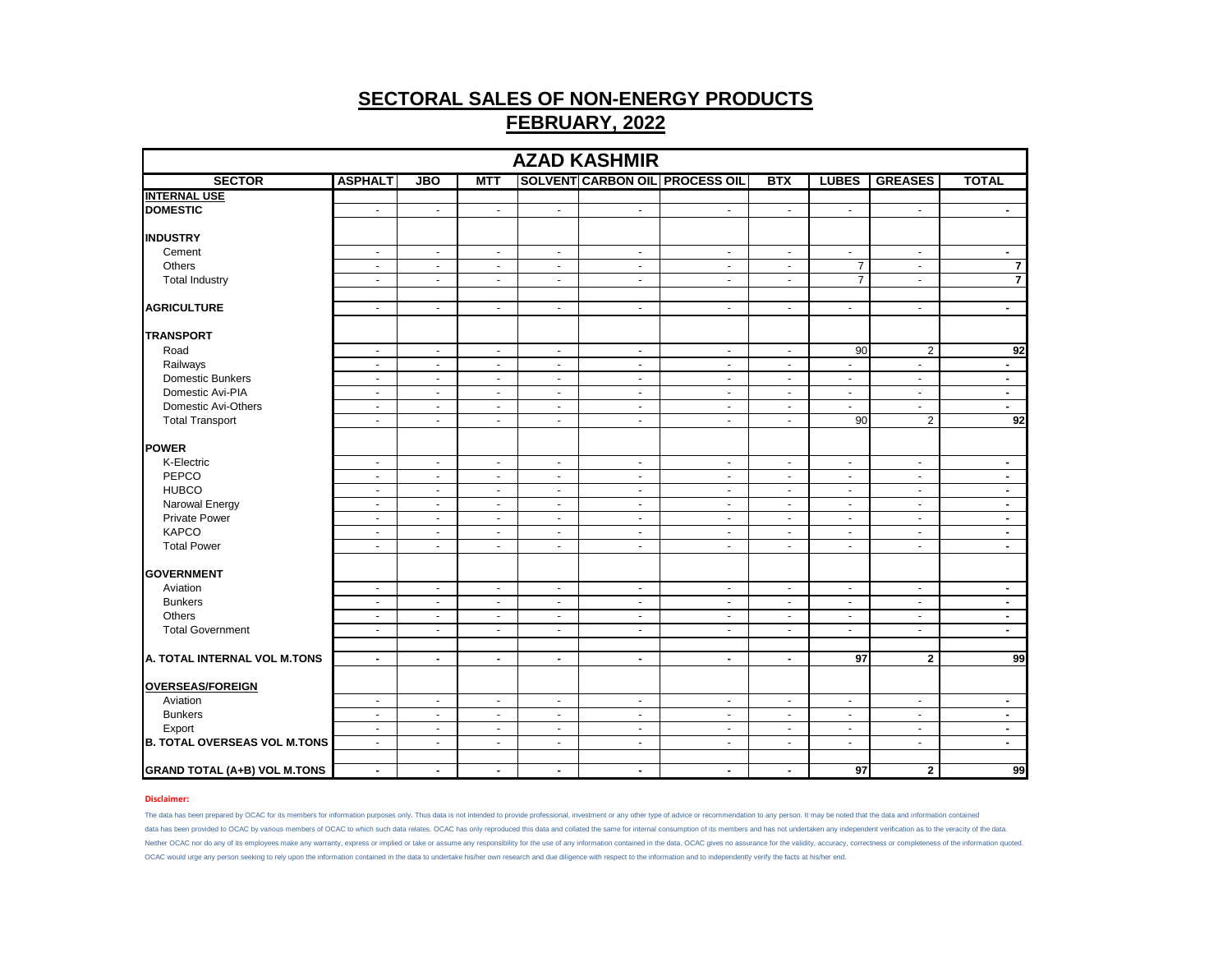| <b>FATA</b>                         |                |                          |                |                |                |                                       |                |                |                |                |
|-------------------------------------|----------------|--------------------------|----------------|----------------|----------------|---------------------------------------|----------------|----------------|----------------|----------------|
| <b>SECTOR</b>                       | <b>ASPHALT</b> | <b>JBO</b>               | <b>MTT</b>     |                |                | <b>SOLVENT CARBON OIL PROCESS OIL</b> | <b>BTX</b>     | <b>LUBES</b>   | <b>GREASES</b> | <b>TOTAL</b>   |
| <b>INTERNAL USE</b>                 |                |                          |                |                |                |                                       |                |                |                |                |
| <b>DOMESTIC</b>                     | $\sim$         | $\blacksquare$           | $\blacksquare$ | $\sim$         | $\sim$         | $\blacksquare$                        | $\blacksquare$ | $\blacksquare$ | $\sim$         | $\blacksquare$ |
| <b>INDUSTRY</b>                     |                |                          |                |                |                |                                       |                |                |                |                |
| Cement                              | $\sim$         | $\omega$                 | $\sim$         | $\blacksquare$ | $\sim$         | $\omega$                              | $\omega$       | $\sim$         | $\sim$         | $\blacksquare$ |
| Others                              | $\sim$         | $\blacksquare$           | $\blacksquare$ | $\blacksquare$ | $\blacksquare$ | $\blacksquare$                        | $\blacksquare$ | $\blacksquare$ | $\sim$         | $\sim$         |
| <b>Total Industry</b>               | $\blacksquare$ | $\blacksquare$           | $\omega$       | $\sim$         | $\blacksquare$ | $\blacksquare$                        | $\blacksquare$ | $\blacksquare$ | $\omega$       | $\blacksquare$ |
| <b>AGRICULTURE</b>                  | $\sim$         | $\blacksquare$           | $\blacksquare$ | $\blacksquare$ | $\blacksquare$ | $\blacksquare$                        | $\blacksquare$ | $\blacksquare$ | $\omega$       | $\blacksquare$ |
| <b>TRANSPORT</b>                    |                |                          |                |                |                |                                       |                |                |                |                |
| Road                                | $\blacksquare$ | $\blacksquare$           | $\sim$         | $\blacksquare$ | $\sim$         | $\blacksquare$                        | $\blacksquare$ | $\mathbf{1}$   | $\sim$         | $\mathbf{1}$   |
| Railways                            | $\blacksquare$ | $\blacksquare$           | $\blacksquare$ | $\blacksquare$ | $\omega$       | $\blacksquare$                        | $\omega$       | $\blacksquare$ | $\blacksquare$ | $\blacksquare$ |
| Domestic Bunkers                    | $\sim$         | $\blacksquare$           | $\blacksquare$ | $\blacksquare$ | $\blacksquare$ | $\overline{\phantom{a}}$              | $\blacksquare$ | $\blacksquare$ | $\sim$         | $\sim$         |
| Domestic Avi-PIA                    | $\sim$         | $\blacksquare$           | $\sim$         | $\sim$         | $\sim$         | $\blacksquare$                        | $\sim$         | $\blacksquare$ | $\sim$         | $\sim$         |
| Domestic Avi-Others                 | $\blacksquare$ | $\blacksquare$           | $\blacksquare$ | $\blacksquare$ | $\blacksquare$ | $\blacksquare$                        | $\omega$       | $\blacksquare$ | $\sim$         | $\blacksquare$ |
| <b>Total Transport</b>              | $\blacksquare$ | $\blacksquare$           | $\sim$         | $\blacksquare$ | $\blacksquare$ | $\blacksquare$                        | $\sim$         | $\mathbf{1}$   | $\sim$         | $\mathbf{1}$   |
| <b>POWER</b>                        |                |                          |                |                |                |                                       |                |                |                |                |
| K-Electric                          | $\sim$         | $\blacksquare$           | $\blacksquare$ | $\sim$         | $\sim$         | $\blacksquare$                        | $\blacksquare$ | $\blacksquare$ | $\sim$         | $\sim$         |
| PEPCO                               | $\sim$         | $\blacksquare$           | $\blacksquare$ | $\blacksquare$ | $\sim$         | $\overline{\phantom{a}}$              | $\blacksquare$ | $\blacksquare$ | $\sim$         | $\sim$         |
| <b>HUBCO</b>                        | $\sim$         | $\blacksquare$           | $\sim$         | $\blacksquare$ | $\sim$         | $\overline{\phantom{a}}$              | $\blacksquare$ | $\blacksquare$ | $\sim$         | $\blacksquare$ |
| Narowal Energy                      | $\sim$         | $\blacksquare$           | $\blacksquare$ | $\blacksquare$ | $\sim$         | $\blacksquare$                        | $\blacksquare$ | $\blacksquare$ | $\sim$         | $\blacksquare$ |
| Private Power                       | $\sim$         | $\blacksquare$           | $\sim$         | $\sim$         | $\sim$         | $\overline{\phantom{a}}$              | $\sim$         | $\sim$         | $\sim$         | $\blacksquare$ |
| <b>KAPCO</b>                        | $\sim$         | $\blacksquare$           | $\sim$         | $\sim$         | $\sim$         | $\overline{\phantom{a}}$              | $\sim$         | $\blacksquare$ | $\sim$         | $\sim$         |
| <b>Total Power</b>                  | $\blacksquare$ | $\overline{\phantom{a}}$ | $\blacksquare$ | $\blacksquare$ | $\blacksquare$ | $\blacksquare$                        | $\blacksquare$ | $\blacksquare$ | $\sim$         | $\blacksquare$ |
| <b>GOVERNMENT</b>                   |                |                          |                |                |                |                                       |                |                |                |                |
| Aviation                            | $\blacksquare$ | $\overline{\phantom{a}}$ | $\blacksquare$ | $\blacksquare$ | $\blacksquare$ | $\blacksquare$                        | $\blacksquare$ | $\blacksquare$ | $\blacksquare$ | $\blacksquare$ |
| <b>Bunkers</b>                      | $\sim$         | $\blacksquare$           | $\sim$         | $\sim$         | $\sim$         | $\blacksquare$                        | $\sim$         | $\blacksquare$ | $\sim$         | $\sim$         |
| Others                              | $\sim$         | $\blacksquare$           | $\sim$         | $\sim$         | $\sim$         | $\blacksquare$                        | $\blacksquare$ | $\blacksquare$ | $\sim$         | $\blacksquare$ |
| <b>Total Government</b>             | $\blacksquare$ | $\overline{\phantom{a}}$ | $\blacksquare$ | $\blacksquare$ | $\blacksquare$ | $\sim$                                | $\blacksquare$ | $\blacksquare$ | $\sim$         | $\blacksquare$ |
| A. TOTAL INTERNAL VOL M.TONS        | $\blacksquare$ | $\blacksquare$           | $\blacksquare$ | $\blacksquare$ | $\blacksquare$ | $\blacksquare$                        | $\blacksquare$ | $\mathbf{1}$   | $\blacksquare$ | $\mathbf{1}$   |
|                                     |                |                          |                |                |                |                                       |                |                |                |                |
| OVERSEAS/FOREIGN                    |                |                          |                |                |                |                                       |                |                |                |                |
| Aviation                            | $\sim$         | $\blacksquare$           | $\sim$         | $\sim$         | $\omega$       | $\blacksquare$                        | $\sim$         | $\omega$       | $\sim$         | $\blacksquare$ |
| <b>Bunkers</b>                      | $\sim$         | $\overline{\phantom{a}}$ | $\blacksquare$ | $\blacksquare$ | $\sim$         | $\blacksquare$                        | $\blacksquare$ | $\blacksquare$ | $\sim$         | $\blacksquare$ |
| Export                              | $\sim$         | $\blacksquare$           | $\sim$         | $\sim$         | $\sim$         | $\blacksquare$                        | $\sim$         | $\blacksquare$ | $\sim$         | $\blacksquare$ |
| <b>B. TOTAL OVERSEAS VOL M.TONS</b> | $\sim$         | $\blacksquare$           | $\blacksquare$ | $\blacksquare$ | $\blacksquare$ | $\blacksquare$                        | $\blacksquare$ | $\blacksquare$ | $\sim$         | $\blacksquare$ |
| <b>GRAND TOTAL (A+B) VOL M.TONS</b> | $\blacksquare$ | ۰.                       | $\blacksquare$ | $\blacksquare$ | $\blacksquare$ | $\blacksquare$                        | $\blacksquare$ | $\mathbf{1}$   | $\blacksquare$ | $\mathbf{1}$   |

### **Disclaimer:**